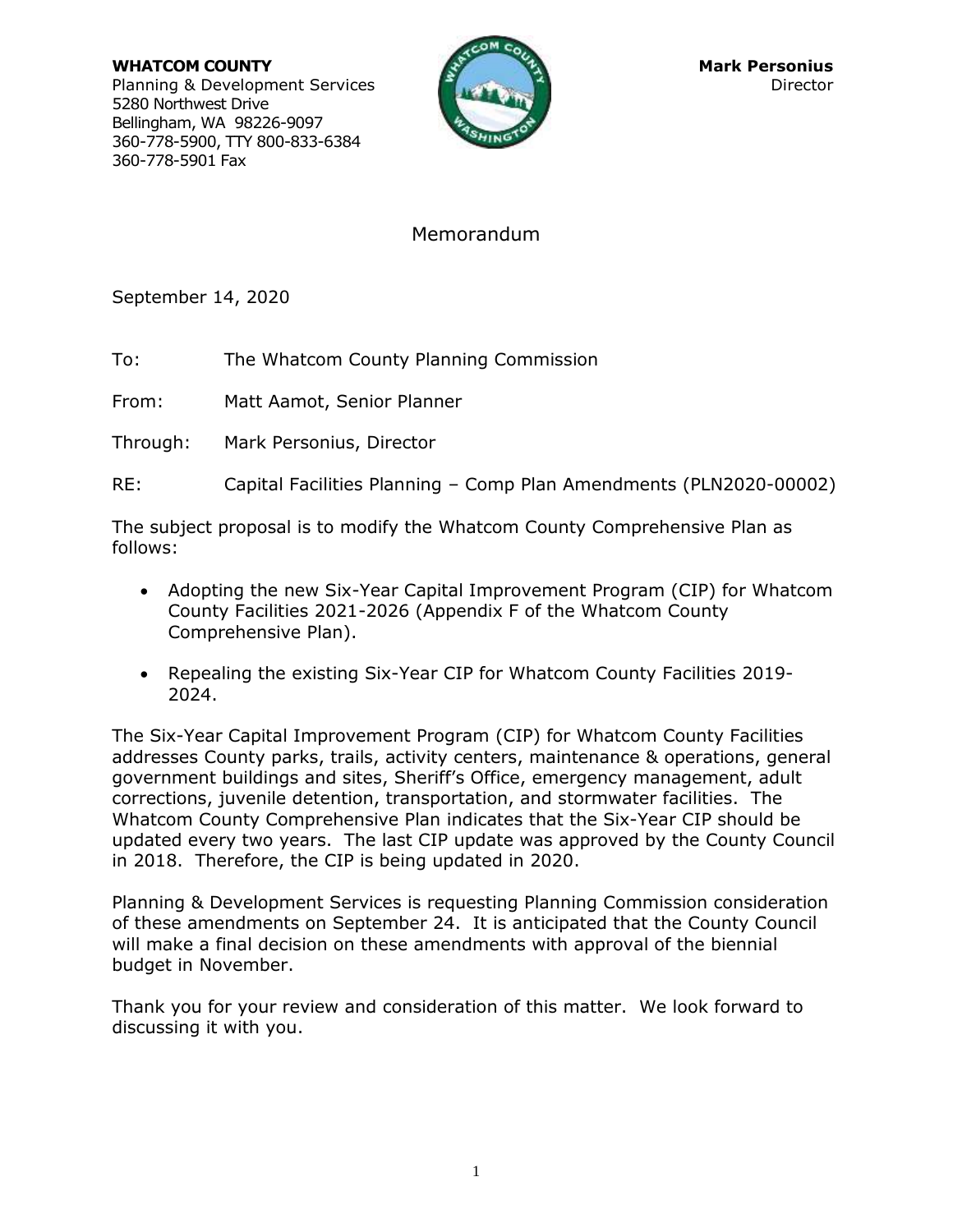# **WHATCOM COUNTY PLANNING & DEVELOPMENT SERVICES**

# **Capital Facility Comprehensive Plan Amendments**

# **PROPOSED FINDINGS OF FACT AND REASONS FOR ACTION**

# **Background Information**

- 1. The proposal is to amend the Whatcom County Comprehensive Plan as follows:
	- a. Adopting the new Six-Year Capital Improvement Program (CIP) for Whatcom County Facilities 2021-2026 (Appendix F of the Whatcom County Comprehensive Plan).
	- b. Repealing the existing Six-Year CIP for Whatcom County Facilities 2019-2024.
- 2. Notice of the subject amendments was submitted to the Washington State Department of Commerce on August 21, 2020.
- 3. A determination of non-significance (DNS) was issued under the State Environmental Policy Act (SEPA) on August 28, 2020.
- 4. Notice of the Planning Commission hearing for the subject amendments was published in the Bellingham Herald on September 11, 2020.
- 5. Notice of the Planning Commission hearing was posted on the County website on September 14, 2020.
- 6. Notice of the Planning Commission hearing was sent to citizen, media, cities and other groups on the County's e-mail list on September 14, 2020.
- 7. The Planning Commission held a public hearing on the subject amendments on September 24, 2020.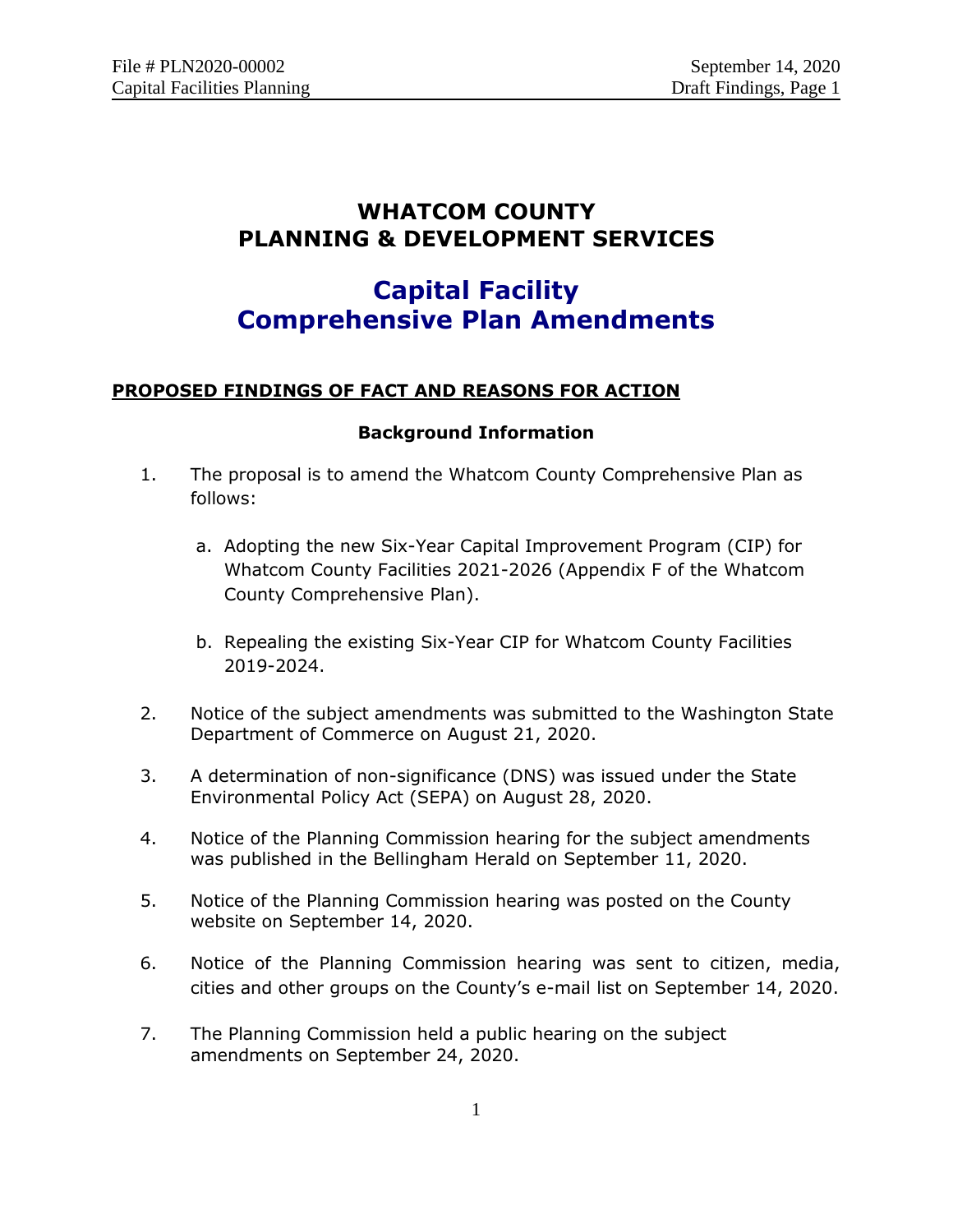- 8. Pursuant to WCC 22.10.060(1), in order to approve the proposed comprehensive plan amendments the County must find all of the following:
	- a. The amendment conforms to the requirements of the Growth Management Act, is internally consistent with the county-wide planning policies and is consistent with any interlocal planning agreements.
	- b. Further studies made or accepted by the Department of Planning and Development Services indicate changed conditions that show need for the amendment.
	- c. The public interest will be served by approving the amendment. In determining whether the public interest will be served, factors including but not limited to the following shall be considered:
		- i. The anticipated effect upon the rate or distribution of population growth, employment growth, development, and conversion of land as envisioned in the comprehensive plan.
		- ii. The anticipated effect on the ability of the county and/or other service providers, such as cities, schools, water and/or sewer purveyors, fire districts, and others as applicable, to provide adequate services and public facilities including transportation facilities.
		- iii. Anticipated impact upon designated agricultural, forest and mineral resource lands.
	- d. The amendment does not include or facilitate spot zoning.

# **Growth Management Act**

- 9. The Growth Management Act (GMA) establishes planning goals in RCW 36.70A.020 to guide adoption of comprehensive plan amendments.
- 10. GMA planning goal # 12 is to "Ensure that those public facilities and services necessary to support development shall be adequate to serve the development at the time the development is available for occupancy and use without decreasing current service levels below locally established minimum standards" (RCW 36.70A.020(12)).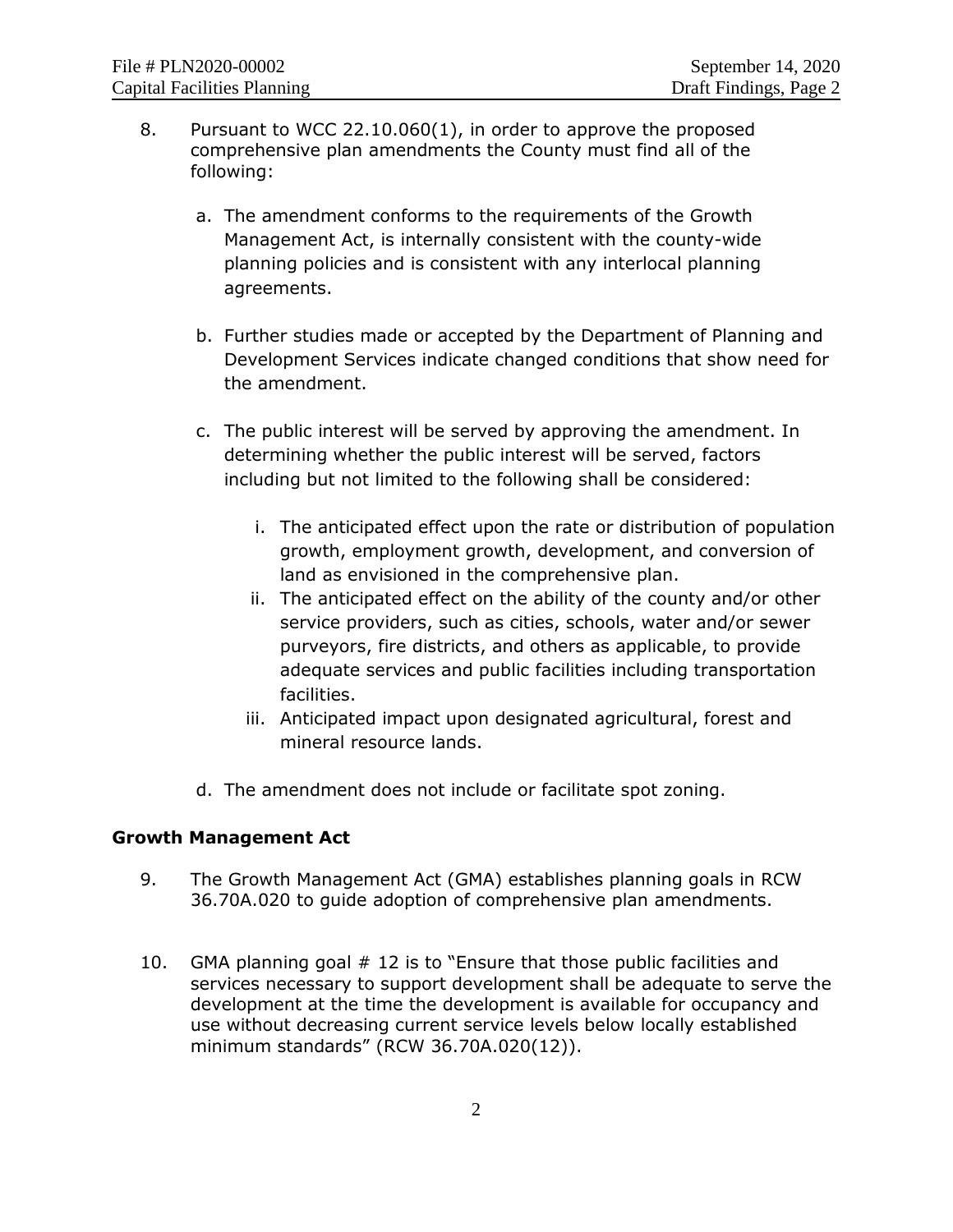- 11. The subject amendments include updating the Six-Year CIP for Whatcom County Facilities for the 2021-2026 planning period. Updating the CIP is one step in the process of planning regional facilities provided by the County to serve the people of Whatcom County.
- 12. The GMA, at RCW 36.70A.070(3), requires that a comprehensive plan must include a capital facilities plan element consisting of:
	- a. An inventory of existing capital facilities owned by public entities, showing the locations and capacities of the capital facilities.
	- b. A forecast of the future needs for such capital facilities.
	- c. The proposed locations and capacities of expanded or new capital facilities.
	- d. At least a six-year plan that will finance such capital facilities within projected funding capacities and clearly identifies sources of public money for such purposes.
	- e. A requirement to reassess the land use element if probable funding falls short of meeting existing needs and to ensure that the land use element, capital facilities plan element, and financing plan within the capital facilities plan element are coordinated and consistent.
- 13. The Six-Year CIP for Whatcom County Facilities contains an inventory of existing facilities, a forecast of future needs based upon the level of service standards adopted in the Whatcom County Comprehensive Plan and/or other relevant factors, proposed renovated, expanded or new capital facilities, costs and funding sources.
- 14. Existing Comprehensive Plan Policy 4A-4 addresses the GMA requirement to reassess the land use element if probable capital facility funding falls short.

### **County-Wide Planning Policies**

- 15. County-Wide Planning Policy K-1 indicates that, as part of the comprehensive planning process, the County must identify appropriate land for public facilities that meets the needs of the community including recreation, transportation and human service facilities.
- 16. The Six-Year CIP identifies County park, trail, transportation and other improvements as contemplated by the County Wide Planning Policies.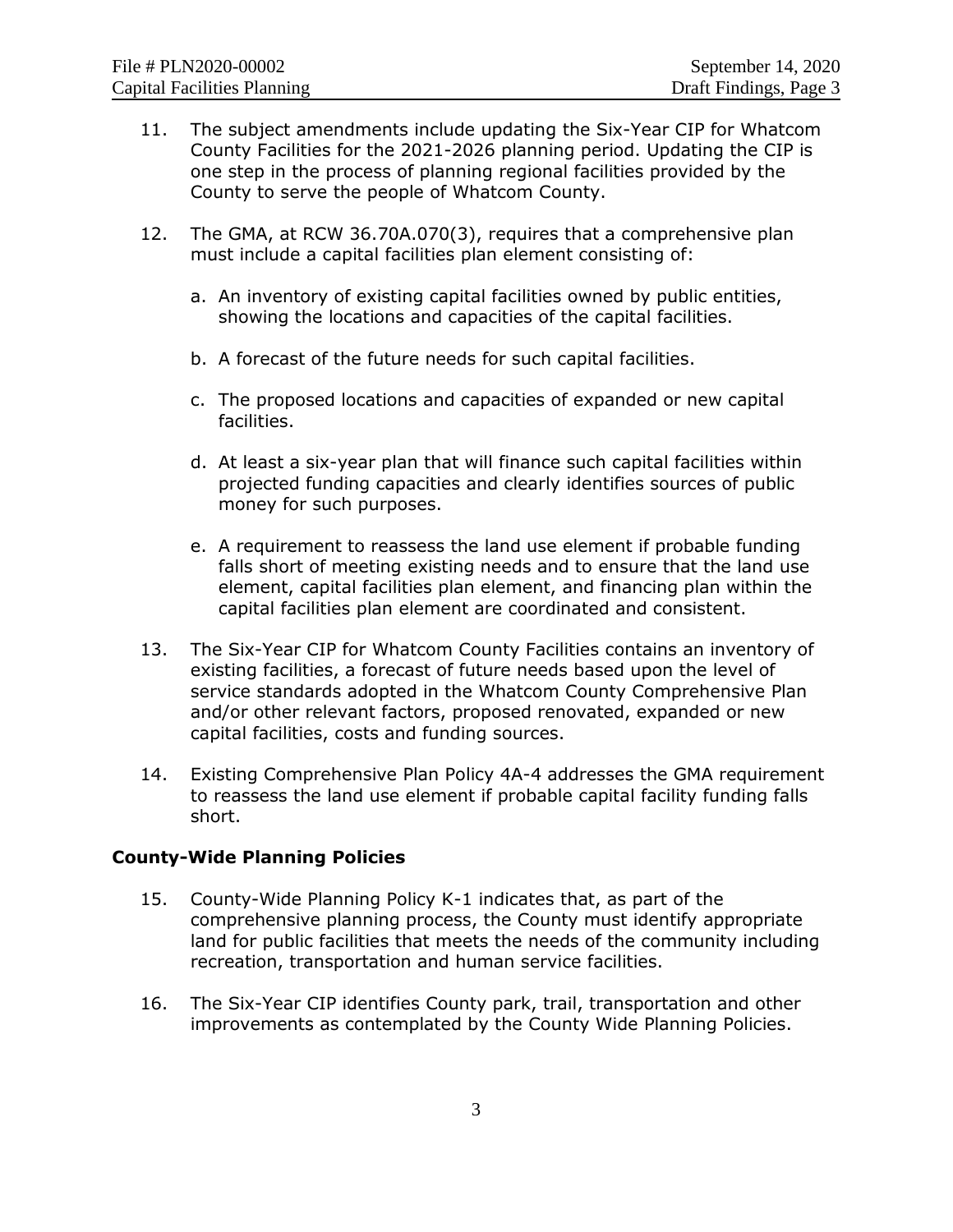### **Interlocal Agreements**

- 17. Existing interlocal agreements between Whatcom County and the cities indicate that the County will consult with the appropriate city in planning new road construction projects within the city's urban growth area. The interlocal agreements also address joint planning for parks.
- 18. The County Engineer confirmed on August 31, 2020 that the County sends a copy of the six-year transportation improvement program to cities prior to approval, requests comments, and informs cities of the hearing date. The Whatcom County Parks Director confirmed on September 10, 2020 that the County Parks' staff maintains a consistent working relationship with appropriate staff from cities on joint park projects and planning. Therefore, the type of cooperation envisioned by the interlocal agreements is occurring.

### **Further Studies/Changed Conditions**

19. The Whatcom County Comprehensive Plan calls for an update of the Six-Year CIP for County facilities every other year. Specifically, Policy 4B-1 is to:

> Maintain and update, on at least a biennial basis, a six-year capital improvement program (CIP) that identifies projects, outlines a schedule, and designates realistic funding sources for all county capital projects based on a review of population and revenue conditions existing at that time.

20. A revised CIP has been formulated for County owned or operated facilities, which presents improvement projects over the new six-year planning period.

### **Public Interest**

- 21. The Six-Year CIP for Whatcom County Facilities 2021-2026 is based upon anticipated population growth over the six-year planning period and other relevant factors. Therefore, the proposal should complement the County's growth and development plans.
- 22. The Six-Year CIP for Whatcom County Facilities will have a positive impact on the County's ability to provide public facilities by planning ahead for such facilities.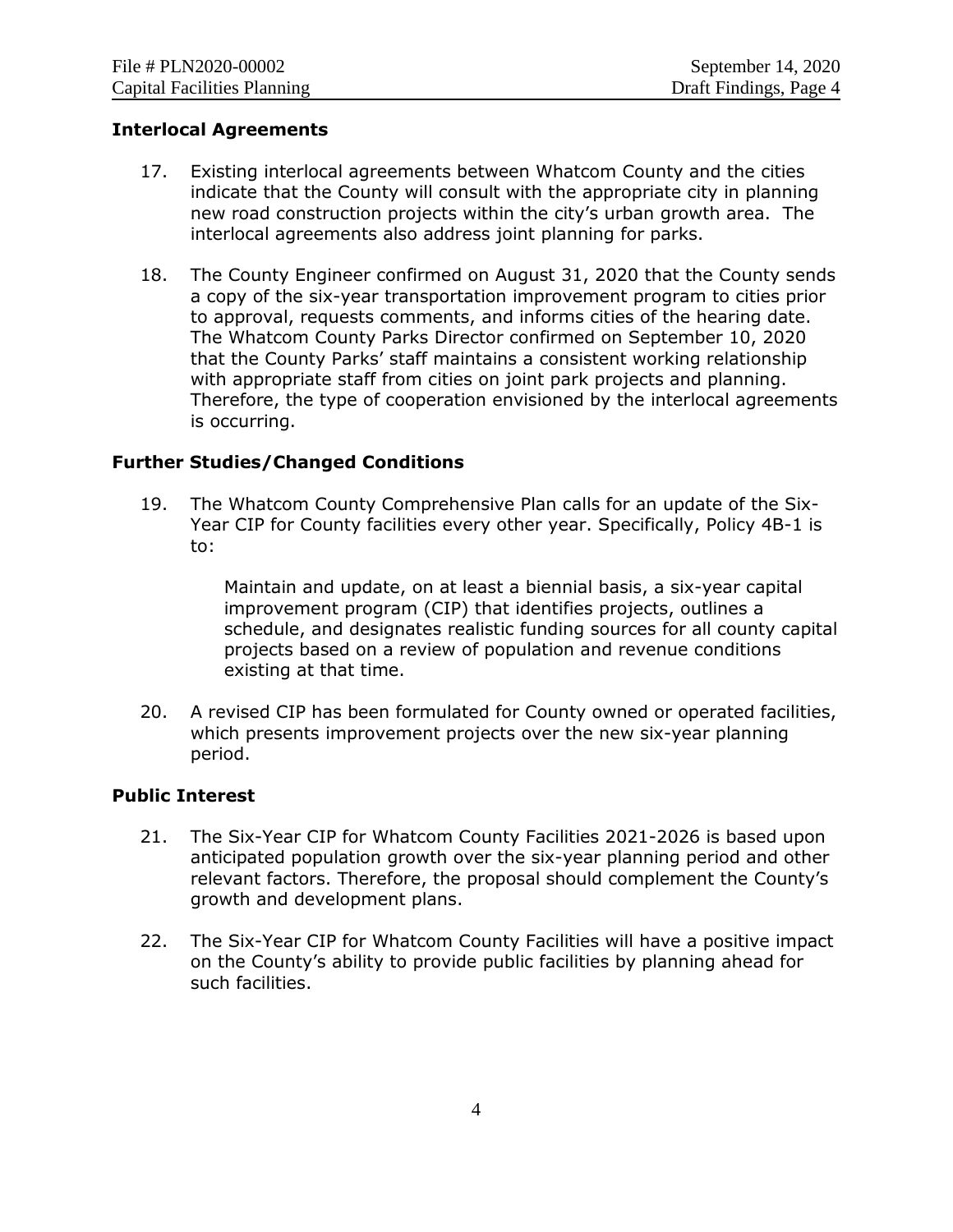23. The goal of the Six-Year CIP for Whatcom County Facilities is to plan for County owned or operated parks, trails, activity centers, maintenance & operations, general government buildings and sites, Sheriff's Office, emergency management, adult corrections, juvenile detention, transportation, and stormwater facilities to serve the people of Whatcom County. Planning for such County facilities is in the public interest.

# **Spot Zoning**

24. The subject proposal does not involve rezoning property.

# **PROPOSED CONCLUSION**

The subject Whatcom County Comprehensive Plan amendments are consistent with the approval criteria in WCC 22.10.060.

# **RECOMMENDATION**

Based upon the above findings and conclusions, staff recommends:

- 1. Approval of Exhibit A, the Six-Year Capital Improvement Program for Whatcom County Facilities 2021-2026 (Appendix F of the Whatcom County Comprehensive Plan).
- 2. Repealing Exhibit B, the Six-Year Capital Improvement Program for Whatcom County Facilities 2019-2024.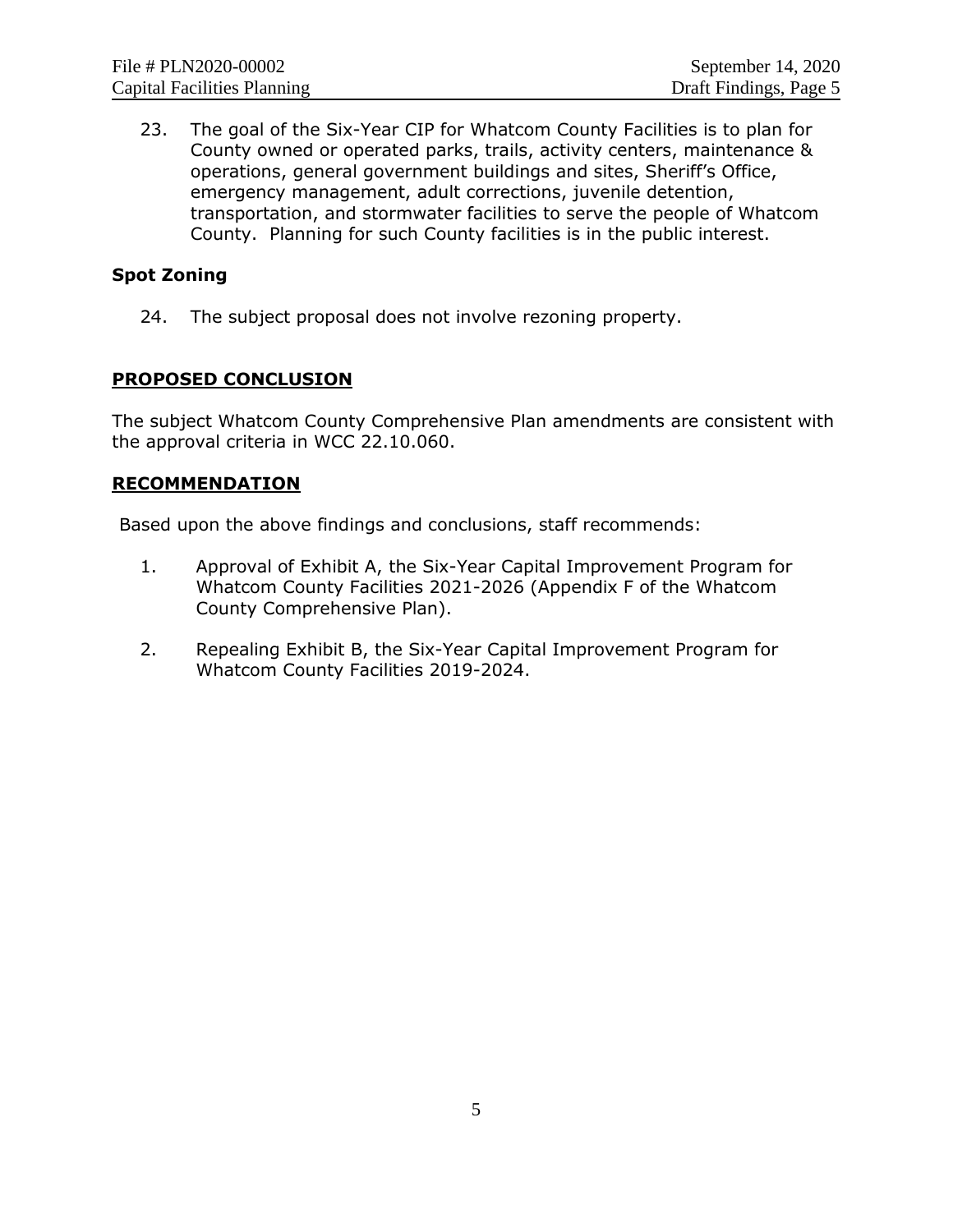# **Exhibit A**

# **Six-Year Capital Improvement Program** For Whatcom County Facilities  $2021 - 2026$

# **Table of Contents**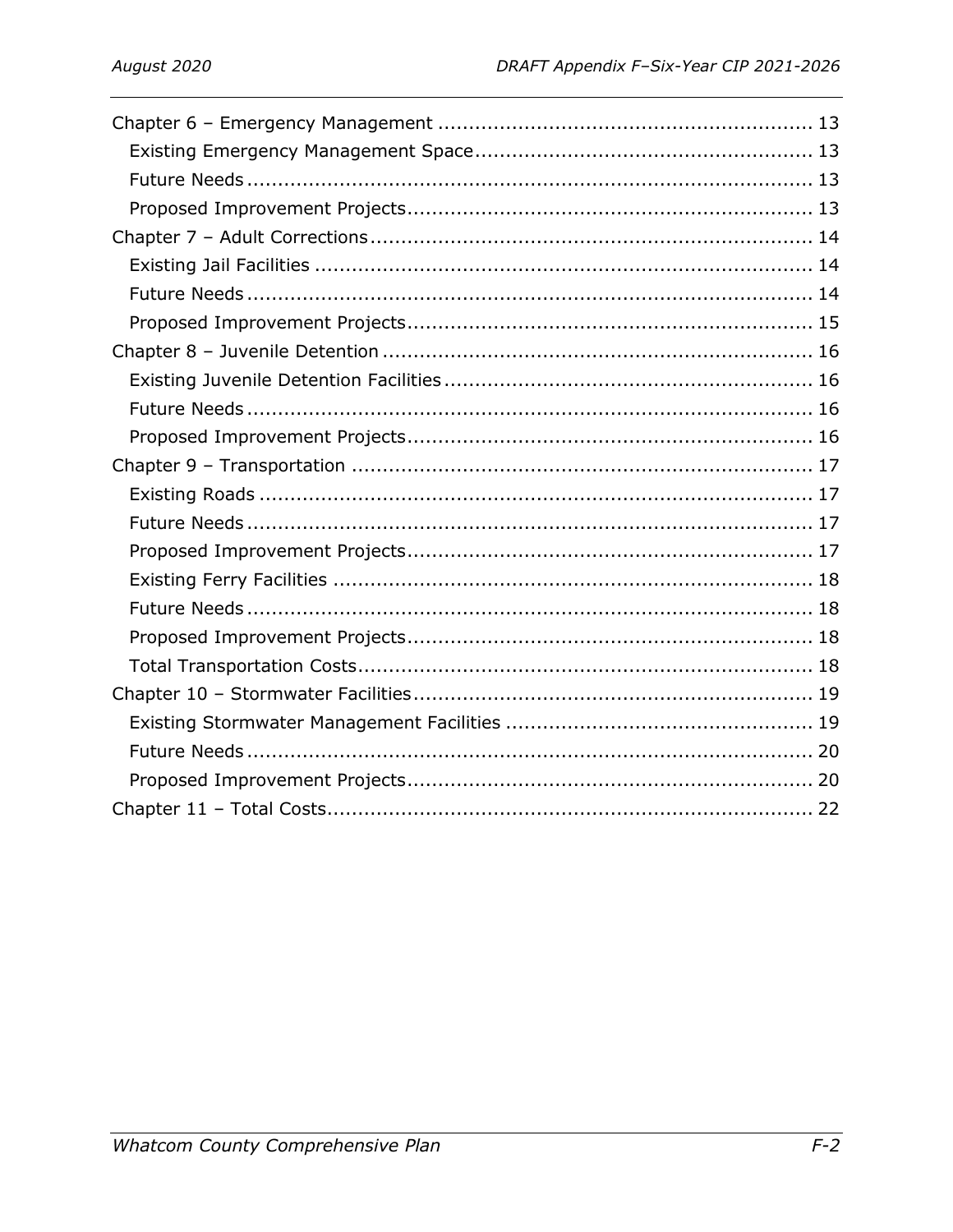# <span id="page-8-0"></span>**Chapter 1 – Introduction**

The Growth Management Act requires that the County's Comprehensive Plan include a "capital facilities plan element" (RCW 36.70A.070(3)). The Whatcom County Comprehensive Plan calls for the County to develop and update the Six-Year Capital Improvement Program (CIP) for County projects every two years. The main purpose of the Capital Improvement Program is to identify priority capital improvement projects and estimated costs, outline a schedule for project completion, and designate funding sources for these projects based on a review of existing and projected population and revenue conditions for the six year planning period.

# <span id="page-8-1"></span>**Growth Management Act Requirements**

According to the Growth Management Act, a county's capital facilities plan must include five items, which are shown below.

A. *An inventory of existing capital facilities owned by public entities, showing the locations and capacities of the capital facilities.*

Current inventories of existing County capital facilities, based upon information provided by various County departments, are included in each chapter of this document.

B. *A forecast of the future needs for such capital facilities.*

Chapter 4 of the Whatcom County Comprehensive Plan establishes numerical "level of service" standards for County parks and trails and contains policies relating to other County facilities. Capital facility needs are forecasted over the six-year planning period by applying the adopted level of service standards to the expected population in the year 2026 and by considering other relevant factors.

C. *Proposed locations and capacities of expanded or new capital facilities.*

General locations and capacities of proposed County facilities are indicated in this document (as applicable).

*D. At least a six-year plan that will finance such capital facilities within projected funding capacities and clearly identifies sources of public money for such purposes.*

This Six-Year Capital Improvement Program presents costs and funding sources for proposed County capital facilities (all figures are in 2020 dollars). There are a variety of funding sources that the County may utilize to pay for capital facilities, including real estate excise taxes (REET), sales tax, the Public Utilities Improvement Fund (also known as the Rural Sales Tax Fund, Economic Development Investment Fund or EDI Fund), Road Fund, state grants, federal grants and a variety of other sources.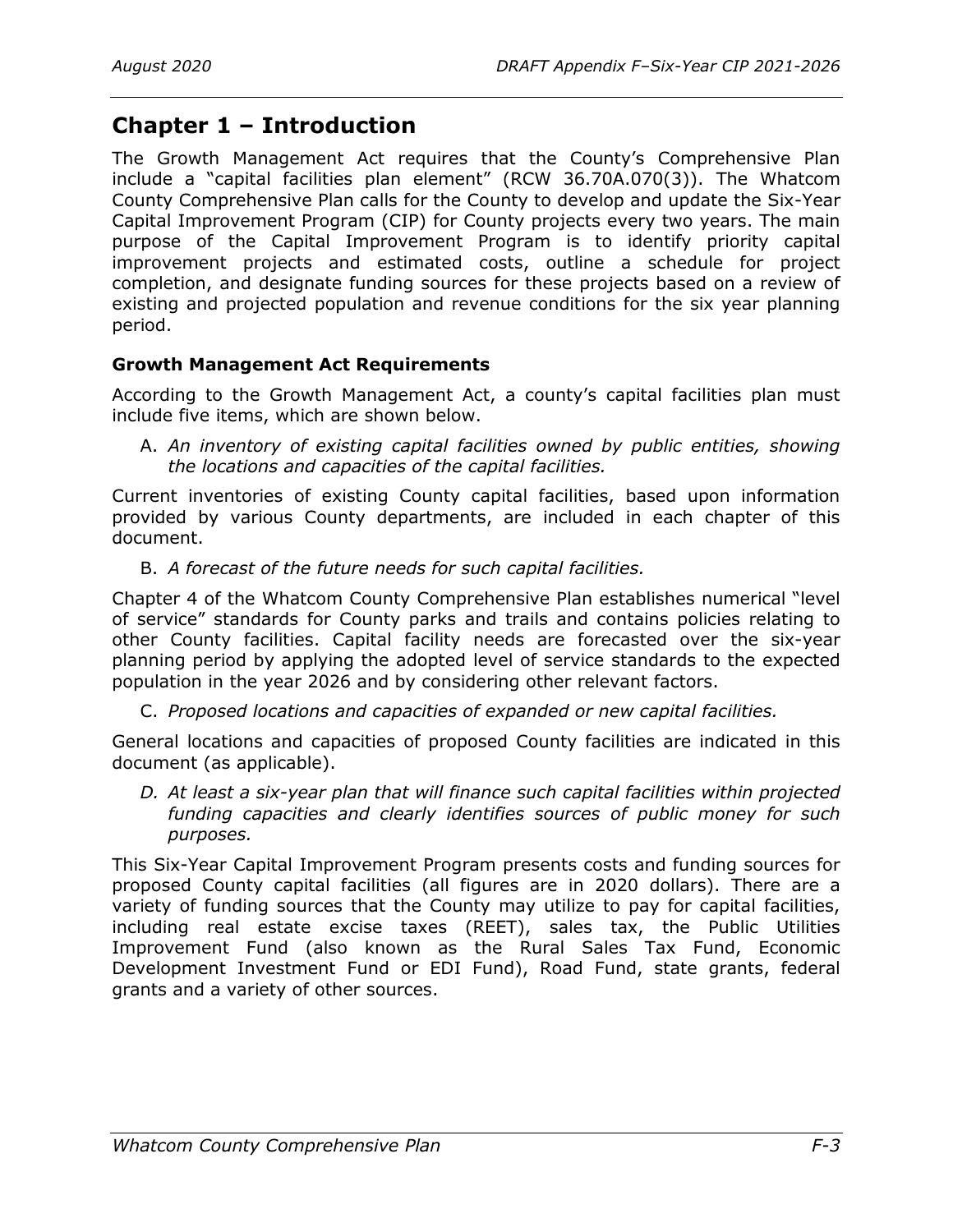E. *A requirement to reassess the land use element if probable funding falls short of meeting existing needs and to ensure that the land use element, capital facilities plan element, and financing plan within the capital facilities plan element are coordinated and consistent.*

Finally, in accordance with the Growth Management Act, a requirement to reassess the land use element of the Comprehensive Plan if probable funding falls short of meeting existing needs and to ensure consistency between plans already exists in the Comprehensive Plan (Policy 4A-4).

# <span id="page-9-0"></span>**Charter Provisions and the County Budget**

In addition to Growth Management Act provisions relating to capital facilities, Section 6.30 of the County Charter also requires the County to include a six-year capital improvement program as part of the budget. Appropriations for 2021-2022 capital projects may be included in the biennial budget or may be adopted through the supplemental budget process. Ultimate funding for capital improvement projects is subject to County Council authorization in the adopted budget. Costs identified for 2023-2026 are included for planning purposes and review of potential future needs, but not for budget authorization at this time.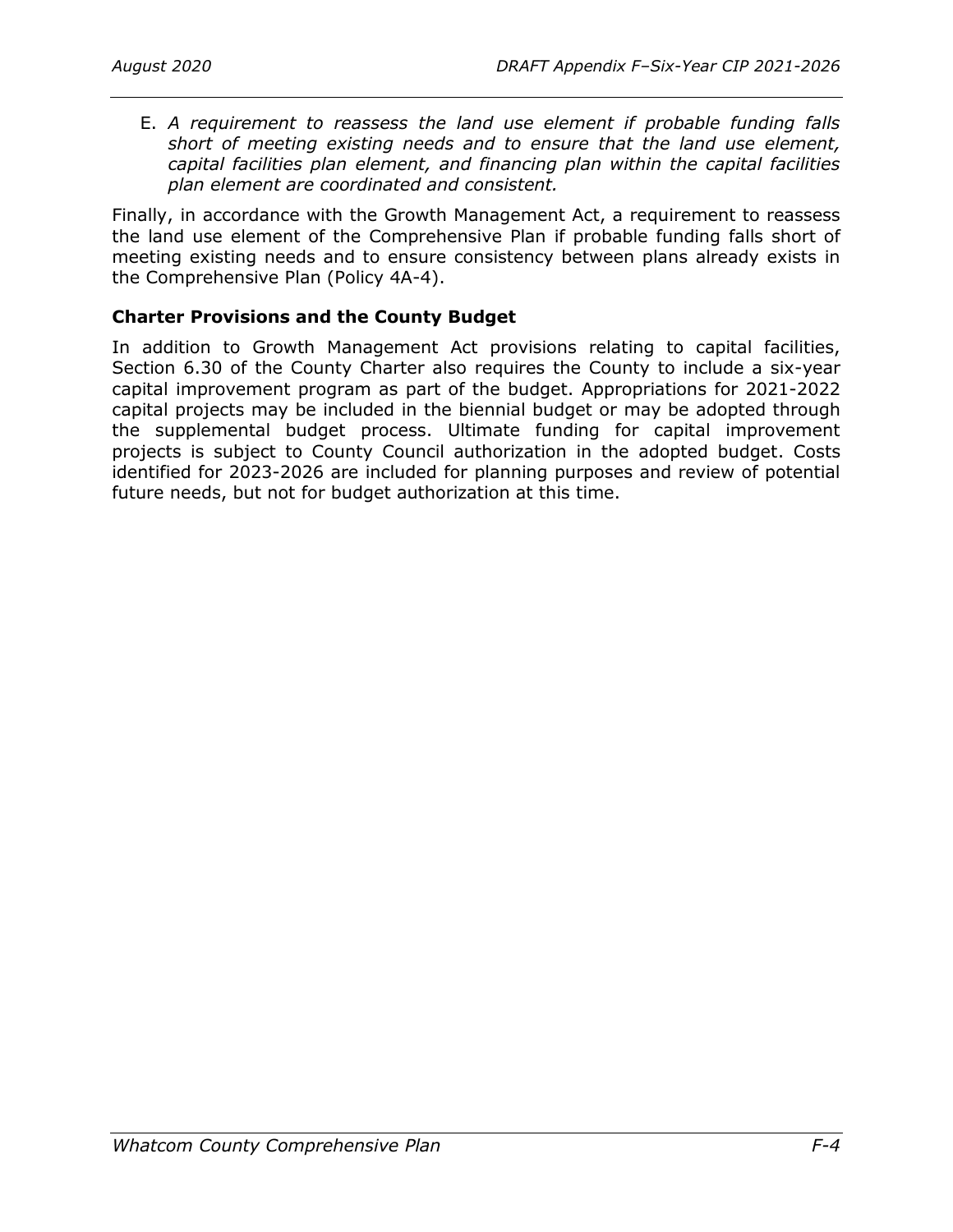# <span id="page-10-0"></span>**Chapter 2 – Parks, Trails, and Activity Centers**

# <span id="page-10-1"></span>**Parks**

The 2020 inventory of County parks and open space areas is over 16,200 acres. This inventory is shown below.

#### **Table 1. Existing Parks**

|          | Site No. Park Name and Location                                                          |              | Acres          |
|----------|------------------------------------------------------------------------------------------|--------------|----------------|
| 1        | Alderwood Park, 3479 Willowwood Rd.                                                      |              | 1.9            |
| 2        | Bay Horizon Park, 7467 Gemini St.                                                        |              | 68.2           |
| 3        | Birch Bay Beach Park, 7930 Birch Bay Dr.                                                 |              | 13.7           |
| 4        | Birch Bay Conservancy Area, 7000 Point Whitehorn Rd.                                     |              | 45.0           |
| 5        | Birch Bay Tidelands                                                                      |              | 151.0          |
| 6        | Boulevard Park, 471 Bayview Dr.                                                          |              | 1.4            |
| 7        | Broadway Beach Access, 7497 Birch Bay Dr.                                                |              | 0.1            |
| 8<br>9   | Cagey Road, 3130 Haxton Way<br>Camp 2 RR ROW, 3775 Camp 2 Rd.                            |              | 20.0           |
| 10       | Canyon Lake Community Forest, 8300 Mt. Baker Hwy.                                        |              | 2.3<br>2,266.0 |
| 11       | Chuckanut Mountain Park, 745 Old Samish Rd.                                              |              | 987.9          |
| 12       | Cottonwood Beach Access, 8191 Birch Bay Dr.                                              |              | 5.1            |
| 13       | Deming Eagle Homestead Park, 5615 Truck Rd.                                              |              | 33.0           |
| 14       | Dittrich Park, 319 E Lake Samish Dr.                                                     |              | 25.2           |
| 15       | Drayton Harbor Tidelands                                                                 |              | 0.3            |
| 16       | Euclid Park, 1570 Euclid Ave.                                                            |              | 2.2            |
| 17       | Galbraith Mountain Access, 800 Birch Falls Dr.                                           |              | 20.0           |
| 18       | <b>Glacier Cemetery</b>                                                                  |              | 0.5            |
| 19       | Halverson Park, 5075 Anderson Rd.                                                        |              | 5.6            |
| 20       | Haynie Road, 2876 Haynie Rd.                                                             |              | 1.9            |
| 21       | Hegg, 3845 Blue Canyon Rd.                                                               |              | 3.5            |
| 22       | Hovander Homestead Park and Tennant Lake, 5299 Nielsen Rd.                               |              | 333.4          |
| 23<br>24 | Jackson Rd. Beach Access, 7465 Birch Bay Dr.                                             |              | 0.2            |
| 25       | Jensen Family Forest Park, 8051 Stein Rd.<br>Josh VanderYacht Park, 4106 Valley Highway  |              | 21.5<br>2.0    |
| 26       | Kickerville Road, 4110 Bay Rd.                                                           |              | 2.6            |
| 27       | Lake Whatcom Park, 3220 North Shore Rd.                                                  |              | 4,853.0        |
| 28       | Lighthouse Marine Park, 811 Marine Dr. in Point Roberts                                  |              | 20.5           |
| 29       | Lily Point Marine Park, 2315 APA Rd. in Point Roberts                                    |              | 262.1          |
| 30       | Little Squalicum Park, 640 Marine Dr.                                                    |              | 12.7           |
| 31       | Lookout Mountain Forest Preserve, 2537 Lake Louise Rd.                                   |              | 4,682.8        |
| 32       | Lummi Island Beach Access, 2198 N. Nugent Rd.                                            |              | 0.2            |
| 33       | Maple Beach Tidelands                                                                    |              | 100.9          |
| 34       | Maple Creek Park, 7842 Silver Lake Rd.                                                   |              | 73.1           |
| 35       | Maple Falls Community Park, 7470 Second St.                                              |              | 4.2            |
| 36       | Monument Park, 25 Marine Dr. in Point Roberts                                            |              | 6.9            |
| 37       | Nugent's Corner River Access, 3685 Mt. Baker Highway                                     |              | 14.2           |
| 38       | Ostrom Conservation Site, 4304 South Pass Rd.                                            |              | 38.6           |
| 39       | Phillips 66 Soccer Park, 5238 Northwest Dr.                                              |              | 36.6           |
| 40<br>41 | Point Whitehorn Marine Reserve, 6770 Koehn Rd.                                           |              | 54.1           |
| 42       | Redwood Park, 3310 Redwood Ave.<br>Samish Park, 673 N. Lake Samish Dr.                   |              | 0.3<br>30.6    |
| 43       | Samish Way, 5170 Samish Way                                                              |              | 1.4            |
| 44       | Semiahmoo Park, 9261 Semiahmoo Parkway                                                   |              | 291.9          |
| 45       | Silver Lake Park, 9006 Silver Lake Rd.                                                   |              | 413.4          |
| 46       | South Fork Park, 1530 Mosquito Lake Rd.                                                  |              | 603.0          |
| 47       | South Lake Whatcom Park, 4144 S Bay Dr.                                                  |              | 79.5           |
| 48       | South Pass East, 4900 South Pass Rd.                                                     |              | 0.5            |
| 49       | South Pass West, 4190 South Pass Rd.                                                     |              | 0.4            |
| 50       | Squires Lake Park, 2510 Nulle Rd.                                                        |              | 84.2           |
| 51       | Stimpson Family Nature Reserve, 2076 Lake Louise Rd.                                     |              | 400.4          |
| 52       | Sunnyside Landing, 2870 Northshore Rd.                                                   |              | 6.3            |
| 53       | Sunset Beach, 2580 West Shore Dr. on Lummi Island                                        |              | 7.0            |
| 54       | Sunset Farm Park, 7977 Blaine Rd.                                                        |              | 69.5           |
| 55       | Ted Edwards Park, 4150 Oriental Ave.                                                     |              | 3.5            |
| 56       | Teddy Bear Cove Park, 1467 Chuckanut Dr.                                                 |              | 11.2           |
| 57       | Terrell Creek Access, 7417 Jackson Rd.                                                   |              | 0.5            |
| 58<br>59 | Terrell Creek Heron Rookery, 7065 Jackson Rd.<br>Terrell Creek Point, 7685 Birch Bay Dr. |              | 15.0<br>6.7    |
| 60       | Turner-Jaeger, 1975 Lake Louise Rd.                                                      |              | 3.8            |
| 61       | Welcome Bridge River Access, 5585 Mosquito Lake Rd.                                      |              | 0.6            |
|          |                                                                                          | <b>TOTAL</b> | 16,204.1       |
|          |                                                                                          |              |                |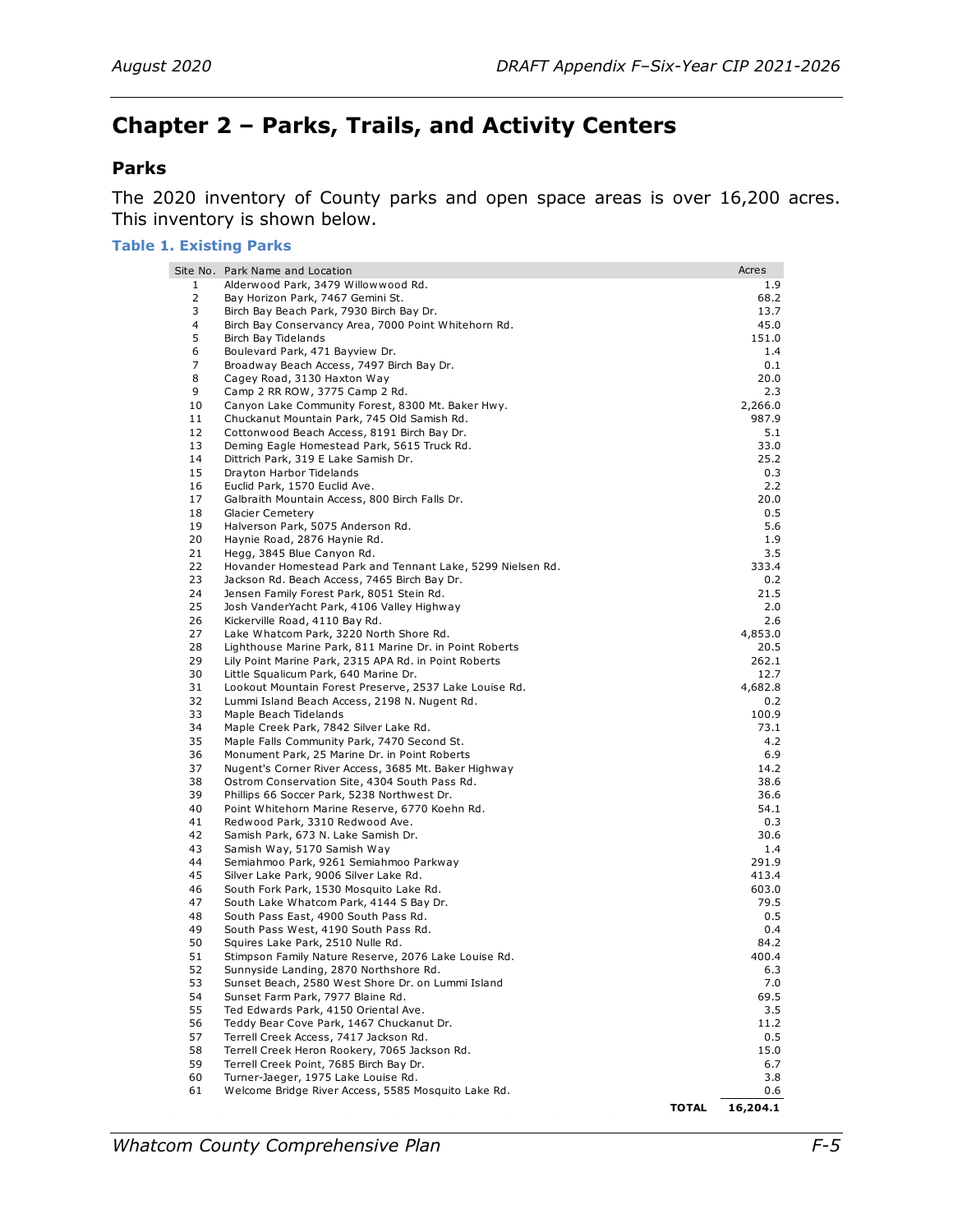Pursuant to RCW 36.87.130, there are also public access properties on right-of-way ends that intersect shorelines.

# <span id="page-11-0"></span>**Future Needs**

A level of service of 9.6 acres of developed parkland for every 1,000 people in the County was adopted in the Whatcom County Comprehensive Plan. The County's existing parks will meet the adopted level of service over the six-year planning period. However, the County is proposing park improvement projects to increase quality of existing park facilities and develop the Birch Bay Community Park to meet the longer term needs of a growing population.

# <span id="page-11-1"></span>**Proposed Improvement Projects**

Park improvement projects, totaling almost \$6.5 million, are proposed over the sixyear planning period.

# <span id="page-11-2"></span>**Trails**

Whatcom County currently has almost 74 miles of trails in various locations throughout the County. This inventory is shown below.

### **Table 2. Existing Trails**

|                | Site No. Trail Name and Location                                        | <b>Miles</b> |
|----------------|-------------------------------------------------------------------------|--------------|
| 1              | Bay Horizon/Bay Crest Trail                                             | 0.75         |
| 2              | Bay to Baker Maple Falls-Glacier                                        | 4.00         |
| 3              | Canyon Lake Community Forest                                            | 7.01         |
| 4              | Chuckanut Mountain / Pine & Cedar Lakes                                 | 16.60        |
| 5              | Deming Homestead Eagle Park, Truck Rd.                                  | 0.30         |
| 6              | Hovander Homestead Park                                                 | 3.20         |
| $\overline{7}$ | Interurban, Chuckanut area                                              | 3.15         |
| 8              | Jensen Family Forest Park, Stein Rd. and Birch Bay Lynden Rd.           | 0.67         |
| 9              | Lake Whatcom Park                                                       | 8.50         |
| 10             | Lily Point, Point Roberts                                               | 2.00         |
| 11             | Lookout Mountain Forest Preserve                                        | 6.80         |
| 12             | Maple Creek Park, 7842 Silver Lake Rd., Maple Falls                     | 1.28         |
| 13             | Monument Park, 25 Marine Dr. in Point Roberts                           | 0.35         |
| 14             | Phillips 66 Soccer Park Trail (Used to be Northwest Soccer Park), Smith | 0.38         |
| 15             | Ostrom Conservation Site, 4304 South Pass Rd.                           | 0.56         |
| 16             | Point Whitehorn Marine Reserve, 6770 Koehn Rd, Birch Bay                | 0.81         |
| 17             | Samish Park, 673 N. Lake Samish                                         | 1.38         |
| 18             | Semiahmoo Park                                                          | 0.63         |
| 19             | Silver Lake Park, 9006 Silver Lake Rd.                                  | 5.28         |
| 20             | South Fork Park                                                         | 2.30         |
| 21             | Squires Lake, 2510 Nulle Rd.                                            | 2.88         |
| 22             | Stimpson Family Nature Reserve, 2076 Lake Louise Rd.                    | 4.02         |
| 23             | Sunset Farm, 7977 Blaine Rd.                                            | 0.56         |
| 24             | Teddy Bear Cove                                                         | 0.33         |
|                | <b>TOTAL</b>                                                            | 73.74        |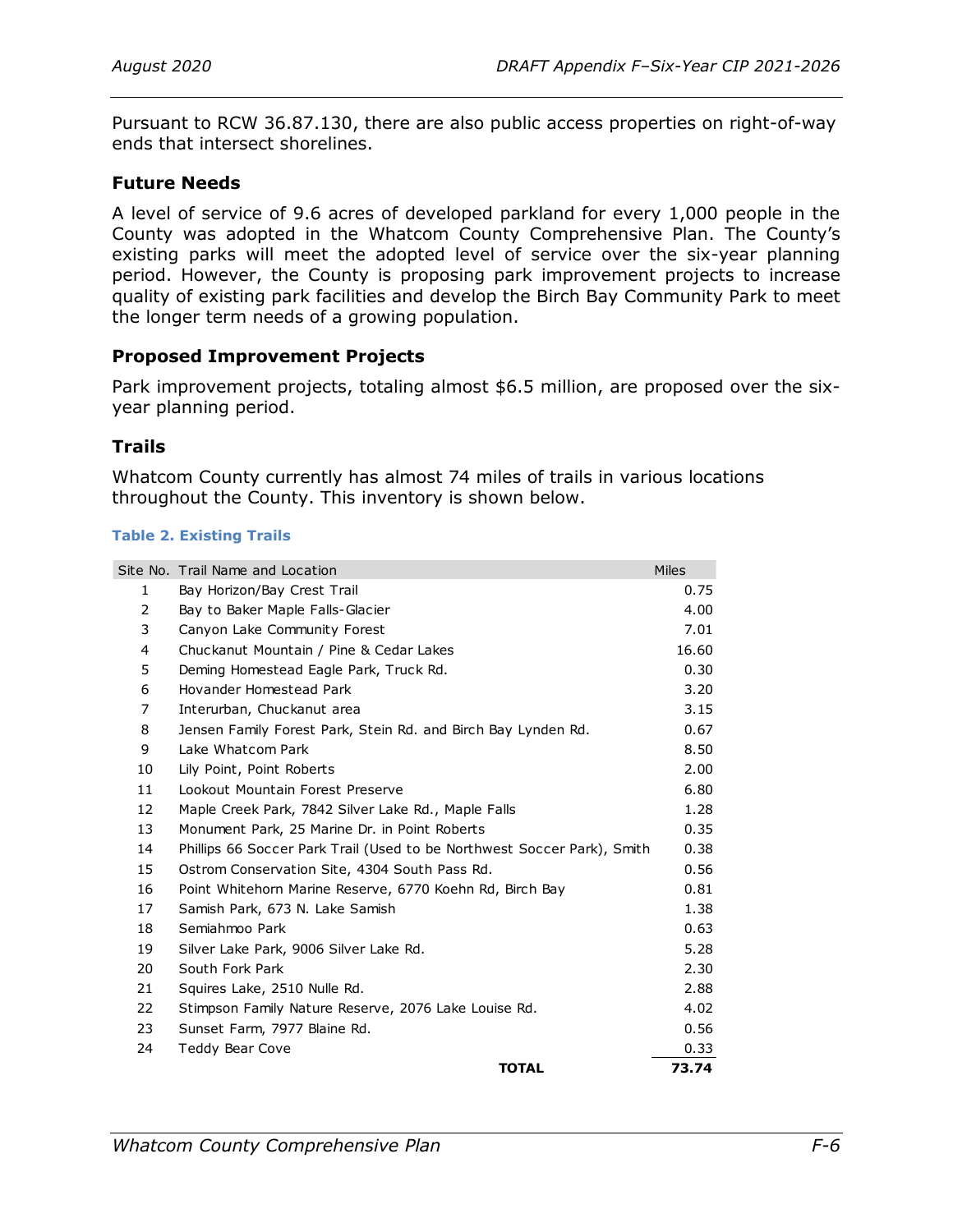# <span id="page-12-0"></span>**Future Needs**

A level of service of 0.60 miles of trails for every 1,000 people in the County was adopted in the Whatcom County Comprehensive Plan. With projected population growth in Whatcom County over the next six years, about 71 additional miles of trails would be needed by the year 2026 to serve the people of Whatcom County.

### <span id="page-12-1"></span>**Proposed Improvement Projects**

Trail improvement projects and associated facilities, totaling approximately \$4.8 million dollars, are proposed over the six-year planning period. These projects would add 9 trail miles (the South Fork Park trails project would add 5 miles and the Lake Whatcom trails project would add 4 miles). Additionally, the Birch Bay Drive & Pedestrian Facility (the berm project) will add 1 mile of trail.

While there is a shortfall in trail miles provided by the County, there are other trails that are owned/maintained by a variety of agencies or jurisdictions that provide recreational opportunities for Whatcom County residents and visitors.

### <span id="page-12-2"></span>**Activity Centers**

There are currently 13 activity centers that provide a variety of year-round programs for various age groups. The activity center inventory is shown below.

#### **Table 3. Existing Activity Centers**

|              | Site No. Activity Center Name and Location              |
|--------------|---------------------------------------------------------|
| $\mathbf{1}$ | Bay Horizon, 7511 Gemini Street                         |
| 2            | Bellingham Senior Activity Center, 315 Halleck Street   |
| 3            | Blaine Community Senior Center, 763 G Street            |
| 4            | East Whatcom Regional Resource Center, 8251 Kendall Rd. |
|              |                                                         |

- 5 Everson Senior Center, 111 W. Main Street
- 6 Ferndale Senior Center, 1999 Cherry Street
- 7 Lynden Senior Center, 401 Grover Street
- 8 Plantation Rifle Range, 5102 Samish Way
- 9 Point Roberts Senior Center, 1487 Gulf Road
- 10 Roeder Home, 2600 Sunset Dr.
- 11 Sumas Senior Center, 461 2nd Street
- 12 Van Zandt Community Hall, 4106 Valley Highway
- 13 Welcome Senior Center, 5103 Mosquito Lake Rd.

Note: The Blaine, Everson, Lynden and Sumas Centers are owned by these respective cities. The Point Roberts Center is owned by the Point Roberts Park District. Whatcom County provides and/or contracts for senior activities and recreational programming at these centers.

### <span id="page-12-3"></span>**Future Needs**

The Whatcom County Comprehensive Plan does not contain a level of service standard for activity centers. Rather, Comprehensive Plan Policy 4F-5 states: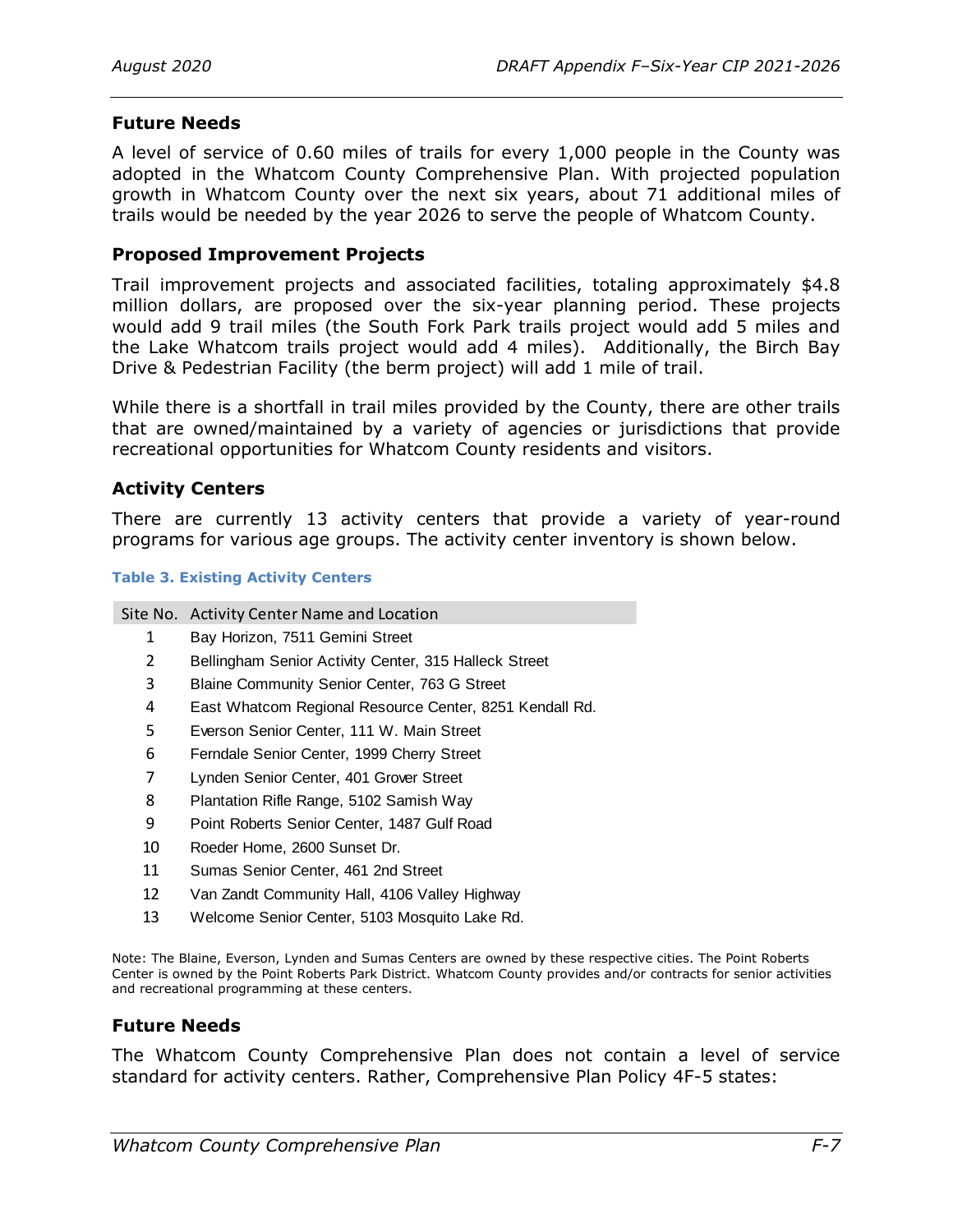Continue to provide and support activity centers, including senior centers, to serve the growing population of Whatcom County by the following methods, as needed, which are listed in priority order: (1) implementing programming changes, (2) adding space to existing centers, and/or (3) establishing new centers.

### <span id="page-13-0"></span>**Proposed Improvement Projects**

Two activity center projects, involving a boiler replacement at the East Whatcom Regional Resource Center and demolition of a building at Bay Horizon, are proposed. These project will cost about \$591,000 within the six-year planning period.

### <span id="page-13-1"></span>**Six-Year Capital Improvement Program**

The park, trail, and activity center projects planned over the next six years are shown below.

#### **Table 4. Park, Trail, and Activity Center Projects Planned Over the Next Six Years**

|           |                                                        | Funding      |           |           |           |           |           |           |               |
|-----------|--------------------------------------------------------|--------------|-----------|-----------|-----------|-----------|-----------|-----------|---------------|
| Project # |                                                        | Source       | 2021      | 2022      | 2023      | 2024      | 2025      | 2026      | <b>Totals</b> |
| 1         | Nugent's Corner Buiding Demolition                     | $\mathbf{1}$ | 67.713    |           |           |           |           |           | 67.713        |
| 2         | Parks Admin Offices HVAC Replacement & Upgrade         | $\mathbf{1}$ | 81,411    |           |           |           |           |           | 81,411        |
| 3         | Lighthouse Marine Park Siding & Roofing                | 1            |           | 168,350   |           |           |           |           | 168,350       |
| 4         | Silver Lake Restrooms & Day-Use Improvements           | $\mathbf{1}$ | 1,430,000 | 1,450,000 | 910,000   |           |           |           | 3,790,000     |
| 5         | Birch Bay Beach Park Development                       | 2, 3         | 140,000   | 392,825   |           |           |           |           | 532,825       |
| 6         | <b>Hovander Picnic Shelters</b>                        | $\mathbf{1}$ |           | 53,200    | 210,000   | 105,000   |           |           | 368,200       |
| 7         | Silver Lake Cabins Capital Maintenance Program         | 1            |           |           | 250,603   |           |           |           | 250,603       |
| 8         | Hertz Trail Capital Maintenance Program                | $\mathbf{1}$ |           |           |           | 25,000    | 195,000   |           | 220,000       |
| 9         | Stimpson Family Nature Reserve Parking Improvements    | 1            |           | 80,075    |           |           |           |           | 80,075        |
| 10        | Lookout Mtn Forest Preserve Parking Improvements       | $\mathbf{1}$ |           |           | 94,218    |           |           |           | 94,218        |
| 11        | Lake Whatcom Park Trailhead                            | $\mathbf{1}$ | 352,025   |           |           | 1,350,000 | 975,000   |           | 2,677,025     |
| 12        | Lily Point Marine Park Parking Improvements            | $\mathbf{1}$ |           |           |           |           | 241,136   |           | 241,136       |
| 13        | South Fork Park Bridges & Connector Trail              | 1, 2         | 29,000    | 125,000   | 125,000   | 515,000   |           |           | 794,000       |
| 14        | Tennant Lake Interpretive Center Remodel               | $\mathbf{1}$ |           |           |           |           | 10,000    | 56,383    | 66,383        |
| 15        | Hovander Park Access Improvements                      | 1.2          |           |           |           |           |           | 250,000   | 250,000       |
| 16        | Samish Park Parking/Vehicular Circulation Improvement: | 1            |           |           |           |           | 75,000    | 225,000   | 300,000       |
| 17        | Bay Horizon Hostel Demolition                          | $\mathbf{1}$ |           |           |           |           |           | 456,248   | 456,248       |
| 18        | Lake Whatcom Trail Development                         | 1            | 189,000   |           |           |           |           |           | 189,000       |
| 19        | Hovander Maintenance Shop                              | 1            | 175,000   |           |           |           |           |           | 175,000       |
| 20        | Maple Falls Park Trailhead Restroom & Parking          | 1, 2         |           |           |           |           | 182,500   | 750,000   | 932,500       |
| 21        | East Whatcom Regional Resource Center-Replace Boiler   | 4            |           | 134,770   |           |           |           |           | 134,770       |
|           | <b>Parks Totals</b>                                    |              | 2.464.149 | 2,404,220 | 1,589,821 | 1.995.000 | 1.678.636 | 1.737.631 | 11,869,457    |
|           | <b>Funding Sources:</b>                                |              |           |           |           |           |           |           |               |

1. Real Estate Excise Tax (REET)

2. Grants

3. Parks Special Revenue Fund

4. Economic Development Investment (EDI) Funds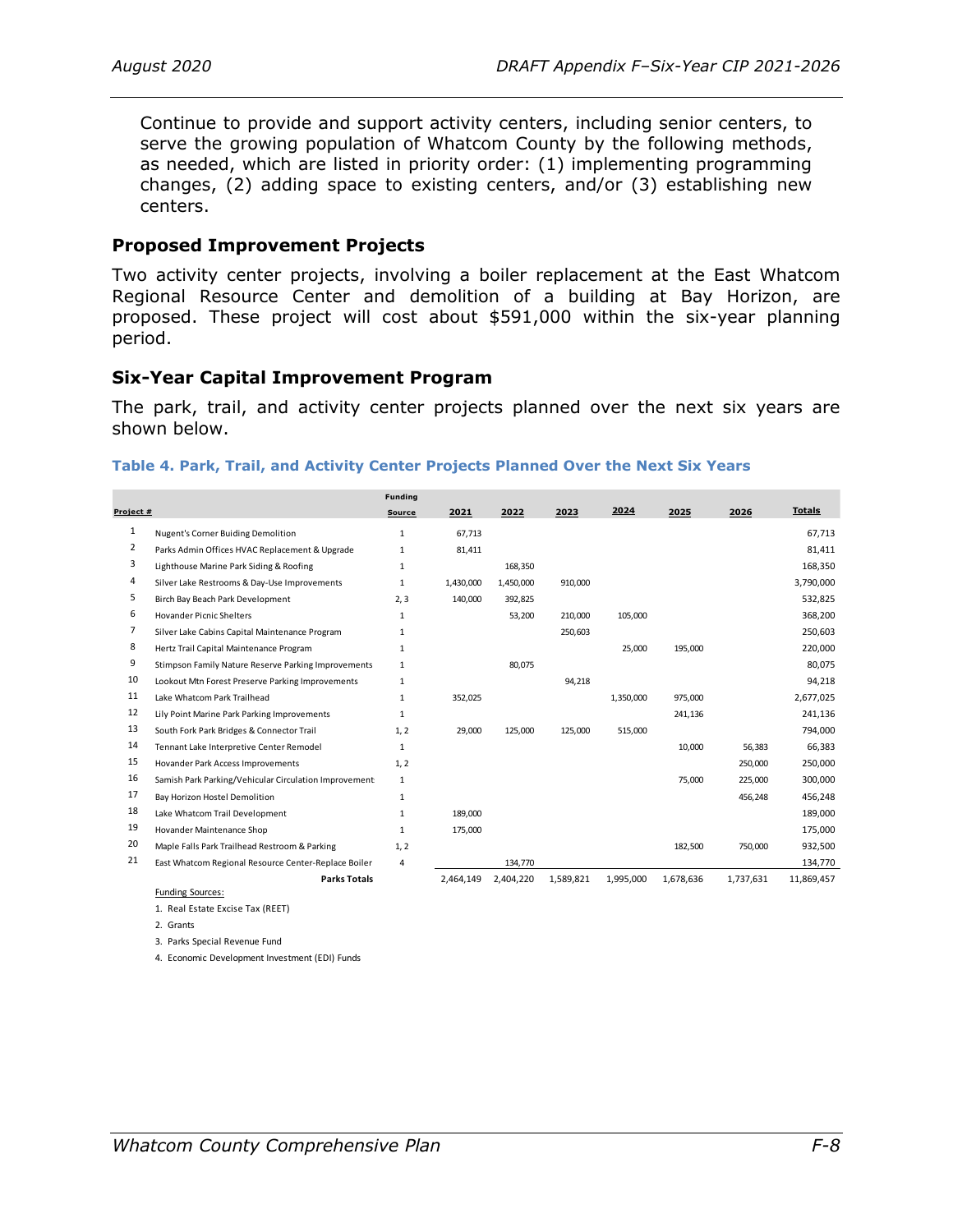# <span id="page-14-0"></span>**Chapter 3 – Maintenance and Operations**

# <span id="page-14-1"></span>**Existing Maintenance and Operations Space**

The 2020 inventory of maintenance & operations/facilities management space is 70,681 square feet. This inventory is shown below.

### **Table 5. Existing Space**

|   | Site No. Facility Name                                      | Square feet |
|---|-------------------------------------------------------------|-------------|
|   | Central Shop, 901 W. Smith Rd. (Maintenance and Operations) | 35,773      |
|   | 3720 Williamson Way (Facilities Management)                 | 31,248      |
| 3 | Minimum Security Correction Facility - 2030 Division St.    | 3,660       |
|   | (Facilities Management Storage)                             |             |
|   |                                                             |             |
|   | TOTAL                                                       | 70,681      |

### **Future Needs**

The Whatcom County Comprehensive Plan does not contain a level of service standard for maintenance and operations. The County will budget for improvements to such facilities as needed.

# <span id="page-14-3"></span>**Proposed Improvement Projects**

Improvement and maintenance projects on existing buildings and sites over the sixyear planning period total over \$812,000 as shown below.

### **Table 6. Proposed Maintenance and Operations Projects**

| <b>Maintenance &amp; Operations</b>       | <b>Funding</b><br><b>Source</b> | 2021    | 2022 | 2023 | 2024 | 2025 | 2026 | <b>Total</b><br><b>Cost</b> |
|-------------------------------------------|---------------------------------|---------|------|------|------|------|------|-----------------------------|
| 1. Central Shop - Vactor Building         |                                 | 330,000 |      |      |      |      |      | 330,000                     |
| 2. Central Shop - Road Oil Tank           |                                 | 236,500 |      |      |      |      |      | 236,500                     |
| 3. Central Shop - Roof Replacement        |                                 | 232,875 |      |      |      |      |      | 232,875                     |
| 4. HVAC Programming (3720 Williamson Way) | 3                               | 13.000  |      |      |      |      |      | 13,000                      |
|                                           |                                 | 812,375 |      |      |      |      |      | 812,375                     |

<span id="page-14-2"></span>**TOTAL**

Funding Sources

1. Road Fund

2. Equipment Rental & Revolving (ER&R) Fund

3. Real Estate Excise Tax (REET)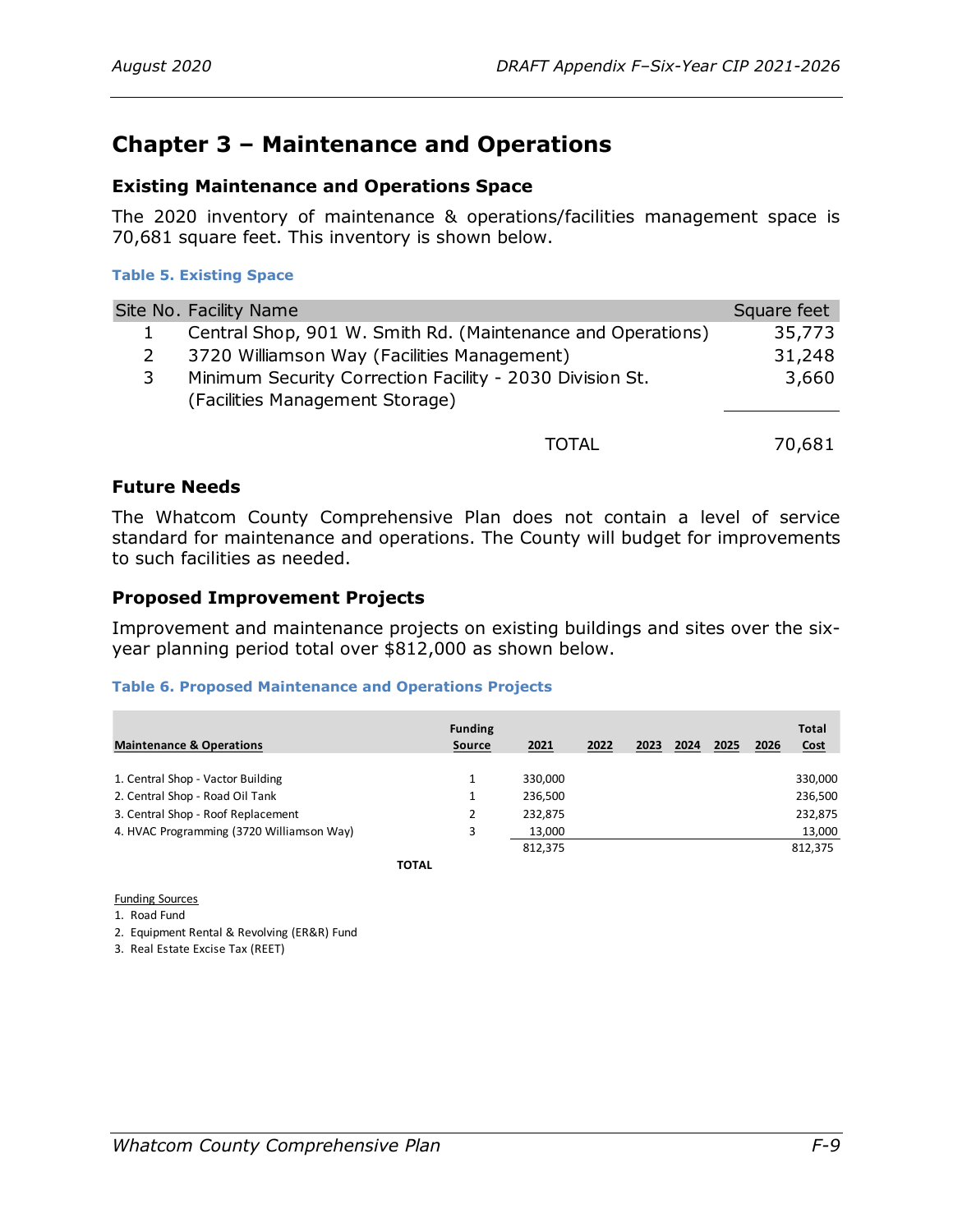# <span id="page-15-0"></span>**Chapter 4 – General Government Buildings and Sites**

# <span id="page-15-1"></span>**Existing Office Space**

The 2020 inventory of County government office space is 331,141 square feet at nine locations. This inventory is shown below.

### **Table 7. Existing County Government Office Space**

|                       | able 7. Existing County Government Office Space |       |             |  |  |  |  |  |
|-----------------------|-------------------------------------------------|-------|-------------|--|--|--|--|--|
|                       | Site No. Facility Name                          |       | Square feet |  |  |  |  |  |
| 1                     | Civic Center Annex (322 North Commercial)       |       | 30,000      |  |  |  |  |  |
| $\mathbf{2}^{\prime}$ | Central Plaza Building (215 N. Commercial)      |       | 10,307      |  |  |  |  |  |
| 3                     | County Courthouse (311 Grand Avenue)            |       | 200,000     |  |  |  |  |  |
| 4                     | Forest St. Annex (1000 North Forest St.)        |       | 14,000      |  |  |  |  |  |
| 5                     | 509 Girard St.                                  |       | 13,189      |  |  |  |  |  |
| 6                     | 3373 Mt. Baker Highway                          |       | 2,110       |  |  |  |  |  |
| 7                     | 1500 N. State St.                               |       | 16,820      |  |  |  |  |  |
| 8                     | Northwest Annex (5280 Northwest Dr.)            |       | 20,265      |  |  |  |  |  |
| 9                     | Crisis Stabilization Center (2026 Division St.) |       | 24,450      |  |  |  |  |  |
|                       |                                                 |       |             |  |  |  |  |  |
|                       |                                                 | TOTAL | 331,141     |  |  |  |  |  |

### <span id="page-15-2"></span>**Future Needs**

The Whatcom County Comprehensive Plan does not contain a level of service standard for general government buildings. The County will budget for improvements to such facilities as needed.

### <span id="page-15-3"></span>**Proposed Improvement Projects**

Improvement and maintenance projects on existing buildings and sites over the sixyear planning period total approximately \$52.5 million as shown below.

#### **Table 8. Proposed Government Building and Site Improvement Projects**

|                                                                   | <b>Funding</b><br>Source | 2021      | 2022       | 2023       | 2024      | 2025      | 2026    | <b>Totals</b> |
|-------------------------------------------------------------------|--------------------------|-----------|------------|------------|-----------|-----------|---------|---------------|
| 1 Courthouse Maintenance Projects (311 Grand Ave)                 | 1, 2                     | 311,837   | 1.020.514  |            | 500,000   | 500,000   |         | 2,332,351     |
| 2 Northwest Annex Campus                                          | 2, 3, 4                  | 1,950,000 | 12,000,000 | 12,000,000 |           |           |         | 25,950,000    |
| 3 Courhouse Exterior Project - Phase 2 (311 Grand Ave)            | 1, 2                     | 500,000   | 2,921,000  | 2,921,000  |           |           |         | 6,342,000     |
| 4 Improvements, including remodel and HVAC (1500 N. State St)     | 5.6                      |           |            | 750,000    | 8,717,000 |           |         | 9,467,000     |
| 5 Improvements, including roof, HVAC, and windows (509 Girard St) |                          |           |            |            | 80,000    | 1,380,000 |         | 1,460,000     |
| 6 Prosecuting Attorney - Office Update (311 Grand Ave)            |                          | 60,514    |            |            |           |           |         | 60,514        |
| 7 Civic Center - Parking Lot (322 N. Commercial)                  | 1, 4                     |           |            |            | 75,000    | 400,000   |         | 475,000       |
| 8 Civic Center Building Renovation (322 N Commercial)             | 1, 4                     | 3,000,000 | 1,600,000  | 400,000    |           |           |         | 5,000,000     |
| 9 Interior Painting, Carpets, Asphalt Repairs (various locations) |                          | 165,000   | 165,000    | 165,000    | 165,000   | 165,000   | 165,000 | 990,000       |
| 10 Central Plaza Debt Service (215 N. Commercial)                 |                          | 124,000   | 124,000    | 124,000    |           |           |         | 372,000       |
| 11 ADA Compliance (various locations)                             |                          | 40,000    | 40,000     |            |           |           |         | 80,000        |
| <b>Totals</b>                                                     |                          | 6.151.351 | 17.870.514 | 16,360,000 | 9,537,000 | 2,445,000 | 165,000 | 52,528,865    |

#### Funding Sources

- 1. Real Estate Excise Tax (REET)
- 2. Economic Development Initiative (EDI) 3. Debt
- 4. Road Fund
- 5. State Street Project Based Budget
- 6. Grants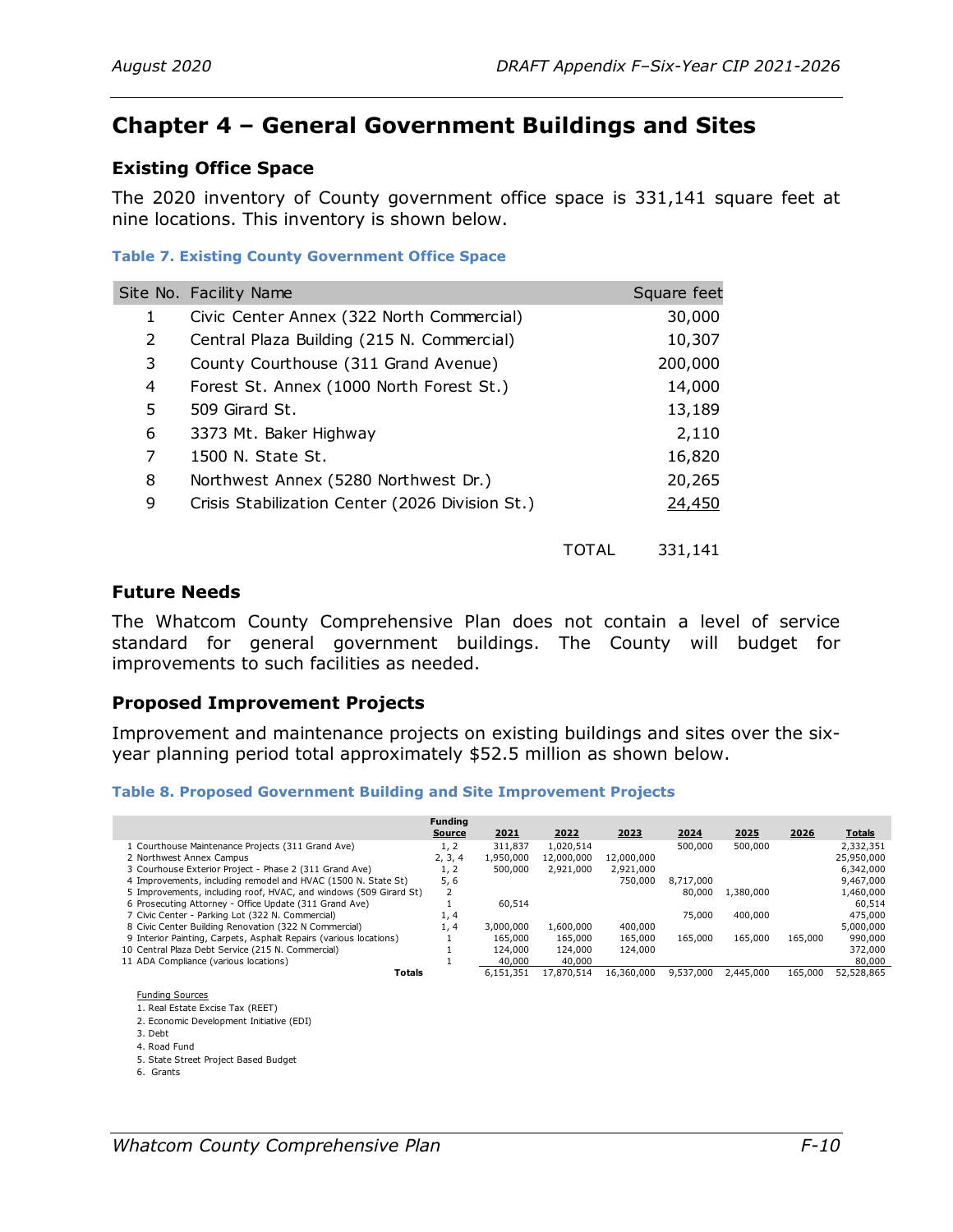# <span id="page-16-0"></span>**Chapter 5 – Sheriff's Office**

# <span id="page-16-1"></span>**Existing Sheriff's Office Space**

The 2020 inventory of Sheriff's office space is 22,902 square feet. This inventory is shown below.

### **Table 9. Existing Sheriff's Facilities**

|   | Site No. Facility Name                                   |       | Square Feet |
|---|----------------------------------------------------------|-------|-------------|
|   | Public Safety Building (311 Grand Ave)                   |       | 15.102      |
|   | Minimum Security Correction Facility (2030 Division St.) |       | 6,000       |
| 3 | Laurel Substation (194 W. Laurel Rd.)                    |       | 1,800       |
|   |                                                          |       |             |
|   |                                                          | TOTAL | 22,902      |

Notes: The Sheriff's Office also has storage facilities at various locations in Whatcom County. The County has two mobile homes and an old detention facility in Point Roberts. The resident deputies operate out of their homes or utilize space at the U.S. Customs office at the border.

# <span id="page-16-2"></span>**Future Needs**

The Whatcom County Comprehensive Plan does not contain a level of service standard for Sheriff's Office facilities. Rather, Comprehensive Plan Policy 4D-2 is to:

Maintain Sheriff's Office adult corrections facilities and headquarters to provide a safe environment for the community, staff and inmates. . . Existing facilities may be expanded, remodeled, and/or new facilities developed in response to changing need.

# <span id="page-16-3"></span>**Proposed Improvement Projects**

A new Sheriff's Office, satellite office, and a new public safety radio system are planned within the next six years. The comprehensive radio system update will include infrastructure (such as towers), radio systems in buildings, radios in vehicles, and hand-held radios. These improvements will cost almost \$22 million, as shown below.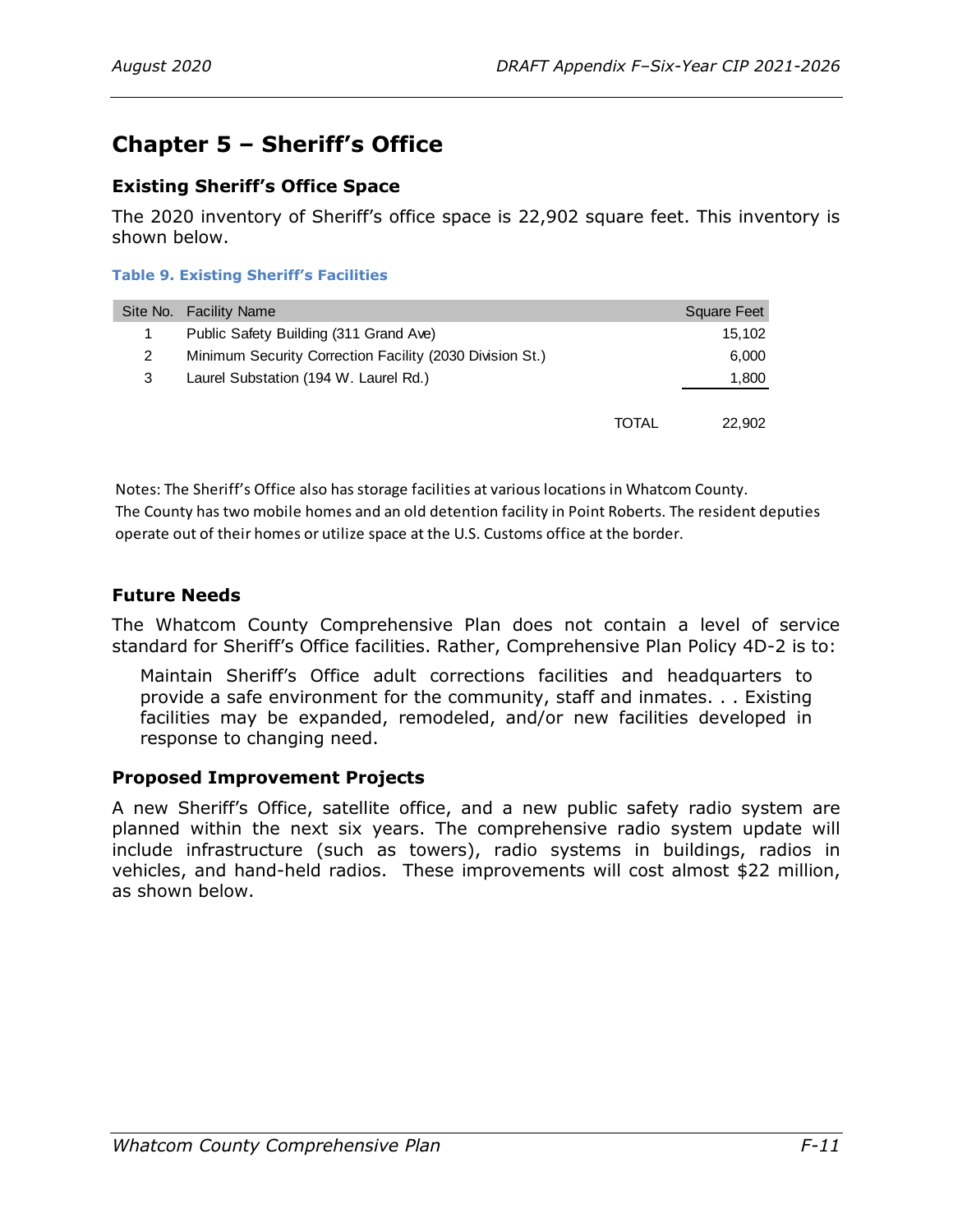#### **Table 10. Proposed Sheriff's Office Improvement Projects**

|                                     | <b>Funding</b> |           |         |           |            |         |      |               |
|-------------------------------------|----------------|-----------|---------|-----------|------------|---------|------|---------------|
| Project #                           | Source         | 2021      | 2022    | 2023      | 2024       | 2025    | 2026 | <u>Totals</u> |
| Sheriff's Office & Satellite Office | 1.2            |           |         | 1.200.000 | 14.400.000 |         |      | 15,600,000    |
| Public Safety Radio System          | 3, 4, 5, 6     | 1.500.000 | 850.000 | 1.425.000 | 1.575.000  | 780.000 |      | 6,130,000     |
| Totals                              |                | 1,500,000 | 850.000 | 2.625.000 | 15.975.000 | 780.000 |      | 21,730,000    |

Funding Source

1. Real Estate Excise Tax (REET)

2. Debt

3. Grants

4. Economic Development Investment (EDI) Fund

5. Fire Districts/Departments

6. Countywide Emergency Medical Services (EMS) Fund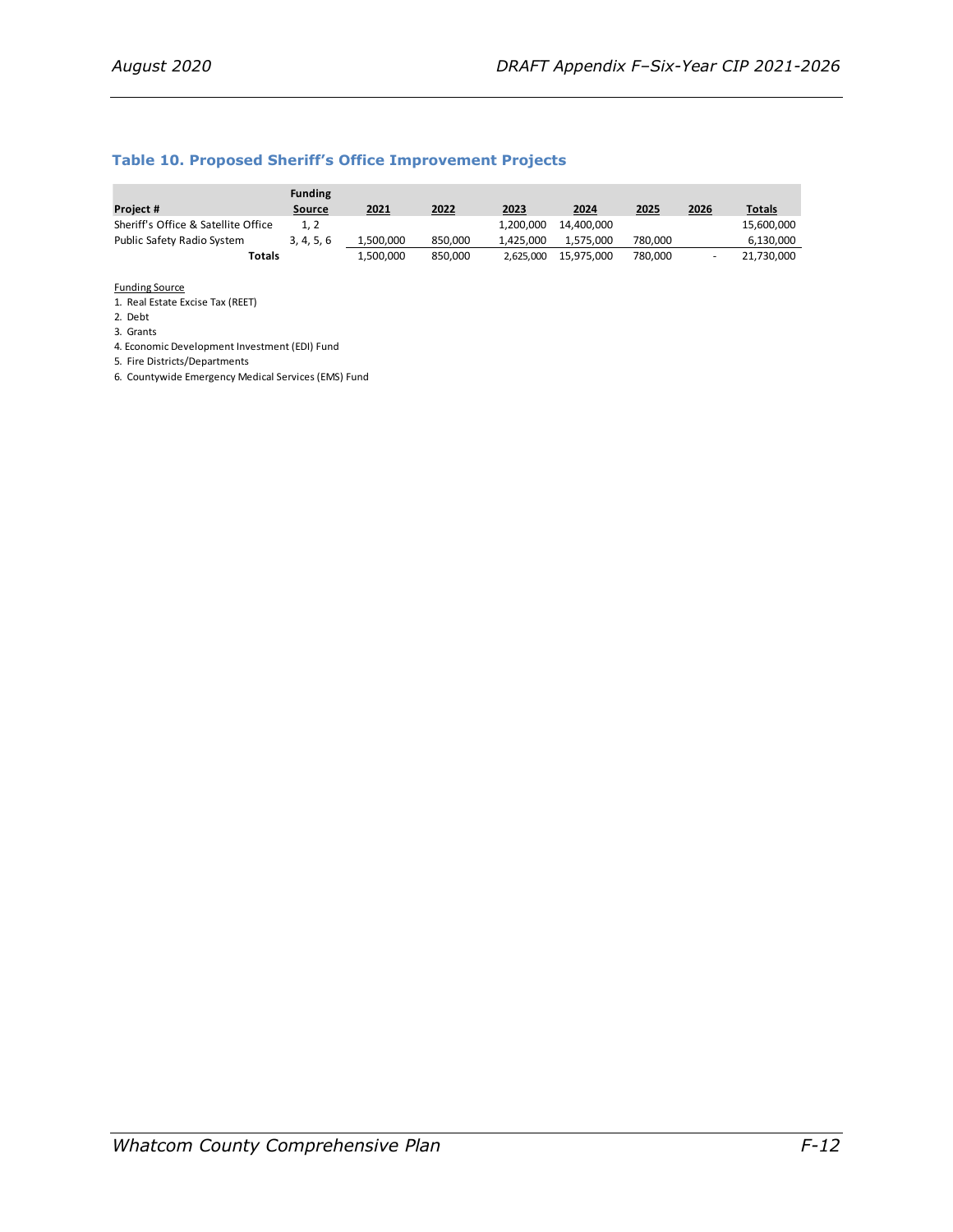# <span id="page-18-0"></span>**Chapter 6 – Emergency Management**

# <span id="page-18-1"></span>**Existing Emergency Management Space**

The 2020 inventory of Sheriff's Office, Division of Emergency Management space is 24,000 square feet, located at the Whatcom Unified Emergency Coordination Center (WUECC). Rented by and shared between both Whatcom County and the City of Bellingham, the WUECC is comprised of 2,000 square feet of office space and an additional 22,000 square feet of support facilities (used for meetings, training, exercises, and during emergencies). The WUECC serves as the Emergency Operations Center for both the County and the City.

### **Table 11. Existing Emergency Management/EOC Facilities**

| Site No. Facility Name                        | Square feet |
|-----------------------------------------------|-------------|
| Whatcom Unified Emergency Coordination Center | 24.000      |
| 3888 Sound Way, Bellingham                    |             |

# <span id="page-18-2"></span>**Future Needs**

The Whatcom County Comprehensive Plan does not contain a level of service standard for emergency management facilities. Rather, Comprehensive Plan Policy 4D-4 is to:

Maintain adequate facilities for daily emergency management activities and, during an emergency or disaster, for the emergency operations center. The facilities will provide sufficient space for activities relating to emergency/disaster planning, mitigation, response and recovery. Existing facilities may be expanded, remodeled, and/ or new facilities developed in response to changing need.

The County will budget for improvements to such facilities as needed.

# <span id="page-18-3"></span>**Proposed Improvement Projects**

There are no emergency management capital improvement projects planned over the next six years.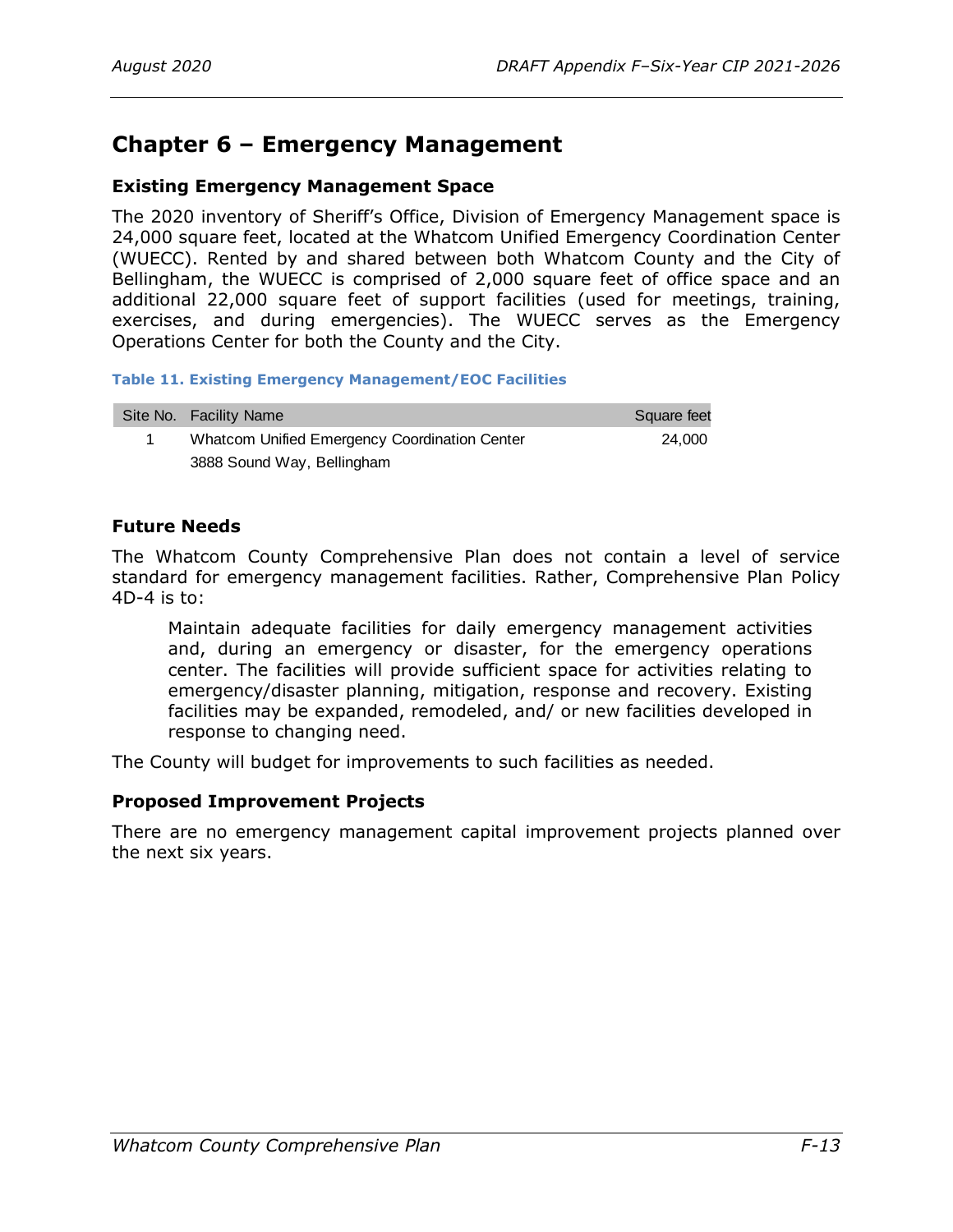# <span id="page-19-0"></span>**Chapter 7 – Adult Corrections**

# <span id="page-19-1"></span>**Existing Jail Facilities**

The County's Main Jail was designed and originally built to hold 148 beds, although with some limited remodeling and the use of double bunking, the operational capacity of the main jail should be for the use of 212 beds. Additionally, the jail is currently not in compliance with the Building/Fire Codes for double bunking, although a plan has been approved to bring it into partial compliance. Whatcom County completed construction of a 150 bed minimum security correction facility on Division St. in 2006. The Main Jail is located in the Public Safety Building next to the County Courthouse in downtown Bellingham and the Minimum Security Correction Facility is located in the Bakerview Rd. industrial area.

#### **Table 12. Existing Jail Beds**

| Site No. Facility Name | Jail Beds                                                                                       |
|------------------------|-------------------------------------------------------------------------------------------------|
|                        | 212                                                                                             |
|                        | 150                                                                                             |
|                        | 362                                                                                             |
|                        | Public Safety Building (311 Grand Ave.)<br>Jail Work Center (2030 Division St.)<br><b>TOTAL</b> |

Note: As the result of the COVID-19 pandemic, the jail is operating at a reduced capacity to provide for social distancing until such time as the pandemic is declared under control by the Washington State Department of Health. Due to the mix of offenders, a firm population cap has not been set, but is anticipated to remain at approximately 150 offenders at the Downtown Jail.

# <span id="page-19-2"></span>**Future Needs**

There continues to be serious concerns among law and justice officials related to jail facility needs in the community. That need has been documented over the years, with the most recent being the *Building Assessment Studies and Cost Estimates for Capital Improvements at the Jail (Public Safety Building)* (Sept. 2017).

The Whatcom County Comprehensive Plan does not contain a level of service standard for jail facilities. Rather, Comprehensive Plan Policy 4D-2 is to:

Maintain Sheriff's Office adult corrections facilities and headquarters to provide a safe environment for the community, staff and inmates. The number of jail beds in adult corrections facilities will be determined after review of multiple factors, including projected population growth, State sentencing laws, alternative programs, treatment diversion programs, early release programs, the need to separate violent inmates, the need to separate inmates by gender, the need to separate inmates by other classification considerations, average length of stay, peak inmate populations and available funding. Existing facilities may be expanded, remodeled, and/ or new facilities developed in response to changing need.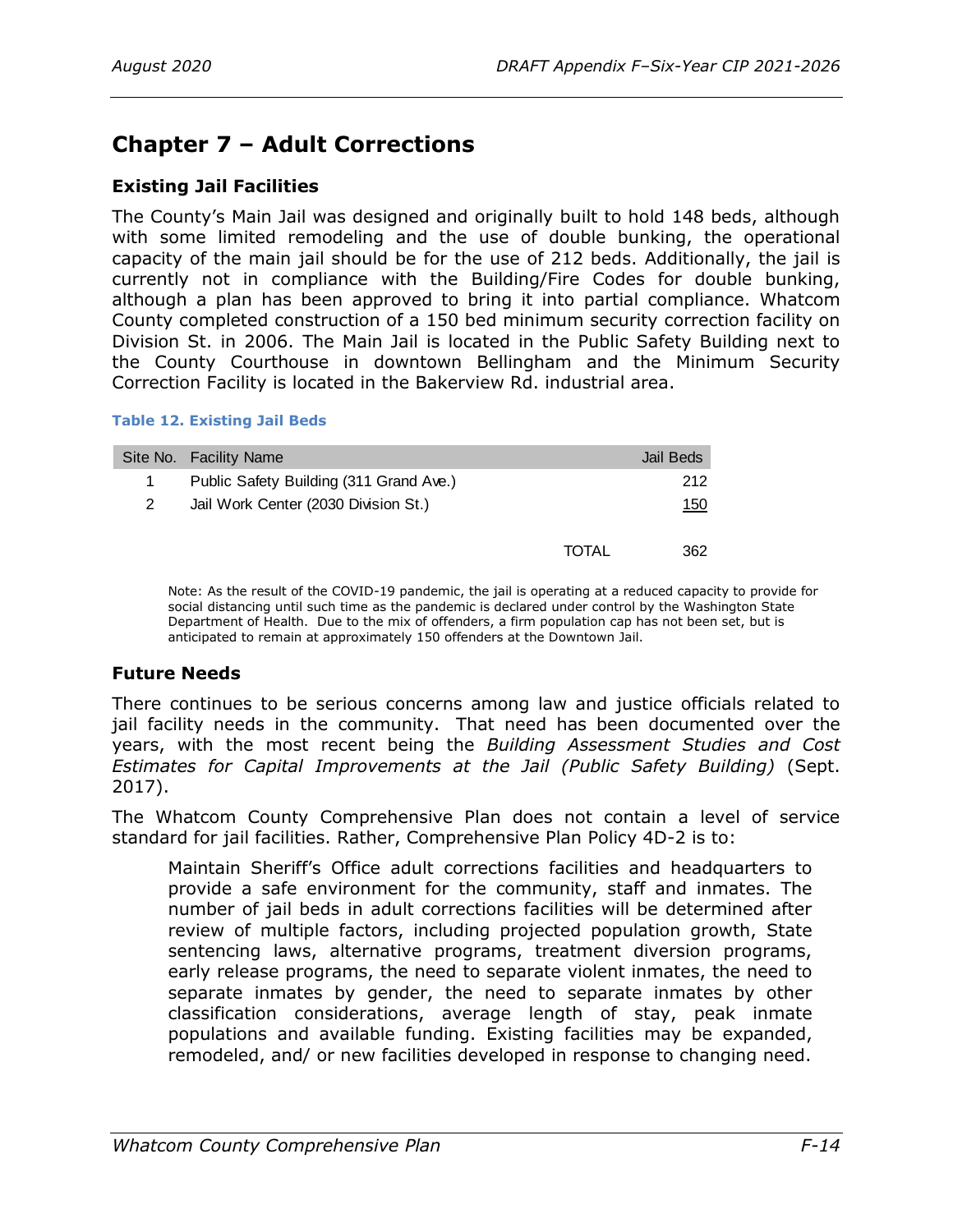# <span id="page-20-0"></span>**Proposed Improvement Projects**

The adult corrections projects planned over the next six years are shown below.

### **Table 13. Proposed Improvement Projects**

| Project # |                                    | <b>Funding</b> |         |      |           |            |      |      |               |
|-----------|------------------------------------|----------------|---------|------|-----------|------------|------|------|---------------|
|           |                                    | <b>Source</b>  | 2021    | 2022 | 2023      | 2024       | 2025 | 2026 | <b>Totals</b> |
|           |                                    |                |         |      |           |            |      |      |               |
|           | New Jail                           | 1, 2           |         |      | 5,000,000 | 90,000,000 |      |      | 95,000,000    |
| 2         | Jail Work Center - Hot Water Tanks | 3              | 197,922 |      |           |            |      |      | 197,922       |
|           | Totals                             |                | 197,922 | 0    | 5,000,000 | 90,000,000 | 0    | 0    | 95,197,922    |
|           | <b>Funding Sources</b>             |                |         |      |           |            |      |      |               |
|           | 1. Debt                            |                |         |      |           |            |      |      |               |
|           | 2. New Sales Tax                   |                |         |      |           |            |      |      |               |
|           | 3. Jail Improvement Fund           |                |         |      |           |            |      |      |               |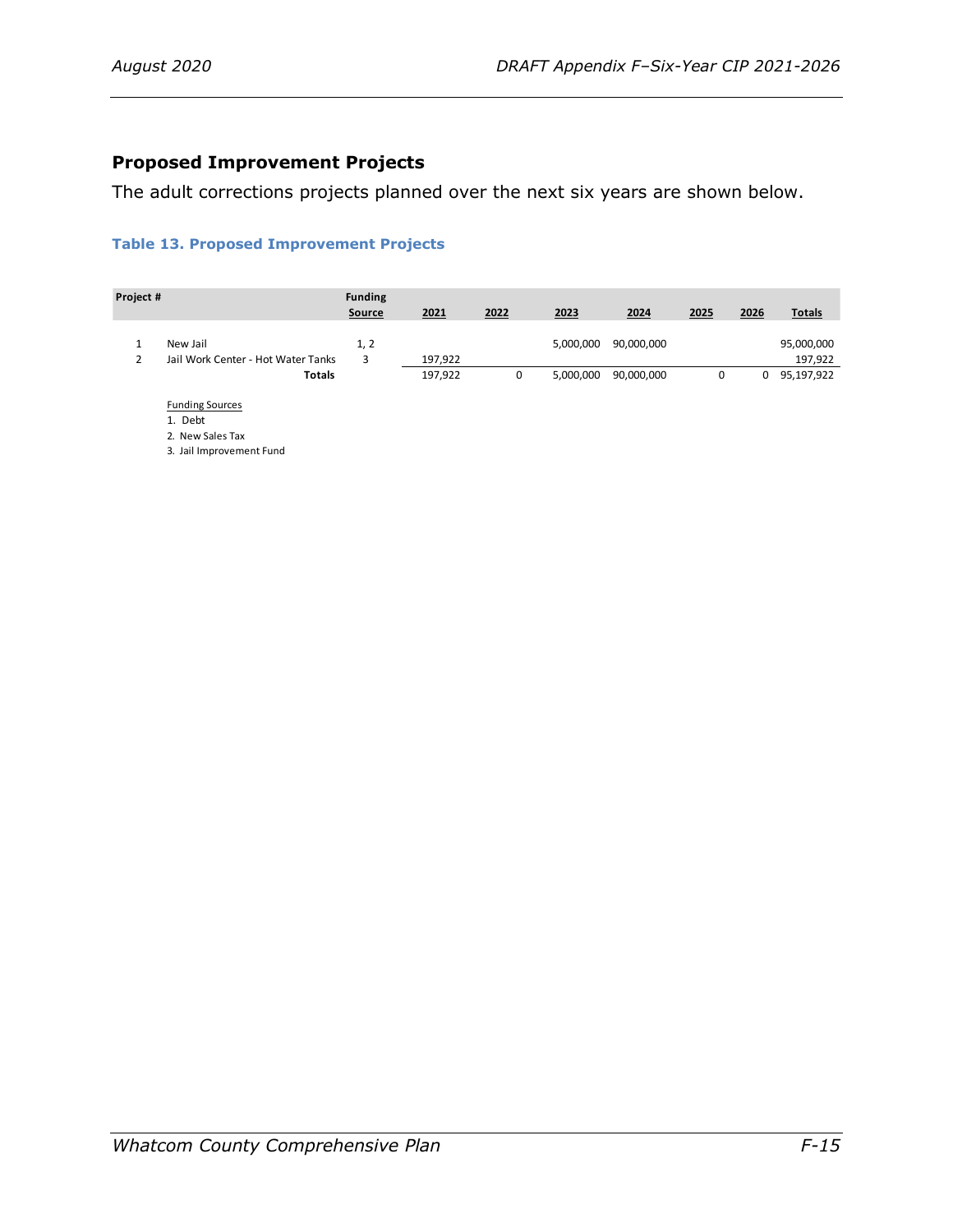# <span id="page-21-0"></span>**Chapter 8 – Juvenile Detention**

# <span id="page-21-1"></span>**Existing Juvenile Detention Facilities**

The 2020 inventory of County juvenile detention facilities includes 32 beds serving the countywide population. The juvenile detention facility is located on the sixth floor of the County Courthouse at 311 Grand Avenue.

### **Table 14. Existing Juvenile Detention Beds**

| Site No. Facility Name             | <b>Beds</b> |
|------------------------------------|-------------|
| County Courthouse (311 Grand Ave.) |             |

# <span id="page-21-2"></span>**Future Needs**

The Whatcom County Comprehensive Plan does not contain a level of service standard for juvenile detention facilities. Rather, Comprehensive Plan Policy 4D-3 is to:

Maintain juvenile detention facilities and alternative corrections programs to provide safe and secure methods to provide accountability and support for minors who break the law. Existing facilities may be expanded, remodeled, and/or new facilities developed in response to changing need.

The County will budget for improvements to such facilities as needed.

# <span id="page-21-3"></span>**Proposed Improvement Projects**

There are no juvenile detention capital improvement projects planned in the sixyear planning period.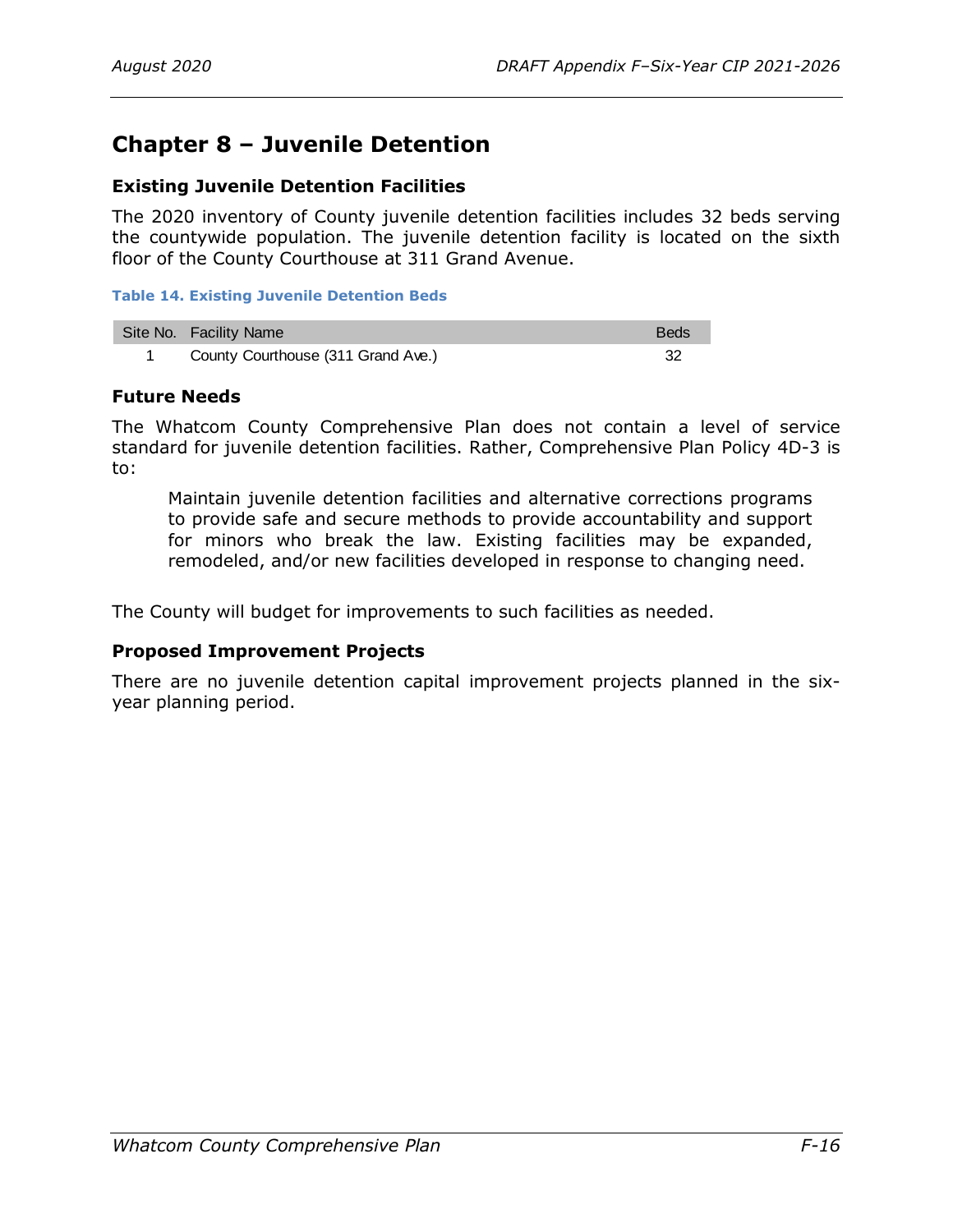# <span id="page-22-0"></span>**Chapter 9 – Transportation**

# <span id="page-22-1"></span>**Existing Roads**

The 2019 inventory shows a total of 935.44 miles of County roads.

# <span id="page-22-2"></span>**Future Needs**

The Whatcom County Comprehensive Plan sets level of service (LOS) standards for County roads. Future traffic and the level of service for roads can be forecasted using computer-modeling software. The Whatcom Council of Governments forecasts future traffic utilizing a computer transportation model. This modeling effort will inform transportation planning in Whatcom County.

Whatcom County accomplishes planning for County road improvements by approving a Six-Year Transportation Improvement Program each year, as required by RCW 36.81.121.

# <span id="page-22-3"></span>**Proposed Improvement Projects**

The Whatcom County Six-Year Transportation Improvement Program includes preliminary planning for two proposed new road projects:

- Horton Road connector (between Northwest Drive and Aldrich Road); and
- Lincoln Road extension (between Harborview Road and Blaine Road).

While these two projects are on the Six-Year Transportation Improvement Program, construction is not anticipated within the six-year planning period. Rather, preliminary engineering to determine project feasibility may be initiated within this time frame.

The six-year plan contains a variety of projects, including bridge replacements, intersection improvements, reconstruction, fish passage projects, and the Birch Bay Drive & Pedestrian Facility improvements, which include pedestrian and nonmotorized enhancements along Birch Bay Dr.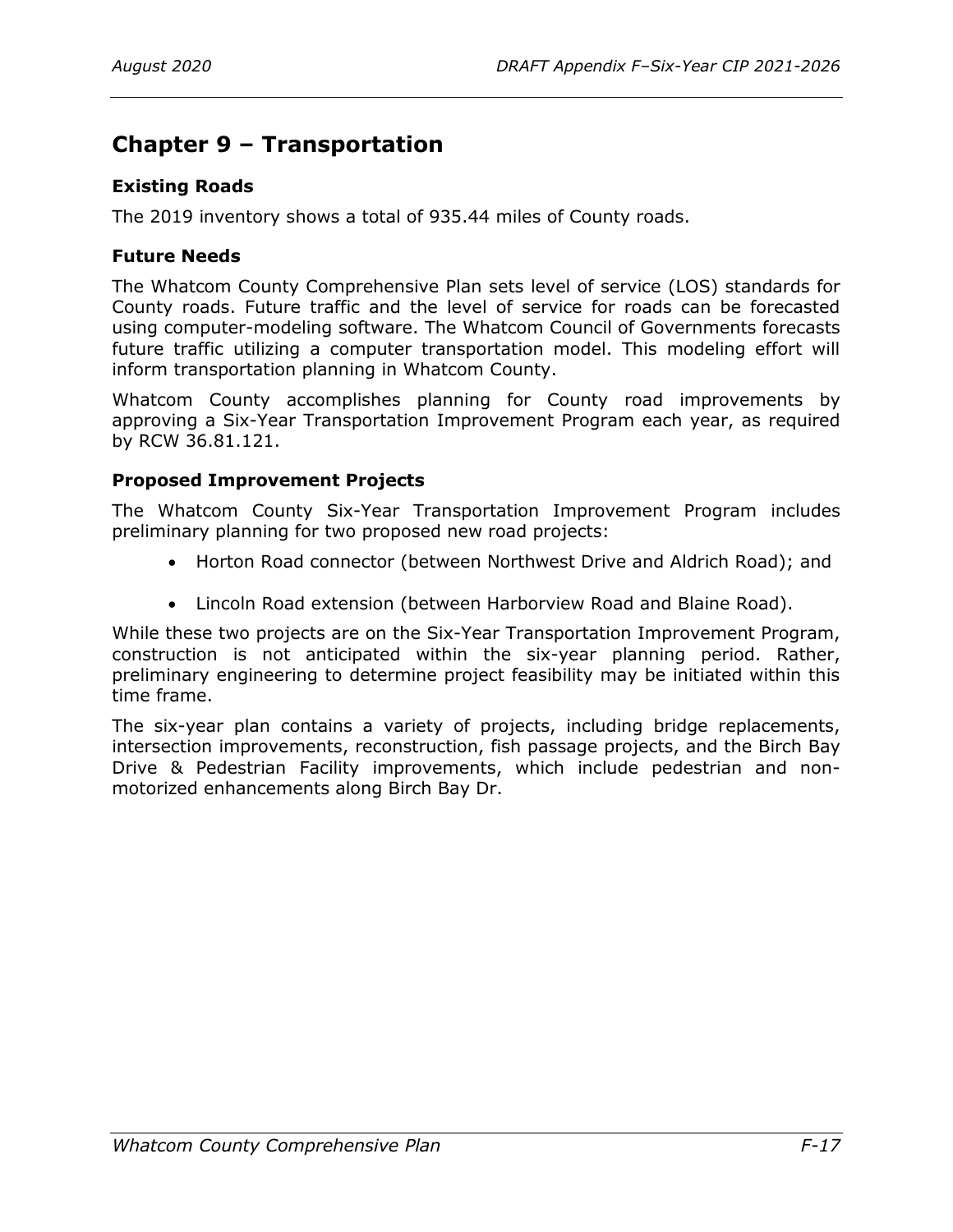# <span id="page-23-0"></span>**Existing Ferry Facilities**

Whatcom County currently has one ferry vessel serving Lummi Island. The ferry runs between Lummi Island and Gooseberry Point on a daily basis.

# <span id="page-23-1"></span>**Future Needs**

Current Whatcom County Comprehensive Plan Policy 6A-1 establishes the following LOS standard for the ferry:

The Lummi Island Ferry Advisory Committee (LIFAC) is cooperating with Public Works to develop an updated LOS standard. LIFAC will present a revision to this section when that work is complete. The interim LOS is calculated using the scheduled trips, the estimated car units of the ferry and the Small Area Estimates Program (SAEP) population figure. The interim standard is established at 439 (LOS = (Scheduled one way trips  $X$ estimated car units for the boat) X 2 / SAEP [Small Area Estimate Program] population figure from OFM for Lummi Island).

The Special Programs Manager for the County Public Works Department confirmed that the ferry service currently meets the interim LOS standard.

# <span id="page-23-2"></span>**Proposed Improvement Projects**

The Six-Year Transportation Improvement Program includes construction of ferry terminal improvements, preliminary engineering and design for replacing the Whatcom Chief, and preliminary engineering and right-of-way acquisition for relocation of the ferry terminal.

### <span id="page-23-3"></span>**Total Transportation Costs**

Transportation projects, including road and ferry projects, total approximately \$55 million over the six-year planning period. This includes approximately \$40 million in local funds, with the remainder coming from the State and Federal governments.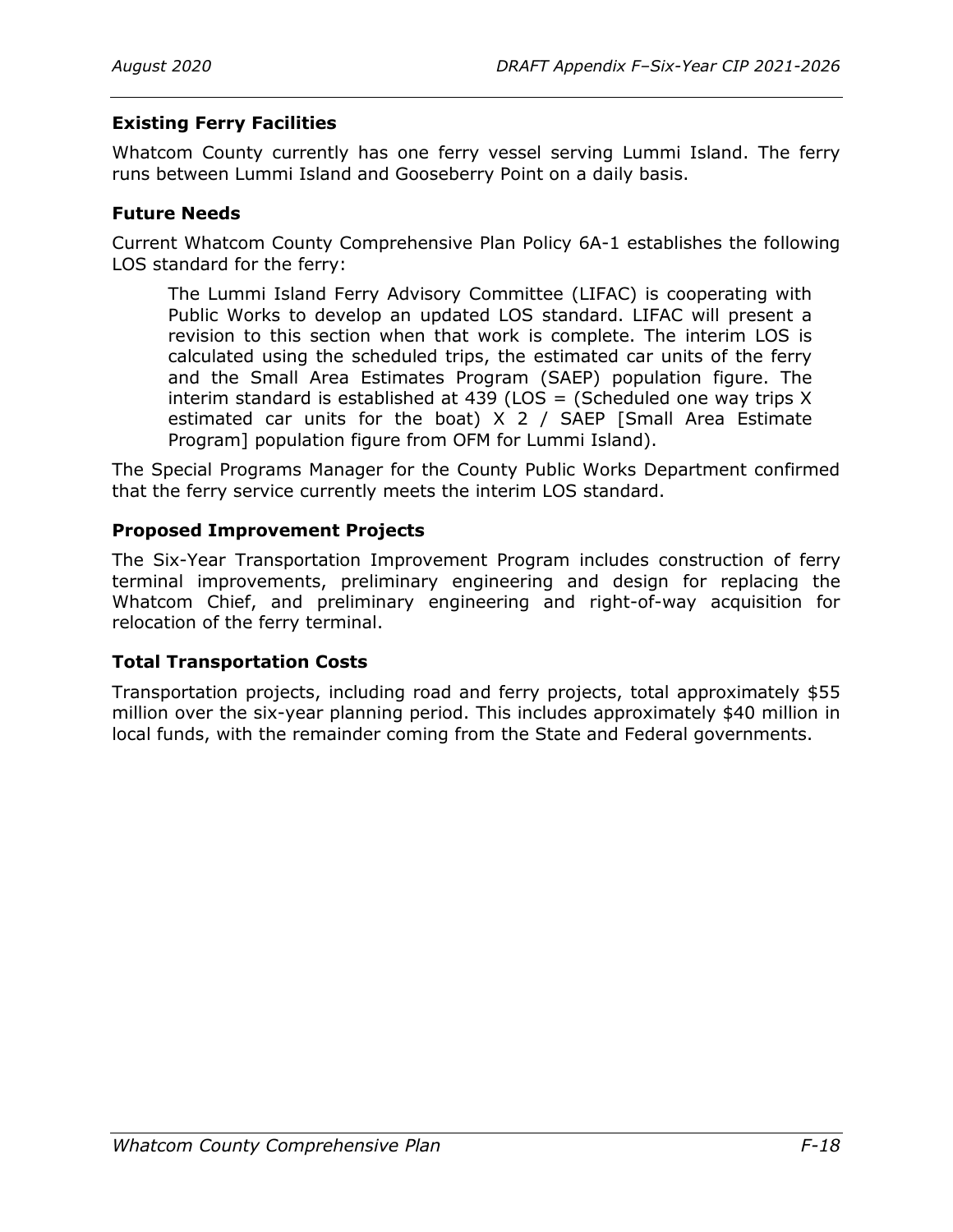# <span id="page-24-0"></span>**Chapter 10 – Stormwater Facilities**

# <span id="page-24-1"></span>**Existing Stormwater Management Facilities**

The Public Works Department is responsible for design, engineering, and construction of county-owned stormwater facilities. Many stormwater facilities are road-related stormwater conveyance systems such as culverts and ditches on and adjacent to county roads. Others are off right-of-way facilities that control storm flows and improve water quality.

In response to increasing federal and state mandates to manage stormwater and the public's desire to improve stewardship of sensitive watersheds, Whatcom County established a Stormwater Division in 2005. The Stormwater Division is responsible for planning, designing, engineering, and construction of stormwater facilities. Inventories of existing stormwater facilities are maintained by the Public Works Department. The Engineering Services Division maintains an inventory of all road-related facilities. The Stormwater Division maintains an inventory of public and private stormwater facilities in the area covered by the County's NPDES Phase II permit for Municipal Separate Storm Sewer Systems. This inventory includes ditches, culverts, catch basins, vaults, ponds, and swales. Completed Stormwater Construction Projects since the Stormwater Division was created in 2005 are listed below.

| Existing      |              |                                                                      | Year      |
|---------------|--------------|----------------------------------------------------------------------|-----------|
| Site No.      | Watershed    | <b>Facility Name</b>                                                 | Completed |
|               | Lake Whatcom | Geneva Stormwater Retrofits                                          | 2006      |
| $\mathcal{P}$ | Lake Whatcom | Cable Street Reconstruction & Stormwater Improvements                | 2007      |
| 3             | Lake Whatcom | Lahti Drive Stormwater Improvements                                  | 2010      |
| 4             | Lake Whatcom | Silver Beach Creek Improvements - Brownsville Drive to E. 16th Place | 2011      |
| 5             | Lake Whatcom | Silver Beach Creek Improvements - West Tributary                     | 2012      |
| 6             | Lake Whatcom | Coronado-Fremont Stormwater Improvements                             | 2014      |
|               | Lake Whatcom | Cedar Hills-Euclid Stormwater Improvements                           | 2016      |
| 8             | Lake Whatcom | Agate Bay Improvements-Phase 1 & 2                                   | 2018-2019 |

#### **Table 15. Completed Stormwater Construction Projects Since 2005**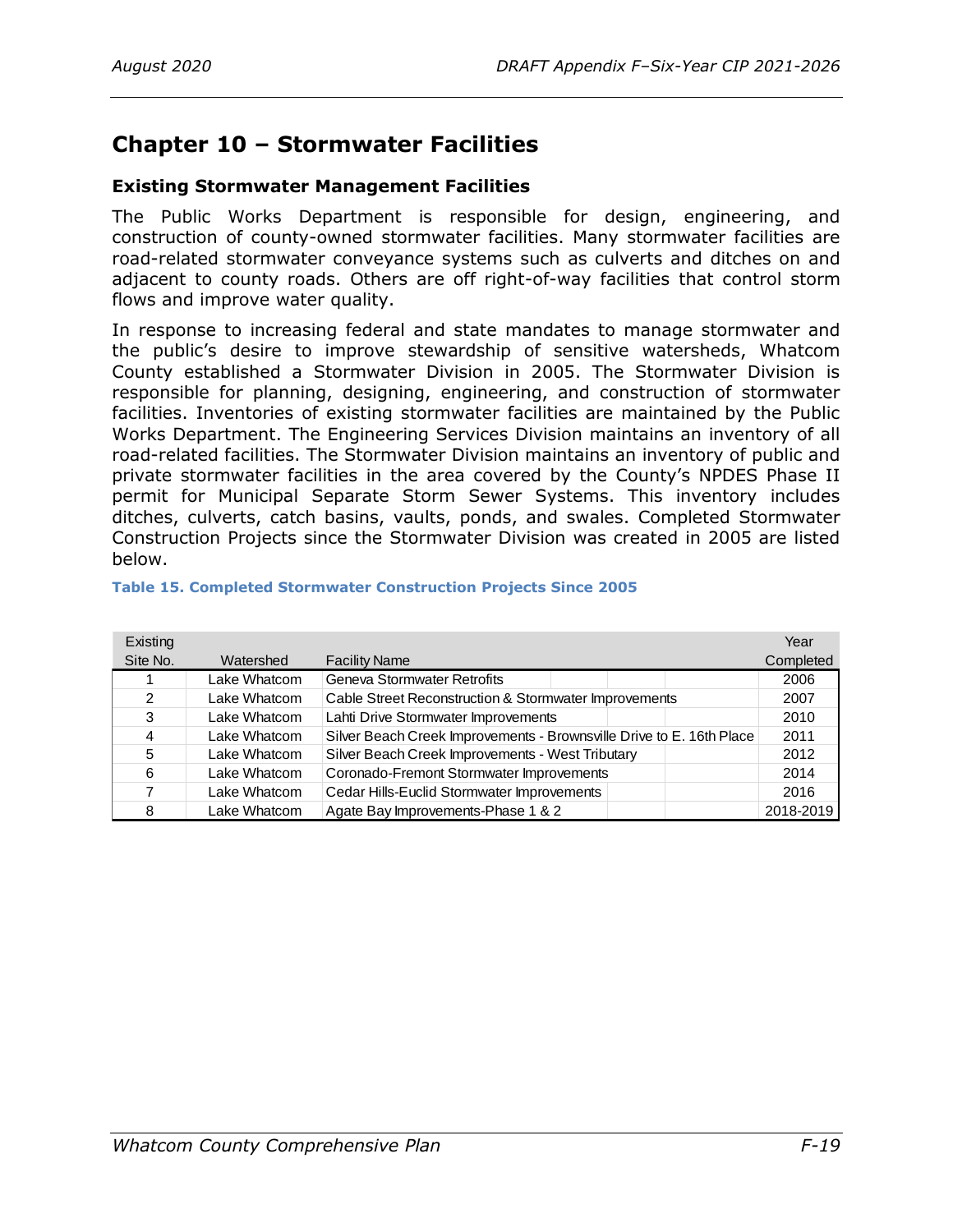

**Figure 1. Lake Whatcom Cedar Hills-Euclid Stormwater Improvements**

Whatcom County Public Works regularly seeks and is awarded grant money that contributes to the design and construction of these stormwater projects that improve water quality through treatment systems and stream stabilization.

# <span id="page-25-0"></span>**Future Needs**

An increasing emphasis on the protection of sensitive watersheds has resulted in the adoption of comprehensive stormwater plans, including plans for Lake Whatcom and Birch Bay. The adopted plans identify work towards planning, design, engineering, and construction of capital projects intended to address stormwater issues.

# <span id="page-25-1"></span>**Proposed Improvement Projects**

Stormwater improvement projects totaling over \$12 million are proposed over the six-year planning period as shown below. These costs would be paid by Real Estate Excise Tax (REET), Lake Whatcom Stormwater Utility, grants, Road fund, and funding from the Birch Bay Watershed and Aquatic Resources Management District (BBWARM).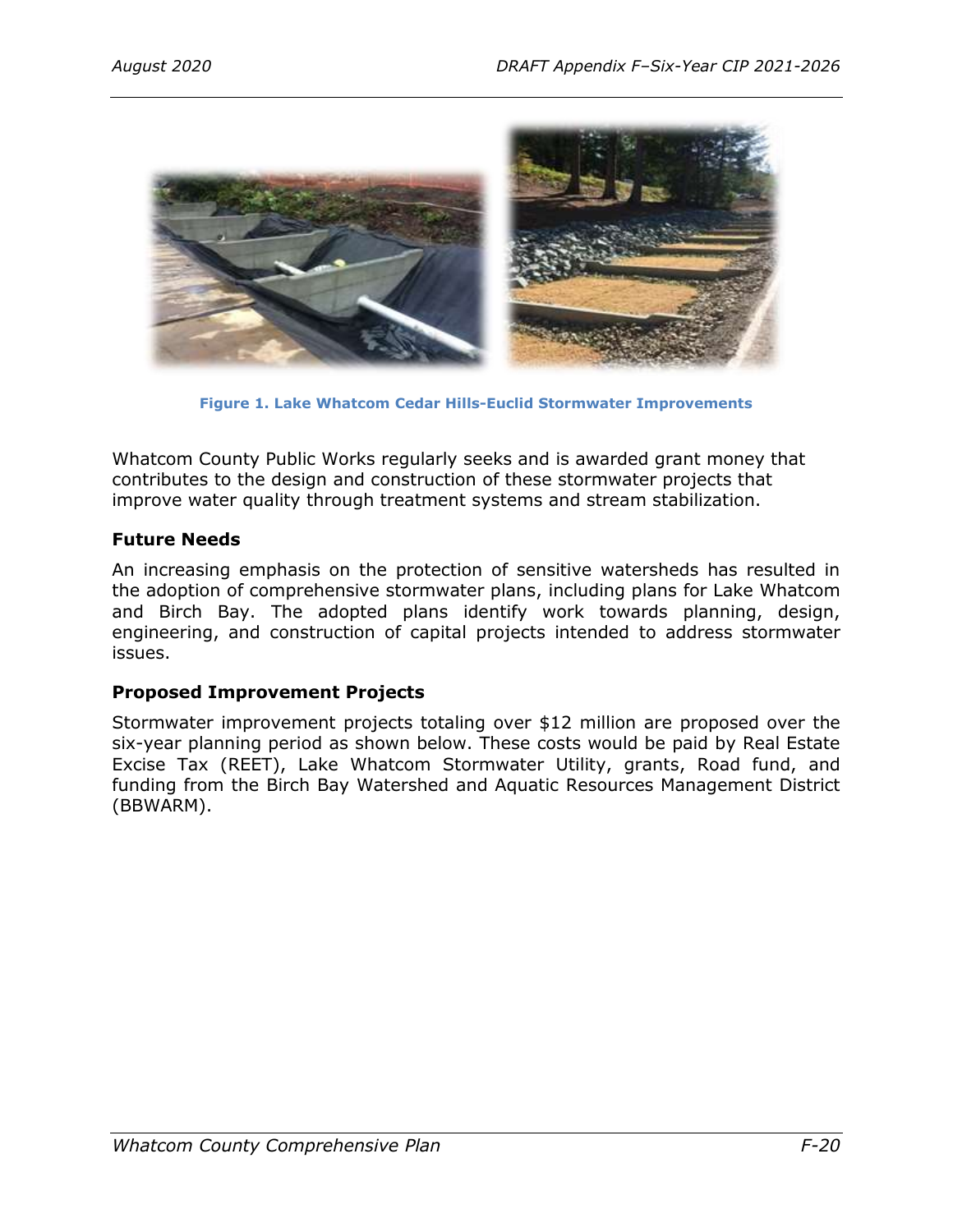#### **Table 16. Proposed Stormwater Improvement Projects**

|                                                             | <b>Funding</b> |           |           |           |           |           |           |               |
|-------------------------------------------------------------|----------------|-----------|-----------|-----------|-----------|-----------|-----------|---------------|
|                                                             | Source         | 2021      | 2022      | 2023      | 2024      | 2025      | 2026      | <b>Totals</b> |
| 1 Silver Beach Creek - Phase 1                              |                | 560,000   |           |           |           |           |           | 560,000       |
| 2 Academy Stormwater Facility - Phase 2                     | 1, 2           | 100,000   |           | 300,000   |           |           |           | 400,000       |
| 3 Geneva - Bioretention                                     | 1, 3           | 125,000   | 730,000   | 10,000    | 10,000    |           |           | 875,000       |
| 4 Sudden Valley - Stormwater Improvements                   |                | 150,000   | 600,000   |           |           |           |           | 750,000       |
| 5 Silver Beach Creek - Stream Bank Erosion Project Phase 2  |                | 70,000    | 80,000    |           | 600,000   |           |           | 750,000       |
| 6 Eagleridge - Stormwater Improvements                      |                |           |           | 55,000    | 100,000   | 325,000   |           | 480,000       |
| 7 Strawberry Pt/Lake Whatcom Blvd - Stormwater Improvements |                |           |           | 120,000   | 140,000   | 650,000   |           | 910,000       |
| 8 Austin Court - Stormwater Improvements                    |                |           |           |           | 42,000    | 80,000    | 320,000   | 442,000       |
| 9 Viewhaven Lane - Water Quality and Conveyance             |                |           |           |           |           | 66,000    | 160,000   | 226,000       |
| 10 Geneva St./Lake Louise Rd - Culvert Replacement          | 1, 4           |           |           |           |           |           | 75,000    | 75,000        |
| 11 Shallow Shore Drive - Culvert Relocation                 |                | 100,000   | 250,000   |           |           |           |           | 350,000       |
| 12 Semiahmoo Drive - Stormwater Improvements                | 1, 5           | 135,000   | 480,000   |           |           |           |           | 615,000       |
| 13 Harborview Rd./Birch Bay Dr - Stormwater Improvements    | 1, 5           | 1,100,000 | 30,000    |           |           |           |           | 1,130,000     |
| 14 Holeman Ave. - Stormwater Improvements                   | 1, 5           | 50,000    | 200,000   |           |           |           |           | 250,000       |
| 15 Lora Lane - Drainage & Tide Gate Modifications           | 1, 4, 5        | 35,000    | 150,000   | 1,200,000 |           |           |           | 1,385,000     |
| 16 Wooldridge Ave & Sunset Drive - Stormwater Improvements  | 1, 3, 5        |           | 100,000   | 120,000   | 1,000,000 |           |           | 1,220,000     |
| 17 Hillsdale - Stormwater Improvements Phase 1              | 1, 5           |           |           | 100,000   | 150,000   | 500,000   |           | 750,000       |
| 18 Morrison Ave & Terrill Drive - Stormwater Improvements   | 1, 5           |           |           |           | 100,000   | 120,000   | 700,000   | 920,000       |
| 19 Normar Place - Stormwater Improvements                   | 5              |           |           |           |           | 50,000    | 75,000    | 125,000       |
| <b>Stormwater Totals</b>                                    |                | 2,425,000 | 2,620,000 | 1,905,000 | 2,142,000 | 1,791,000 | 1,330,000 | 12,213,000    |

Funding Sources

1. Real Estate Excise Tax (REET)

2. Lake Whatcom Stormwater Utility

5. Birch Bay Watershed and Aquatic Resources Management District (BBWARM)

<sup>3.</sup> Grants 4. Road Fund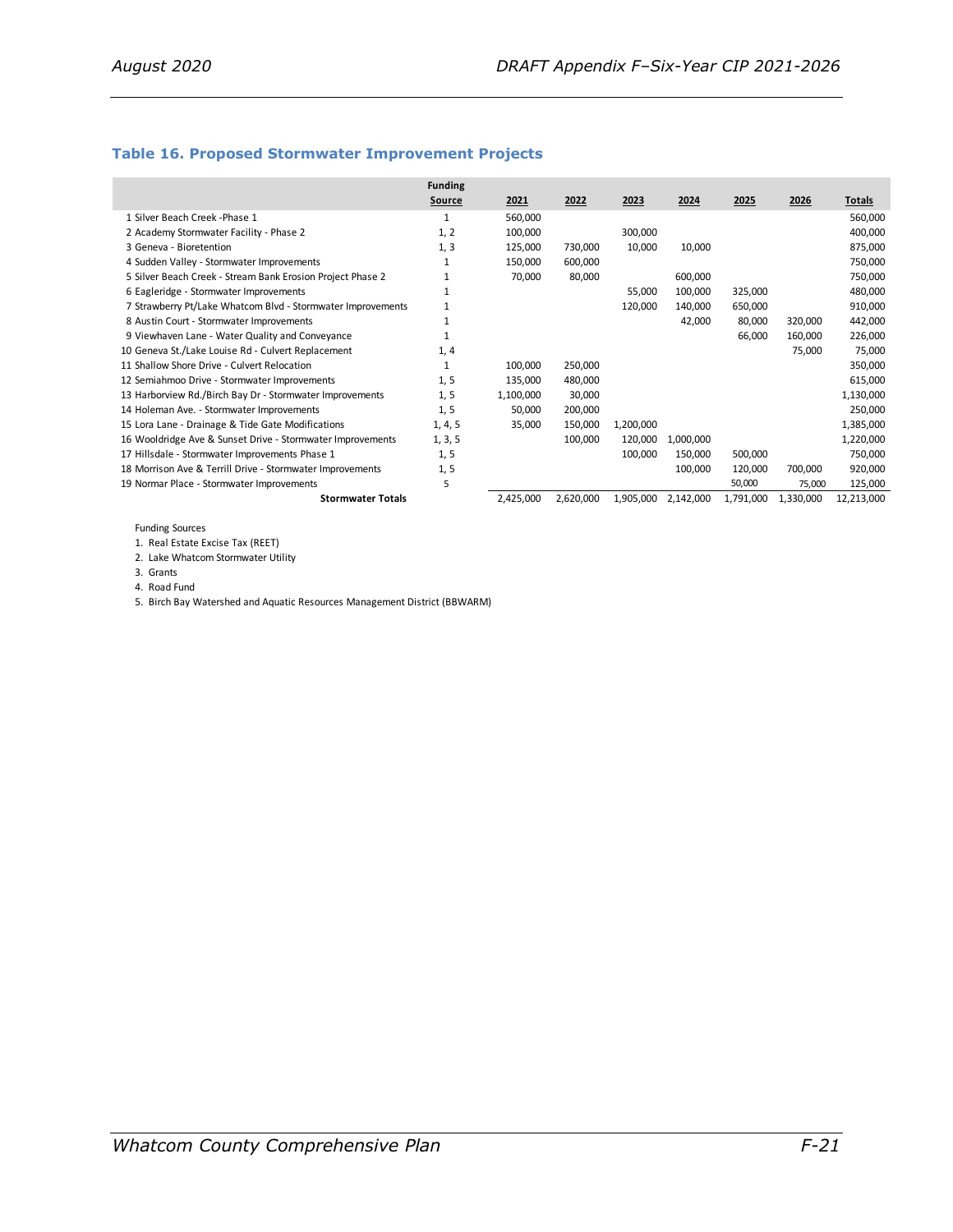# <span id="page-27-0"></span>**Chapter 11 – Total Costs**

Total Costs for the six-year planning period are shown below.

### **Table 17. Total Costs for the Six-Year Planning Period**

|                                        | <b>Total Costs</b><br>2021-2026 | <b>Percent of</b><br><b>Total Costs</b> |
|----------------------------------------|---------------------------------|-----------------------------------------|
| Parks, Trails, and Activity Centers    | 11,869,457                      | 4.75%                                   |
| Maintenance and Operations             | 812,375                         | 0.33%                                   |
| General Government Buildings and Sites | 52,528,865                      | 21.04%                                  |
| Sheriff's Office                       | 21,730,000                      | 8.70%                                   |
| <b>Emergency Management</b>            | 0                               | 0.00%                                   |
| <b>Adult Corrections</b>               | 95,197,922                      | 38.14%                                  |
| Juvenile Detention                     | 0                               | $0.00\%$                                |
| Transportation                         | 55,277,000                      | 22.14%                                  |
| <b>Stormwater Facilities</b>           | 12,213,000                      | 4.89%                                   |
| <b>TOTAL</b>                           | 249,628,619                     | 100.00%                                 |

The County plans to undertake capital improvement projects costing almost \$250 million between 2021 and 2026, which will be financed with a combination of local, state, federal, and other funding sources.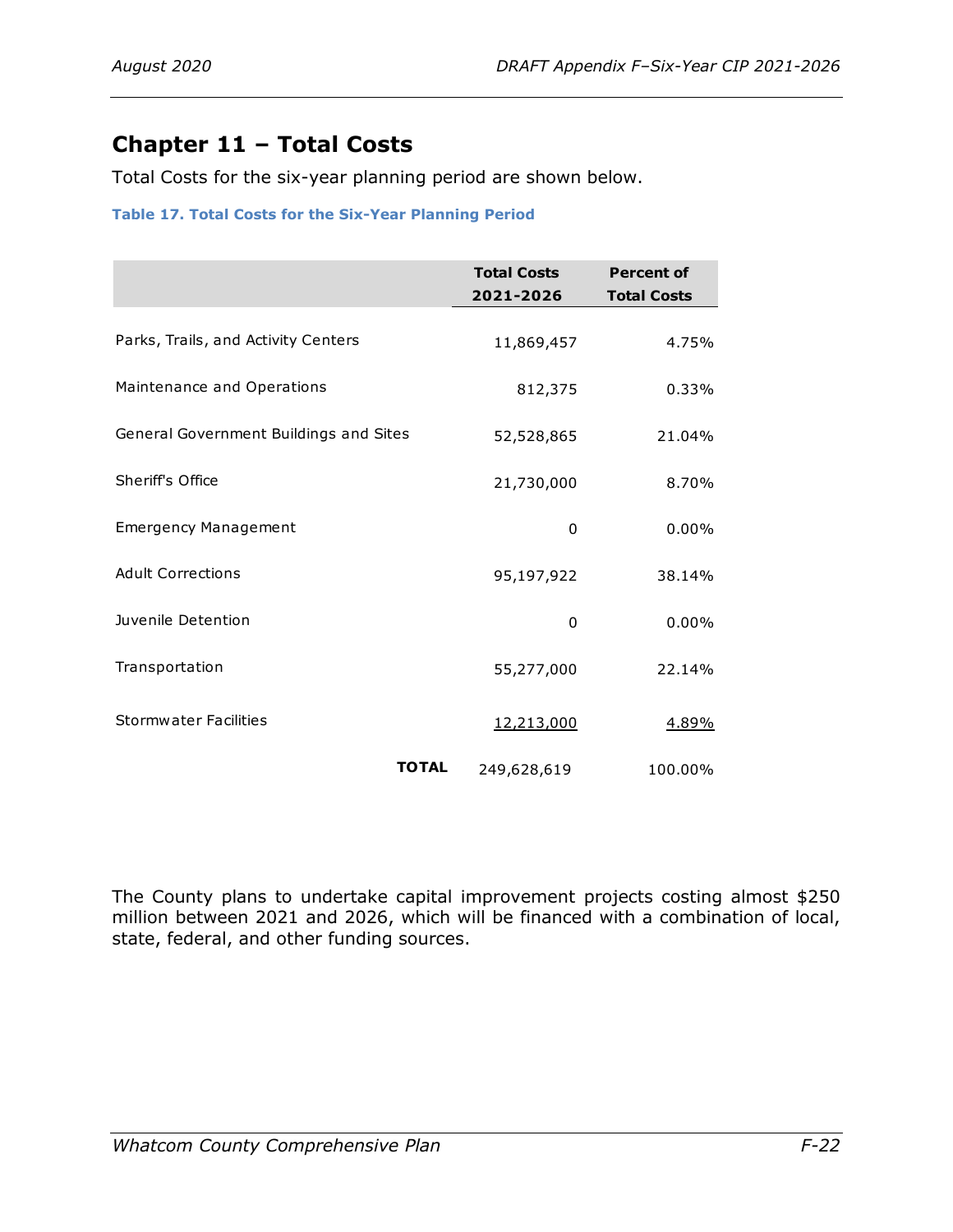# **Exhibit B** (Repeal Existing CIP)

Six-Year **Capital Improvement Program** For Whatcom County Facilities 2019-2024

# **Table of Contents**

| $\overline{+0}$ |
|-----------------|
|                 |
|                 |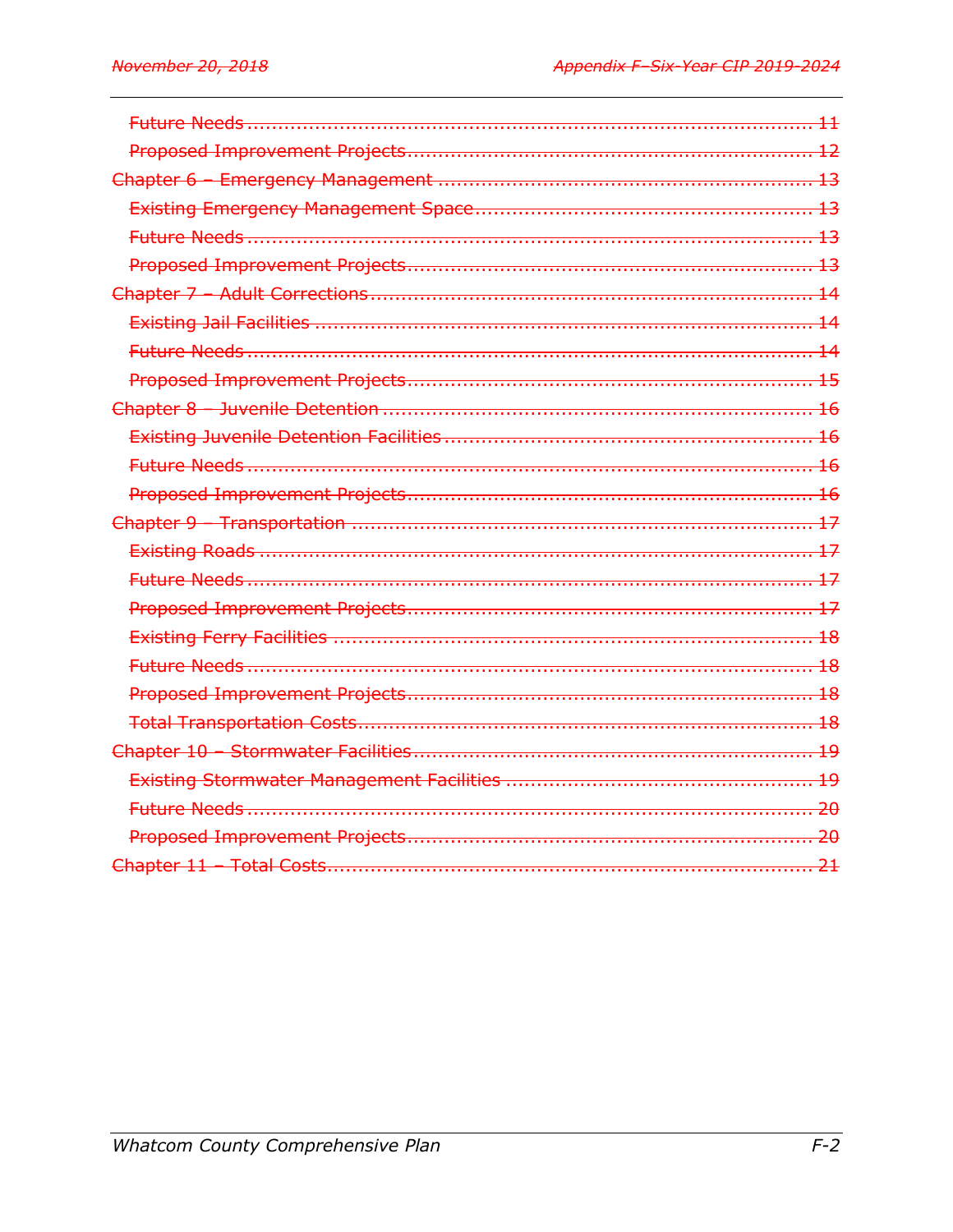# **Chapter 1 – Introduction**

The Growth Management Act requires that the County's Comprehensive Plan include a "capital facilities plan element" (RCW 36.70A.070(3)). The Whatcom County Comprehensive Plan calls for the County to develop and update the Six-Year Capital Improvement Program (CIP) for County projects every two years. The main purpose of the Capital Improvement Program is to identify priority capital improvement projects and estimated costs, outline a schedule for project completion, and designate funding sources for these projects based on a review of existing and projected population and revenue conditions for the six year planning period.

# **Growth Management Act Requirements**

According to the Growth Management Act, a county's capital facilities plan must include five items, which are shown below.

# A. *An inventory of existing capital facilities owned by public entities, showing the locations and capacities of the capital facilities.*

Current inventories of existing County capital facilities, based upon information provided by various County departments, are included in each chapter of this document.

# B. *A forecast of the future needs for such capital facilities.*

Chapter 4 of the Whatcom County Comprehensive Plan establishes numerical "level of service" standards for County parks and trails and contains policies relating to other County facilities. Capital facility needs are forecasted over the six-year planning period by applying the adopted level of service standards to the expected population in the year 2024 and by considering other relevant factors.

# C. *Proposed locations and capacities of expanded or new capital facilities.*

General locations and capacities of proposed County facilities are indicated in this document (as applicable).

*D. At least a six-year plan that will finance such capital facilities within projected funding capacities and clearly identifies sources of public money for such purposes.*

This Six-Year Capital Improvement Program presents costs and funding sources for proposed County capital facilities (all figures are in 2018 dollars). There are a variety of funding sources that the County utilizes to pay for capital facilities, including real estate excise taxes, the Public Utilities Improvement Fund (also known as the Rural Sales Tax Fund, Economic Development Initiative Fund or EDI Fund), Road Fund, state grants, federal grants and a variety of other funds.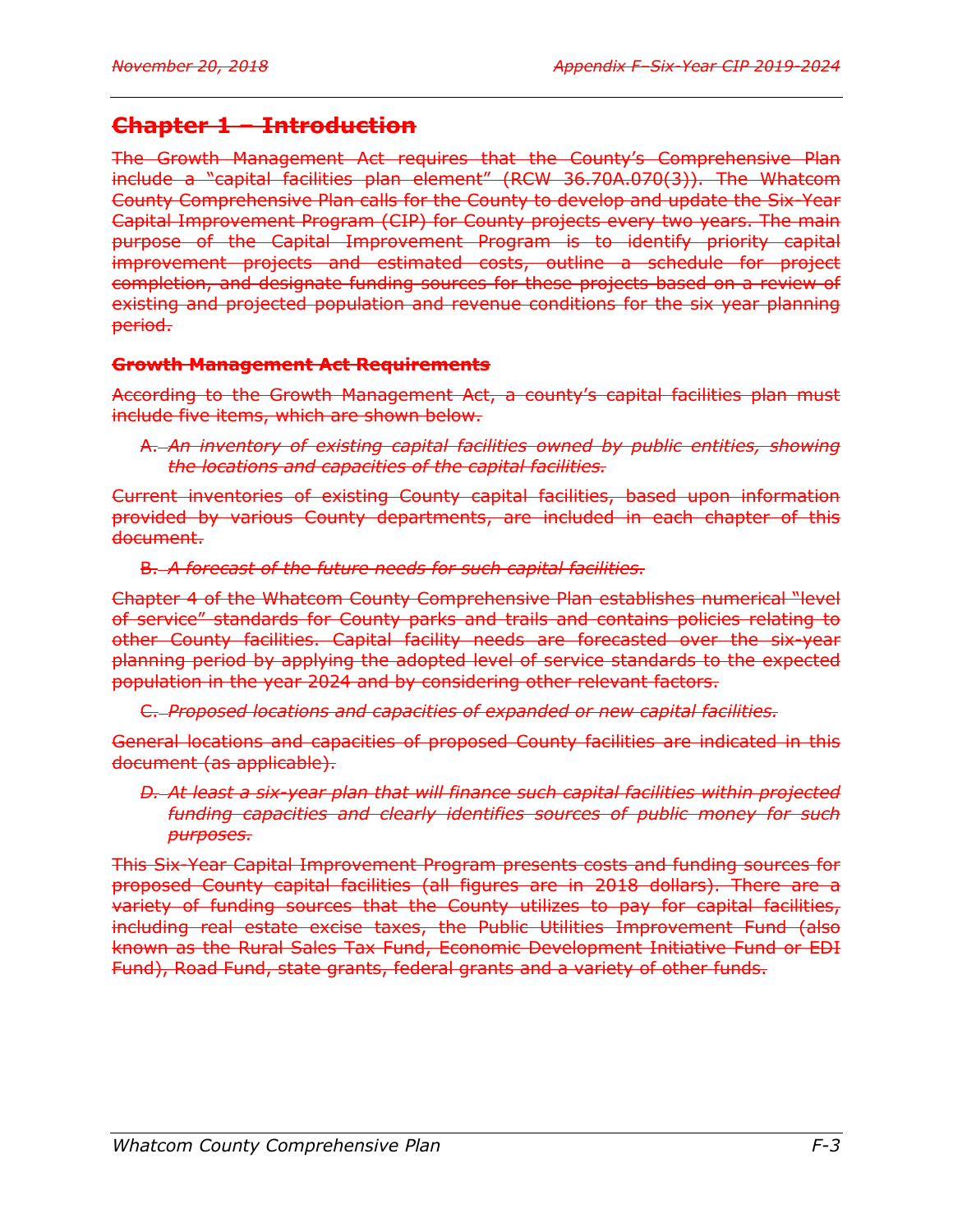E. *A requirement to reassess the land use element if probable funding falls short of meeting existing needs and to ensure that the land use element, capital facilities plan element, and financing plan within the capital facilities plan element are coordinated and consistent.*

Finally, in accordance with the Growth Management Act, a requirement to reassess the land use element of the Comprehensive Plan if probable funding falls short of meeting existing needs and to ensure consistency between plans already exists in the Comprehensive Plan (Policy 4A-4).

# **Charter Provisions and the County Budget**

In addition to Growth Management Act provisions relating to capital facilities, Section 6.30 of the County Charter also requires the County to include a six-year capital improvement program as part of the budget. Appropriations for 2019-2020 capital projects may be included in the biennial budget or may be adopted through the supplemental budget process. Ultimate funding for capital improvement projects is subject to County Council authorization in the adopted budget. Costs identified for 2021-2024 are included for planning purposes and review of potential future needs, but not for budget authorization at this time.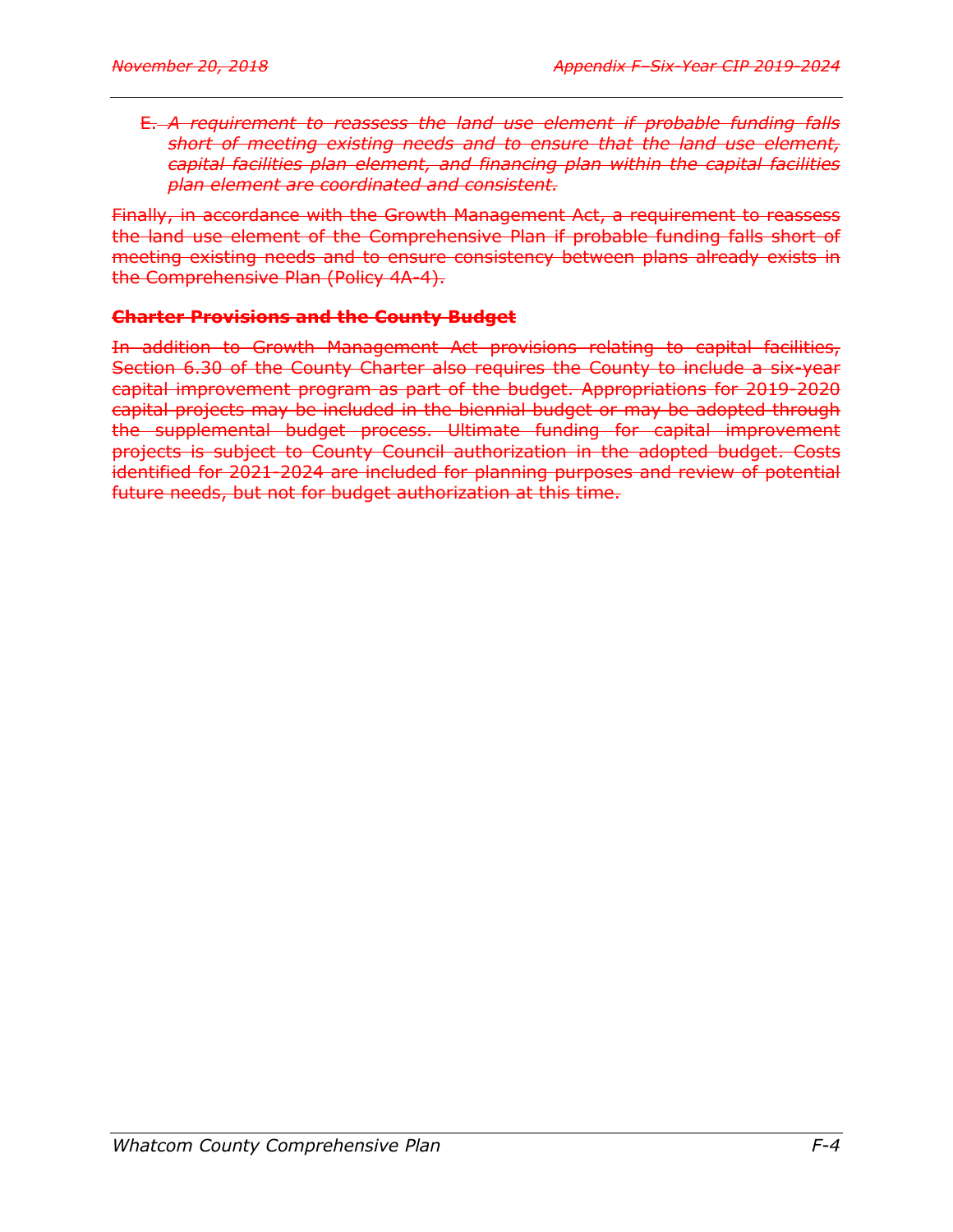# **Chapter 2 – Parks, Trails, and Activity Centers**

### **Parks**

### The 2018 inventory of County parks and open space areas is over 15,800 acres. This inventory is shown below.

#### **Table 1. Existing Parks**

|                | Site No. Park Name and Location                                                             |              | Acres         |
|----------------|---------------------------------------------------------------------------------------------|--------------|---------------|
| $\mathbf{1}$   | Alderwood Park, 3479 Willowwood Rd.                                                         |              | 2.8           |
| 2              | Bay Horizon Park, 7467 Gemini St.                                                           |              | 69.8          |
| 3              | Birch Bay Community Park, 7930 Birch Bay Dr.                                                |              | 13.2          |
| $\overline{4}$ | Birch Bay Conservancy Area, 7000 Point Whitehorn Rd.                                        |              | 43.2          |
| 5<br>6         | Birch Bay Tidelands<br>Boulevard Park, 471 Bayview Dr.                                      |              | 143.9<br>1.8  |
| 7              | Broadway Beach Access, 7497 Birch Bay Dr.                                                   |              | 0.1           |
| 8              | Cagey Road, 3130 Haxton Way                                                                 |              | 20.3          |
| 9              | Camp 2 RR ROW, 3775 Camp 2 Rd.                                                              |              | 2.3           |
| 10             | Canyon Lake Community Forest, 8300 Mt. Baker Hwy.                                           |              | 2,394.4       |
| 11             | Chuckanut Mountain Park, 745 Old Samish Rd.                                                 |              | 973.1         |
| 12             | Cottonwood Beach Access, 8191 Birch Bay Dr.                                                 |              | 4.6           |
| 13             | Deming Eagle Homestead Park, 5615 Truck Rd.                                                 |              | 28.5          |
| 14             | Dittrich Park, 319 E Lake Samish Dr.                                                        |              | 22.8          |
| 15<br>16       | Drayton Harbor Tidelands<br>Euclid Park, 1570 Euclid Ave.                                   |              | 0.3<br>1.2    |
| 17             | Galbraith Mountain Access, 800 Birch Falls Dr.                                              |              | 20.3          |
| 18             | <b>Glacier Cemetery</b>                                                                     |              | 0.5           |
| 19             | Halverson Park, 5075 Anderson Rd.                                                           |              | 5.6           |
| 20             | Haynie Road, 2876 Haynie Rd.                                                                |              | 1.9           |
| 21             | Hegg, 3845 Blue Canyon Rd.                                                                  |              | 4.0           |
| 22             | Hovander Homestead Park and Tennant Lake, 5299 Nielsen Rd.                                  |              | 338.3         |
| 23             | Jackson Rd. Beach Access, 7465 Birch Bay Dr.                                                |              | 0.2           |
| 24<br>25       | Jensen Family Forest Park, 8051 Stein Rd.<br>Josh VanderYacht Park, 4106 Valley Highway     |              | 21.7<br>2.2   |
| 26             | Kickerville Road, 4110 Bay Rd.                                                              |              | 2.4           |
| 27             | Lake Whatcom Park, 3220 North Shore Rd.                                                     |              | 4,686.5       |
| 28             | Lighthouse Marine Park, 811 Marine Dr. in Point Roberts                                     |              | 24.3          |
| 29             | Lily Point Marine Park, 2315 APA Rd. in Point Roberts                                       |              | 274.0         |
| 30             | Little Squalicum Park, 640 Marine Dr.                                                       |              | 13.7          |
| 31             | Lookout Mountain Forest Preserve, 2537 Lake Louise Rd.                                      |              | 4,430.3       |
| 32             | Lummi Island Beach Access, 2198 N. Nugent Rd.                                               |              | 0.1           |
| 33<br>34       | Maple Beach Tidelands<br>Maple Creek Park, 7842 Silver Lake Rd.                             |              | 101.5<br>79.7 |
| 35             | Maple Falls Community Park, 7470 Second St.                                                 |              | 4.1           |
| 36             | Monument Park, 25 Marine Dr. in Point Roberts                                               |              | 7.3           |
| 37             | Nugent's Corner River Access, 3685 Mt. Baker Highway                                        |              | 16.5          |
| 38             | Ostrom Conservation Site, 4304 South Pass Rd.                                               |              | 36.3          |
| 39             | Phillips 66 Soccer Park, 5238 Northwest Dr. (used to be Northwest Soccer Park)              |              | 36.5          |
| 40             | Point Whitehorn Marine Reserve, 6770 Koehn Rd.                                              |              | 55.3          |
| 41             | Redwood Park, 3310 Redwood Ave.                                                             |              | 0.2           |
| 42<br>43       | Samish Park, 673 N. Lake Samish Dr.                                                         |              | 26.4<br>2.0   |
| 44             | Samish Way, 5170 Samish Way<br>Semiahmoo Park, 9261 Semiahmoo Parkway                       |              | 304.0         |
| 45             | Silver Lake Park, 9006 Silver Lake Rd.                                                      |              | 410.4         |
| 46             | South Fork Park, 1530 Mosquito Lake Rd.                                                     |              | 550.3         |
| 47             | South Lake Whatcom Park, 4144 S Bay Dr.                                                     |              | 78.9          |
| 48             | South Pass East, 4900 South Pass Rd.                                                        |              | 0.7           |
| 49             | South Pass West, 4190 South Pass Rd.                                                        |              | 0.5           |
| 50             | Squires Lake Park, 2510 Nulle Rd.                                                           |              | 82.3          |
| 51             | Stimpson Family Nature Reserve, 2076 Lake Louise Rd.                                        |              | 376.1         |
| 52<br>53       | Sunnyside Landing, 2870 Northshore Rd.<br>Sunset Beach, 2580 West Shore Dr. on Lummi Island |              | 6.5<br>5.4    |
| 54             | Sunset Farm Park, 7977 Blaine Rd.                                                           |              | 70.0          |
| 55             | Ted Edwards Park, 4150 Oriental Ave.                                                        |              | 3.6           |
| 56             | Teddy Bear Cove Park, 1467 Chuckanut Dr.                                                    |              | 8.8           |
| 57             | Terrell Creek Access, 7417 Jackson Rd.                                                      |              | 0.6           |
| 58             | Terrell Creek Heron Rookery, 7065 Jackson Rd.                                               |              | 14.4          |
| 59             | Terrell Creek Point, 7685 Birch Bay Dr.                                                     |              | 7.6           |
| 60             | Turner-Jaeger, 1975 Lake Louise Rd.                                                         |              | 4.7           |
| 61             | Welcome Bridge River Access, 5585 Mosquito Lake Rd.                                         |              | 0.5           |
|                |                                                                                             | <b>TOTAL</b> | 15,839.4.     |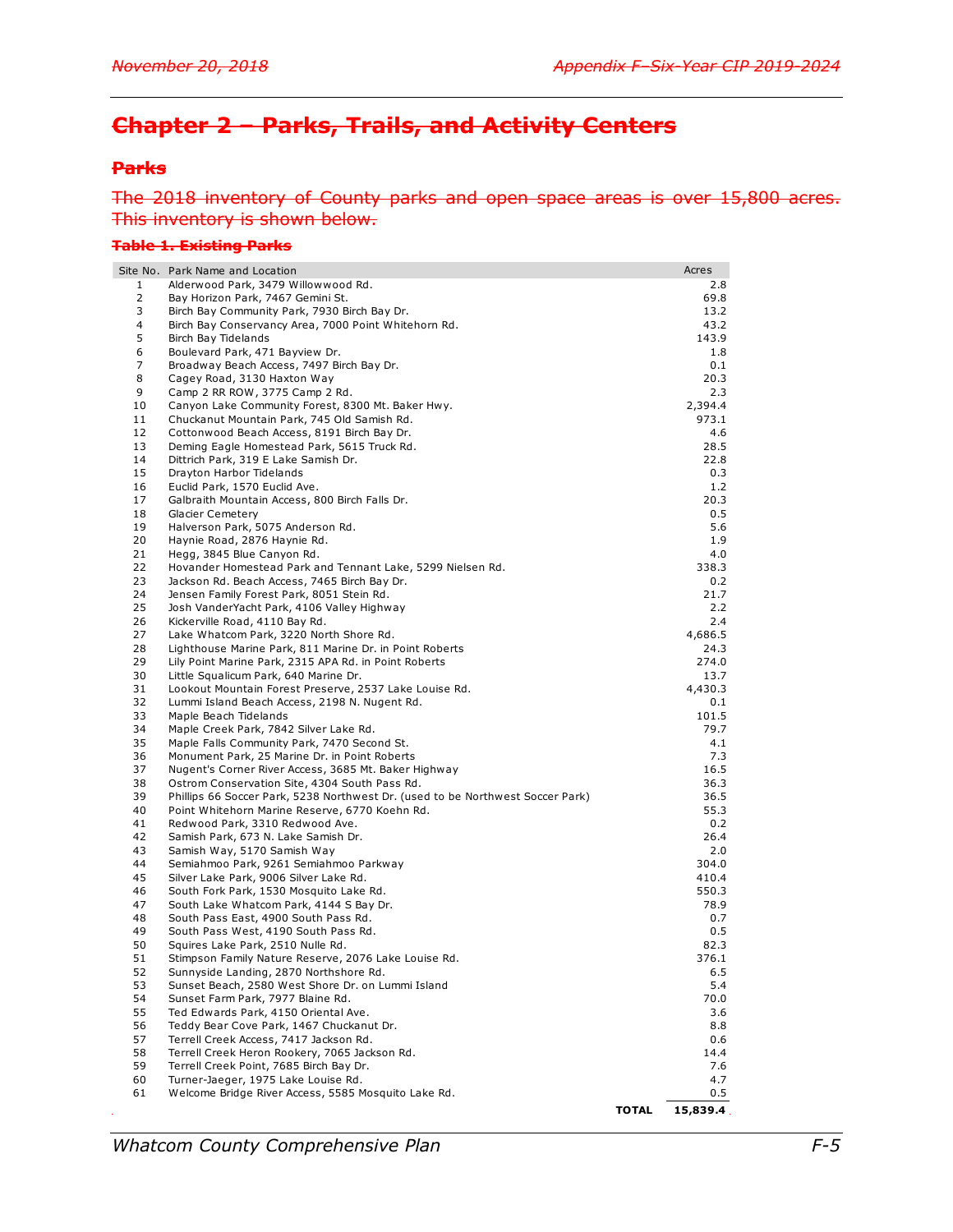Pursuant to RCW 36.87.130, there are also public access properties on right-of-way ends that intersect shorelines.

# **Future Needs**

A level of service of 9.6 acres of developed parkland for every 1,000 people in the County was adopted in the Whatcom County Comprehensive Plan. The County's existing parks will meet the adopted level of service over the six-year planning period. However, the County is proposing park improvement projects to increase quality of existing park facilities and develop the Birch Bay Community Park to meet the longer term needs of a growing population.

# **Proposed Improvement Projects**

Park improvement projects, totaling almost \$16.1 million, are proposed over the six-year planning period.

### **Trails**

Whatcom County currently has over 73 miles of trails in various locations throughout the County. This inventory is shown below.

### **Table 2. Existing Trails**

|    | Site No. Trail Name and Location                          | <b>Miles</b> |
|----|-----------------------------------------------------------|--------------|
| 1  | Bay Horizon/Bay Crest Trail                               | 0.75         |
| 2  | Bay to Baker Maple Falls-Glacier                          | 4.00         |
| 3  | Canyon Lake Community Forest                              | 7.01         |
| 4  | Chuckanut Mountain / Pine & Cedar Lakes                   | 16.60        |
| 5  | Deming Homestead Eagle Park, Truck Rd.                    | 0.30         |
| 6  | Hovander Homestead Park                                   | 3.20         |
| 7  | Interurban, Chuckanut area                                | 3.15         |
| 8  | Jensen Family Forest Park, Stein Rd. and Birch Bay Lynder | 0.67         |
| 9  | Lake Whatcom Park                                         | 6.00         |
| 10 | Lily Point, Point Roberts                                 | 2.00         |
| 11 | Lookout Mountain Forest Preserve                          | 9.11         |
| 12 | Maple Creek Park, 7842 Silver Lake Rd., Maple Falls       | 1.28         |
| 13 | Monument Park, 25 Marine Dr. in Point Roberts             | 0.35         |
| 14 | Phillips 66 Soccer Park Trail (Used to be Northwest Socce | 0.38         |
| 15 | Ostrom Conservation Site, 4304 South Pass Rd.             | 0.56         |
| 16 | Point Whitehorn Marine Reserve, 6770 Koehn Rd, Birch Ba   | 0.81         |
| 17 | Samish Park, 673 N. Lake Samish                           | 1.38         |
| 18 | Semiahmoo Park                                            | 0.63         |
| 19 | Silver Lake Park, 9006 Silver Lake Rd.                    | 5.28         |
| 20 | South Fork Park                                           | 2.30         |
| 21 | Squires Lake, 2510 Nulle Rd.                              | 2.88         |
| 22 | Stimpson Family Nature Reserve, 2076 Lake Louise Rd.      | 4.02         |
| 23 | Sunset Farm, 7977 Blaine Rd.                              | 0.56         |
| 24 | <b>Teddy Bear Cove</b>                                    | 0.33         |
|    | <b>TOTAL</b>                                              | 73.55        |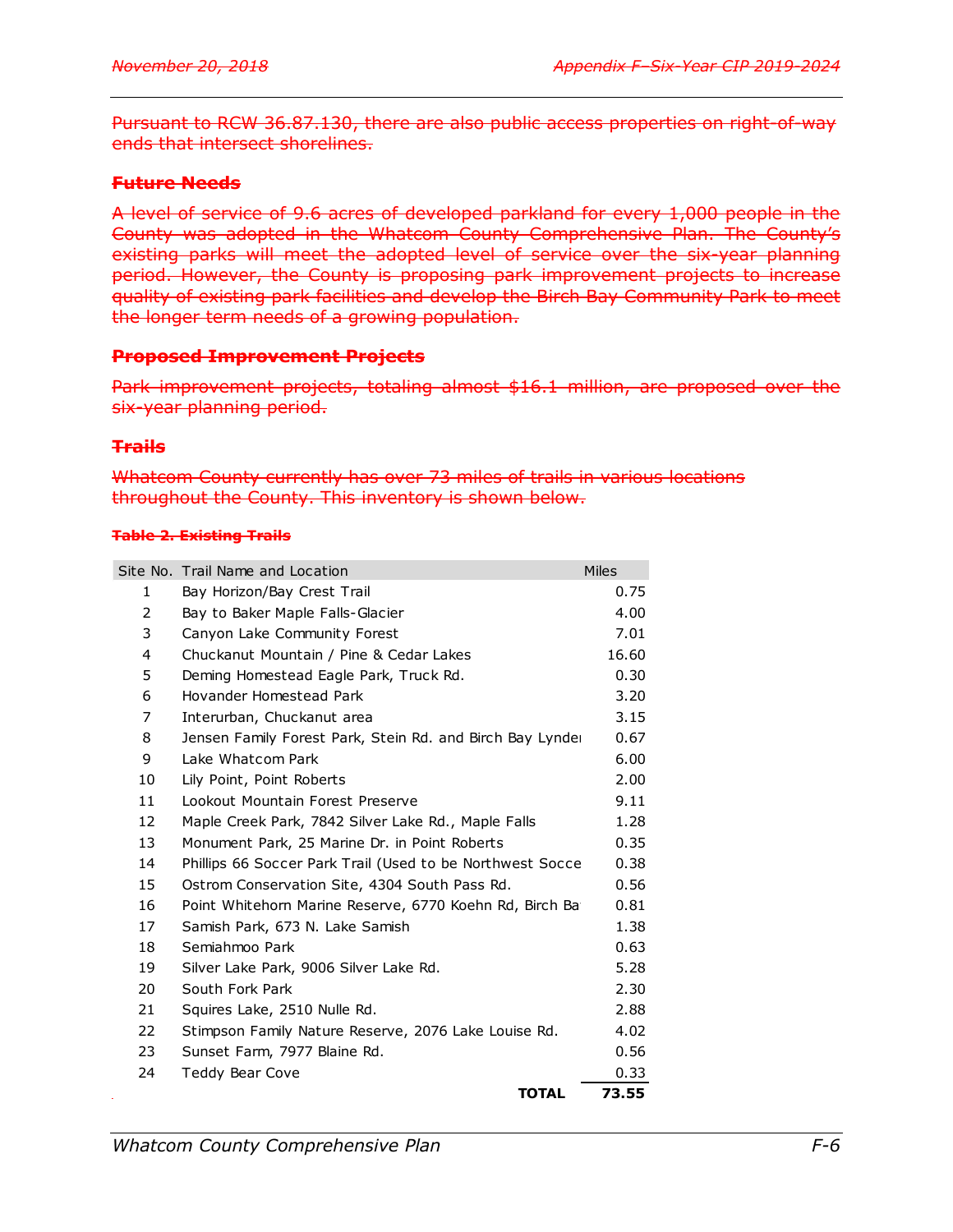### **Future Needs**

A level of service of 0.60 miles of trails for every 1,000 people in the County was adopted in the Whatcom County Comprehensive Plan. With projected population growth in Whatcom County over the next six years, about 68 additional miles of trails would be needed by the year 2024 to serve the people of Whatcom County.

### **Proposed Improvement Projects**

Trail improvement projects and associated facilities, totaling almost \$7.3 million, are proposed over the six-year planning period. These projects would add almost 27 trail miles (the South Fork Park trails project would add 5 miles and the Lake Whatcom trails project would add 21.8 miles).

While there is a shortfall in trail miles provided by the County, there are other trails that are owned/maintained by a variety of agencies or jurisdictions that provide recreational opportunities for Whatcom County residents and visitors.

### **Activity Centers**

There are currently 13 activity centers that provide a variety of year-round programs for various age groups. The activity center inventory is shown below.

#### **Table 3. Existing Activity Centers**

Site No. Activity Center Name and Location

- 1 Bay Horizon, 7511 Gemini Street
- 2 Bellingham Senior Activity Center, 315 Halleck Street
- 3 Blaine Community Senior Center, 763 G Street
- 4 East Whatcom Regional Resource Center, 8251 Kendall Rd.
- 5 Everson Senior Center, 111 W. Main Street
- 6 Ferndale Senior Center, 1999 Cherry Street
- 7 Lynden Senior Center, 401 Grover Street
- 8 Plantation Rifle Range, 5102 Samish Way
- 9 Point Roberts Senior Center, 1487 Gulf Road
- 10 Roeder Home, 2600 Sunset Dr.
- 11 Sumas Senior Center, 461 2nd Street
- 12 Van Zandt Community Hall, 4106 Valley Highway
- 13 Welcome Senior Center, 5103 Mosquito Lake Rd.

Note: The Blaine, Everson, Lynden and Sumas Centers are owned by these respective cities. The Point Roberts Center is owned by the Point Roberts Park District. Whatcom County provides and/or contracts for senior activities and recreational programming at these centers.

### **Future Needs**

The Whatcom County Comprehensive Plan does not contain a level of service standard for activity centers. Rather, Comprehensive Plan Policy 4F-5 states:

Continue to provide and support activity centers, including senior centers, to serve the growing population of Whatcom County by the following methods, as needed, which are listed in priority order: (1) implementing programming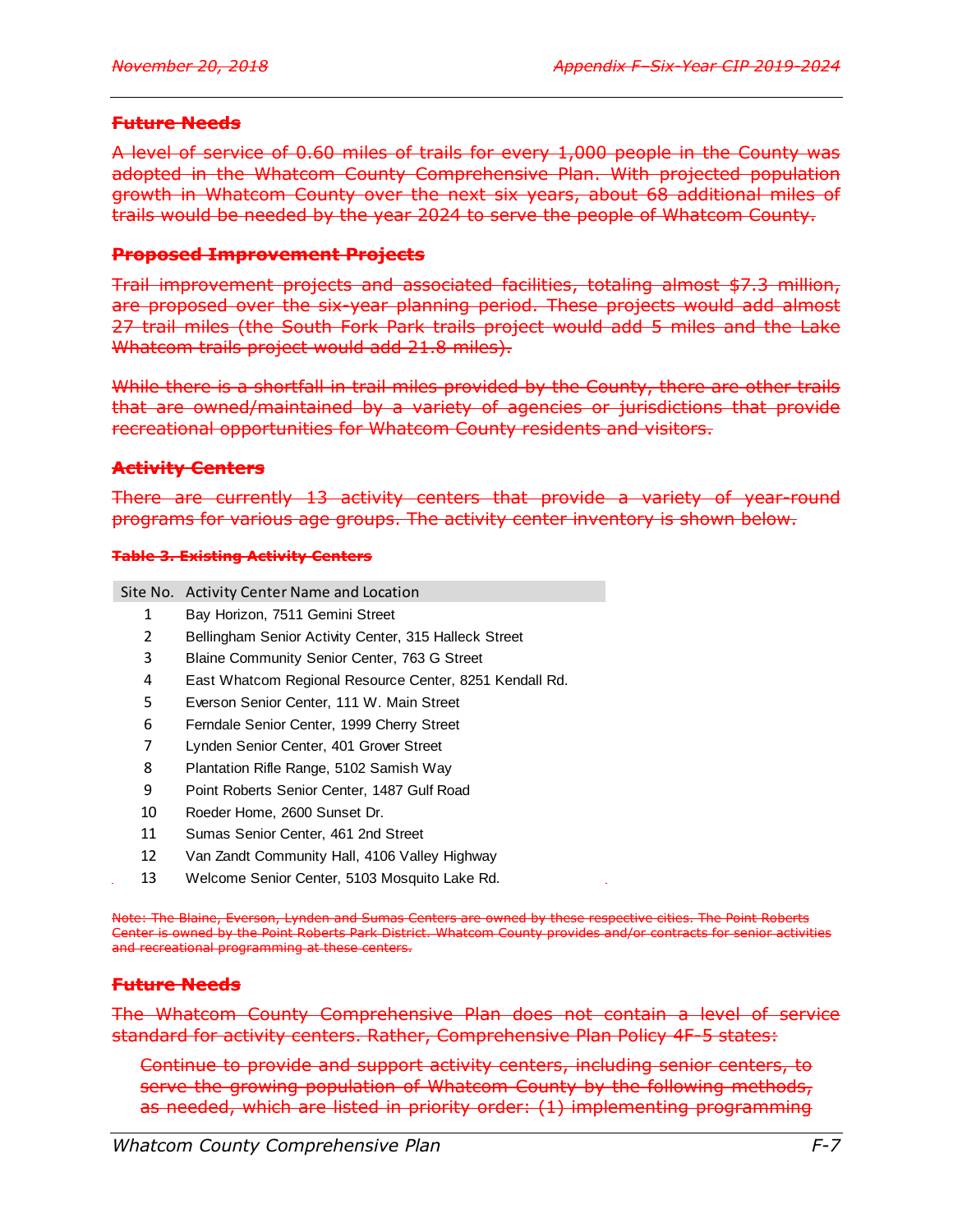changes, (2) adding space to existing centers, and/or (3) establishing new centers.

### **Proposed Improvement Projects**

One activity improvement project, which will add new multi-use buildings at the East Whatcom Regional Resource Center, is proposed. This project will cost over \$2 million within the six-year planning period.

### **Six-Year Capital Improvement Program**

The park, trail, and activity center projects planned over the next six years are shown below.

#### **Table 4. Park, Trail, and Activity Center Projects Planned Over the Next Six Years**

|                |                                                                 | <b>Funding</b> |           |           |           |           |           |           |               |
|----------------|-----------------------------------------------------------------|----------------|-----------|-----------|-----------|-----------|-----------|-----------|---------------|
| Project #      |                                                                 | Source         | 2019      | 2020      | 2021      | 2022      | 2023      | 2024      | <b>Totals</b> |
| 1              | Hovander/Tennant Paintworks                                     | 1              | 75,500    |           |           |           |           |           | 75,500        |
| $\overline{2}$ | Gerdrum House Museum Renovation (at Silver Lake)                | $\mathbf{1}$   | 50,200    |           |           |           |           |           | 50,200        |
| 3              | Semiahmoo Park - Siding & Paint                                 | $\mathbf{1}$   |           | 57,200    |           |           |           |           | 57,200        |
| 4              | Demo Bay Horizon Hostel/Silver Lake Bldgs                       | $\mathbf{1}$   | 500,500   |           |           |           |           |           | 500,500       |
| 5              | Silver Lake Campground, Access & Restrooms                      | 1              | 2,225,000 | 1,028,000 | 1,005,000 | 1,115,000 | 450,000   | 825,000   | 6,648,000     |
| 6              | Silver Lake Cabins Capital Maint.                               | $\mathbf{1}$   | 51,100    | 53,700    | 57,298    | 59,800    | 62,700    |           | 284,598       |
| 7              | South Fork Phase II Bridges & Connector Trails                  | 1              | 110,000   | 93,000    | 385,000   | 410,000   |           |           | 998,000       |
| 8              | Lake Whatcom Park Trailhead Improvements                        | $\mathbf{1}$   | 370,000   | 155,000   | 1,220,000 | 635,000   |           |           | 2,380,000     |
| 9              | Lake Whatcom Area Trail Development                             | 1, 2           | 574,000   | 441,000   | 477,000   | 508,000   | 538,000   | 535,000   | 3,073,000     |
| 10             | Hovander Park Animal Exhibit                                    | 1, 3           |           |           | 264,500   |           |           |           | 264,500       |
| 11             | <b>Hovander Park Picnic Shelters</b>                            | $\mathbf{1}$   | 39,500    | 328,000   |           |           |           |           | 367,500       |
| 12             | Tennant Lake Interpretive Center Remodel                        | 1              | 30,000    | 11,000    | 220,000   |           |           |           | 261,000       |
| 13             | Hovander Park Roadway & Access Improvements                     | 1              | 385,000   | 120,000   | 1,375,000 | 550,000   |           |           | 2,430,000     |
| 14             | Various Locations - Access and General Maintenance              | $\mathbf{1}$   | 75,000    | 75,000    | 75,000    | 75,000    | 75,000    | 75,000    | 450,000       |
| 15             | Maple Falls Park Trailhead                                      | 1              |           | 100,000   | 145,000   | 565,000   |           |           | 810,000       |
| 16             | Birch Bay Beach Park Development                                | 1, 4, 5        |           |           | 255,000   | 260,000   | 3,433,000 | 72,500    | 4,020,500     |
| 17             | Nessett Farm - Remodel & restroom                               | 6              | 100,000   | 445,000   | 135,000   |           |           |           | 680,000       |
| 18             | East Whatcom Regional Resource Center - Buildings 1, 2, 3, 7, 8 |                | 2,018,578 |           |           |           |           |           | 2,018,578     |
|                | <b>Parks Totals</b>                                             |                | 6,604,378 | 2,906,900 | 5,613,798 | 4,177,800 | 4,558,700 | 1,507,500 | 25,369,076    |
|                | <b>Funding Sources:</b>                                         |                |           |           |           |           |           |           |               |
|                | 1. REET                                                         |                |           |           |           |           |           |           |               |
|                | 2. State Grant                                                  |                |           |           |           |           |           |           |               |
|                | 3. Donations                                                    |                |           |           |           |           |           |           |               |
|                | 4. Park and Recreation District                                 |                |           |           |           |           |           |           |               |
|                | 5. Parks Special Revenue Fund                                   |                |           |           |           |           |           |           |               |
|                | 6. Nessett Foundation                                           |                |           |           |           |           |           |           |               |
|                | 7. Community Development Block Grant                            |                |           |           |           |           |           |           |               |

8. State Capital Budget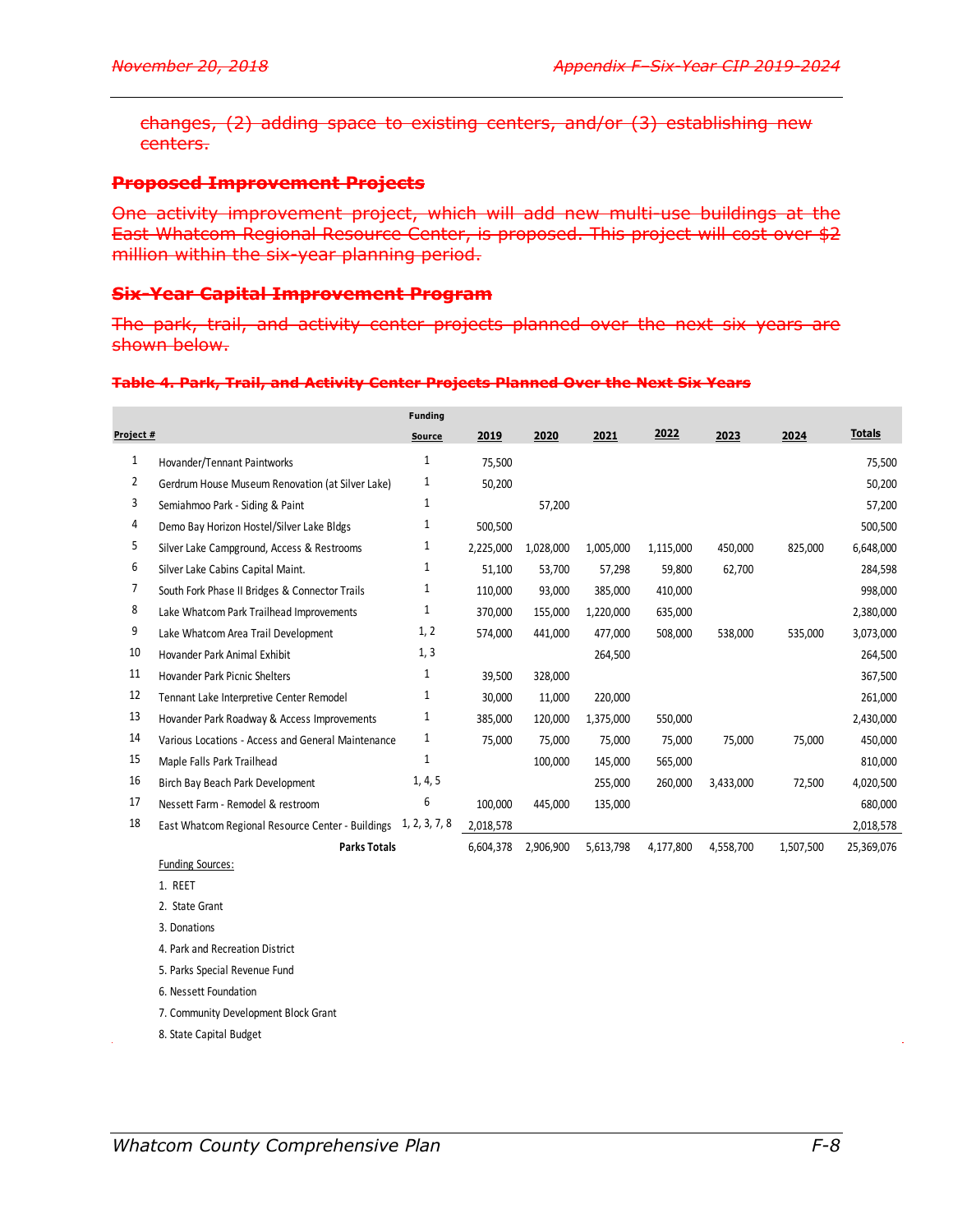TOTAL 70,681

# **Chapter 3 – Maintenance and Operations**

### **Existing Maintenance and Operations Space**

The 2018 inventory of maintenance & operations/facilities management space is 70,681 square feet. This inventory is shown below.

#### **Table 5. Existing Space**

| <del>Site</del> |                                                                                                           |                   |
|-----------------|-----------------------------------------------------------------------------------------------------------|-------------------|
| <del>No.</del>  | <b>Facility Name</b>                                                                                      | Sauare feet       |
|                 | Central Shop, 901 W. Smith Rd. (Maintenance and Operations)                                               | <del>35,773</del> |
| 2               | 3720 Williamson Way (Facilities Management)                                                               | 31,248            |
| 3               | Minimum Security Correction Facility - 2030 Division St.<br><del>rmmmum security correction racinty</del> | <del>3,660</del>  |
|                 | (Facilities Management Storage)                                                                           |                   |
|                 |                                                                                                           |                   |

### **Future Needs**

The Whatcom County Comprehensive Plan does not contain a level of service standard for maintenance and operations. The County will budget for improvements to such facilities as needed.

### **Proposed Improvement Projects**

Improvement and maintenance projects on existing buildings and sites over the sixyear planning period total \$686,000 as shown below.

#### **Table 6. Proposed Government Building and Site Improvement Projects**

|                                                           | <b>Funding</b> |         |         |      |      |      |      | <b>Total</b> |
|-----------------------------------------------------------|----------------|---------|---------|------|------|------|------|--------------|
| <b>Maintenance &amp; Operations</b>                       | Source         | 2019    | 2020    | 2021 | 2022 | 2023 | 2024 | <u>Cost</u>  |
|                                                           |                |         |         |      |      |      |      |              |
| 1. Replace Outdoor Security Camera System (Central Shop)  |                | 120,000 |         |      |      |      |      | 120,000      |
| 2. Replace Sewer Line (Central Shop)                      |                | 66,000  |         |      |      |      |      | 66,000       |
| 3. Vactor Truck/Equipment Storage Building (Central Shop) | 2              | 170,000 | 330,000 |      |      |      |      | 500,000      |
|                                                           |                |         |         |      |      |      |      |              |
| <b>TOTAL</b>                                              |                | 356.000 | 330,000 |      |      |      |      | 686,000      |
|                                                           |                |         |         |      |      |      |      |              |
| <b>Funding Sources</b>                                    |                |         |         |      |      |      |      |              |
| 1. Equipment Rental & Revolving (ER&R) Fund               |                |         |         |      |      |      |      |              |

2. Road Fund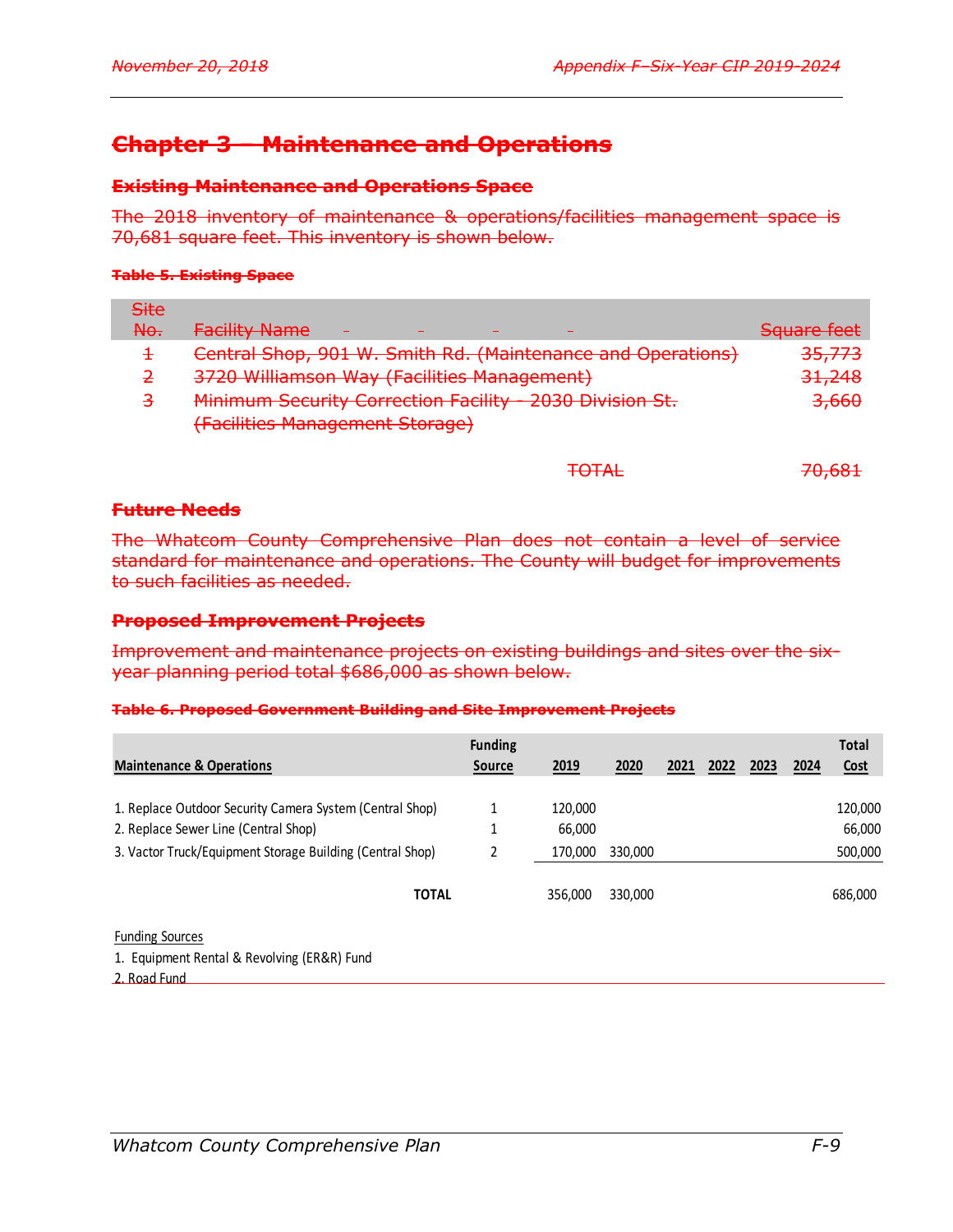# **Chapter 4 – General Government Buildings and Sites**

### **Existing Office Space**

The 2018 inventory of County government office space is 306,691 square feet at eight locations. This inventory is shown below.

### **Table 7. Existing County Government Office Space**

|    | Site No. Facility Name                     |       | Square feet |
|----|--------------------------------------------|-------|-------------|
|    | Civic Center Annex (322 North Commercial)  |       | 30,000      |
| 2  | Central Plaza Building (215 N. Commercial) |       | 10,307      |
| 3  | County Courthouse (311 Grand Avenue)       |       | 200,000     |
| 4  | Forest St. Annex (1000 North Forest St.)   |       | 14,000      |
| 5. | 509 Girard St.                             |       | 13,189      |
| 6  | 3373 Mt. Baker Highway                     |       | 2,110       |
| 7  | 1500 N. State St.                          |       | 16,820      |
| 8  | Northwest Annex (5280 Northwest Dr.)       |       | 20,265      |
|    |                                            | TOTAL | 306,691     |

### **Future Needs**

The Whatcom County Comprehensive Plan does not contain a level of service standard for general government buildings. The County will budget for improvements to such facilities as needed.

#### **Proposed Improvement Projects**

Improvement and maintenance projects on existing buildings and sites over the sixyear planning period total more than \$32 million as shown below.

#### **Table 8. Proposed Government Building and Site Improvement Projects**

|                                                                   | <b>Funding</b><br>Source | 2019       | 2020      | 2021      | 2022      | 2023      | 2024    | Totals     |
|-------------------------------------------------------------------|--------------------------|------------|-----------|-----------|-----------|-----------|---------|------------|
| 1 Courthouse Exterior (311 Grand Ave)                             | 1, 2                     | 1,224,135  | 892,917   | 1,170,775 | 1,258,207 | 729,229   | 644,051 | 5,919,314  |
| 2 Prox/Security Access Control Panels (various locations)         |                          | 238,000    |           |           |           |           |         | 238,000    |
| 3 Access Controls/Gate (211 E. Champion)                          |                          | 89,000     |           |           |           |           |         | 89,000     |
| 4 Asphalt Patching/Sidewalks (various locations)                  |                          | 50,000     | 50,000    | 50,000    | 50,000    | 50,000    | 50,000  | 300,000    |
| 5 Improvements (1000 N. Forest St)                                |                          | 65,000     |           |           |           |           |         | 65,000     |
| 6 Improvements (1500 N. State St)                                 | 2, 3                     | 2,270,000  | 1,341,456 | 2,240,000 | 2,240,000 |           |         | 8,091,456  |
| 7 Relocate Morgue                                                 |                          | 400,000    | 1,600,000 |           |           |           |         | 2,000,000  |
| 8 Northwest Annex (tennant improvements for new location)         | ∠                        | 260,000    |           |           |           |           |         | 260,000    |
| 9 Interior Painting & Carpets (various locations)                 |                          | 115,000    | 115,000   | 115,000   | 115,000   | 115,000   | 115,000 | 690,000    |
| 10 Central Plaza Debt Service                                     |                          | 124,000    | 124,000   | 124,000   | 124,000   | 124.000   | 124,000 | 744,000    |
| 11 Civic Center Remodel (322 N Commercial)                        | 4,8                      | 625,000    | 3,288,500 | 10,000    |           |           |         | 3,923,500  |
| 12 Civic Center Access Controls/Cameras (322 N Commercial)        |                          | 105,000    |           |           |           |           |         | 105,000    |
| 13 Triage Center (2026 Division St.)                              | 5, 6, 7                  | 9,400,000  |           |           |           |           |         | 9,400,000  |
| 14 Courthouse Maintenance and Tenant Improvements (311 Grand Ave) | 1, 2                     | 350,000    |           |           |           |           |         | 350,000    |
| Totals                                                            |                          | 15,315,135 | 7,411,873 | 3,709,775 | 3,787,207 | 1,018,229 | 933,051 | 32,175,270 |

#### Funding Sources

1. Real Estate Excise Tax (REET)

2. Economic Development Initiative (EDI)

3. State Street Building Acquisition and Improvement Fund

4. Road Fund

5. Behavior Health Program Fund

6. State Capital Budget

7. State Grant 8. Civic Center Building Improvement Fund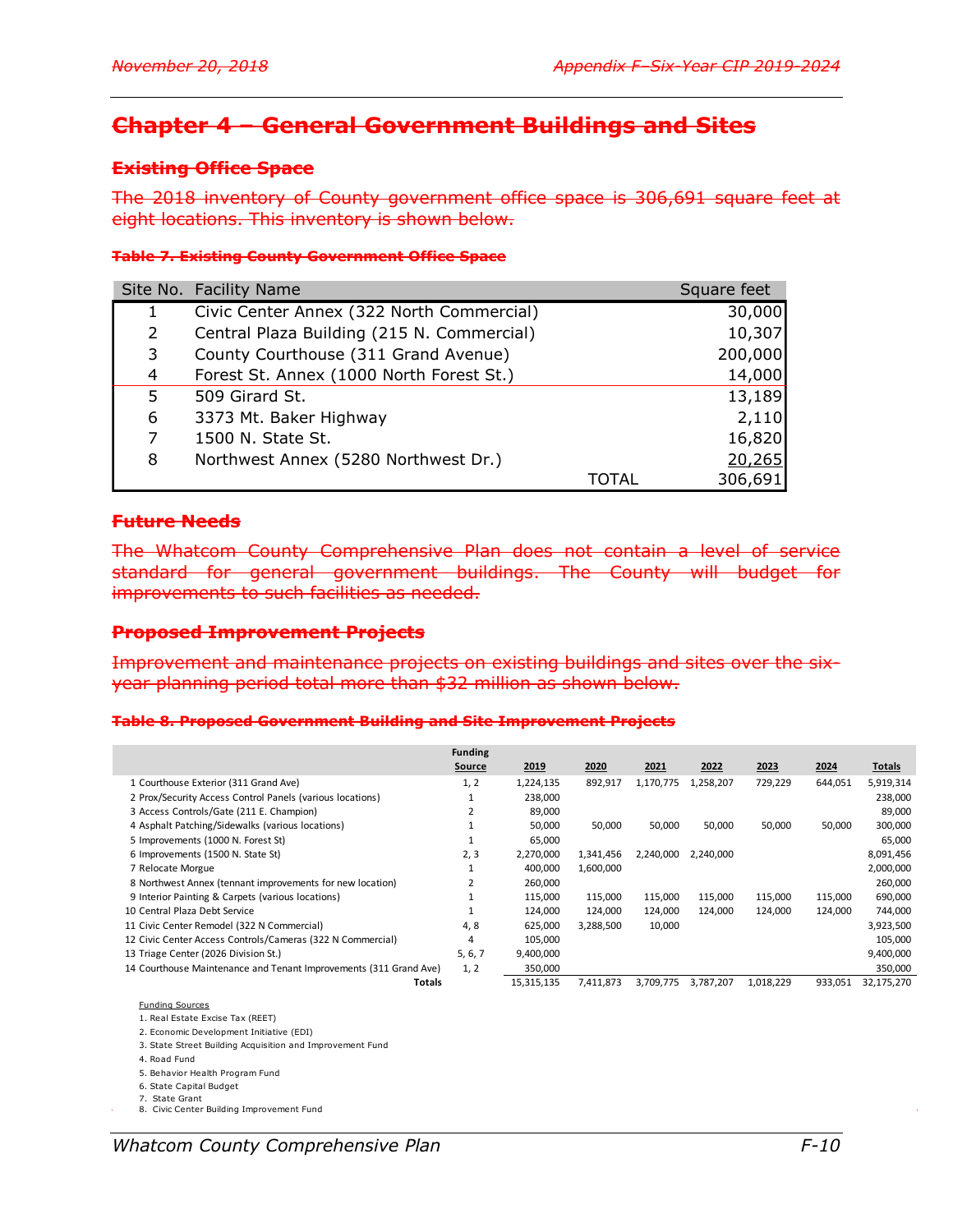# **Chapter 5 – Sheriff's Office**

### **Existing Sheriff's Office Space**

The 2018 inventory of Sheriff's office space is 23,326 square feet. This inventory is shown below.

#### **Table 9. Existing Sheriff's Facilities**

|   | Site No. Facility Name                                    |       | <b>Square Feet</b> |
|---|-----------------------------------------------------------|-------|--------------------|
|   | Public Safety Building (311 Grand Ave)                    |       | 15,102             |
| 2 | Minimum Security Correction Facility (2030 Division St.)  |       | 6,000              |
| 3 | Laurel Substation (194 W. Laurel Rd.)                     |       | 1,800              |
| 4 | East Whatcom Regional Resource Center (8251 Kendall Road) |       | 144                |
| 5 | <b>Birch Bay Fire Hall</b>                                |       | 192                |
| 6 | <b>Nugent's Corner Fire Hall</b>                          |       | 88                 |
|   |                                                           |       |                    |
|   |                                                           | TOTAL | 23.326             |

Notes: The Sheriff's Office also has storage facilities at various locations in Whatcom County. The County has two mobile homes and an old detention facility in Point Roberts. The resident deputies operate out of their homes or utilize space at the U.S. Customs office at the border.

Sheriff's Office facilities include shared space at local fire districts, which is rented or leased space not solely dedicated to Sheriff's Office use. This space is available depending on Fire District needs and is generally subject to change with short notice.

### **Future Needs**

The Whatcom County Comprehensive Plan does not contain a level of service standard for Sheriff's Office facilities. Rather, Comprehensive Plan Policy 4D-2 is to:

Maintain Sheriff's Office adult corrections facilities and headquarters to provide a safe environment for the community, staff and inmates. . . Existing facilities may be expanded, remodeled, and/or new facilities developed in response to changing need.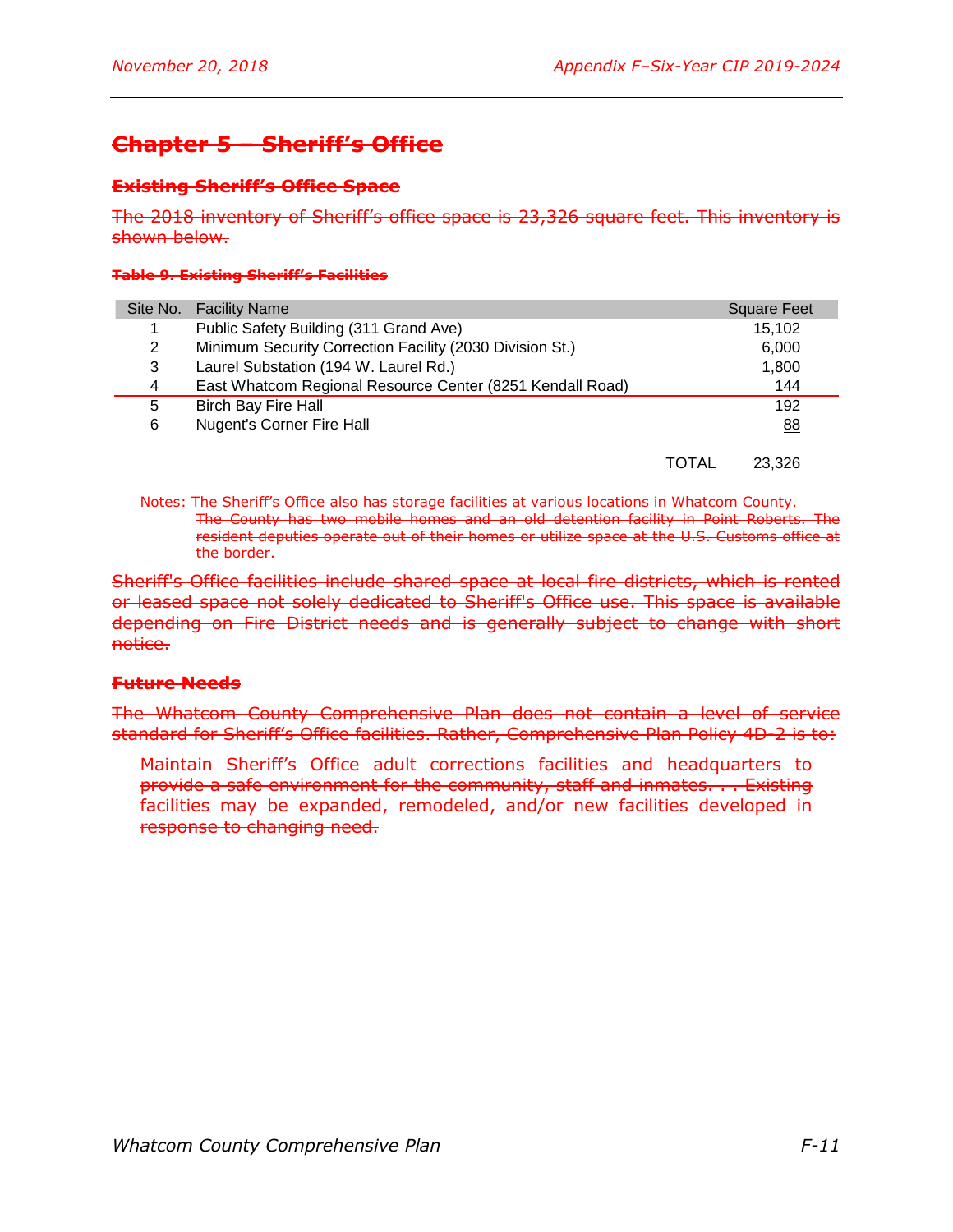### **Proposed Improvement Projects**

A new public safety radio system will be constructed and installed within the sixyear planning period. This comprehensive radio system update will include infrastructure (such as towers), radio systems in buildings, radios in vehicles, and hand-held radios. The system costs \$4 million, as shown below.

#### **Table 10. Proposed Sheriff's Office Improvement Projects**

| 2019    | 2020      | 2021 | 2022 | 2023 | 2024 | <b>Totals</b> |
|---------|-----------|------|------|------|------|---------------|
| 873.000 | 3,127,000 |      |      |      |      | 4,000,000     |
| 873,000 | 3,127,000 |      |      |      |      | 4,000,000     |
|         |           |      |      |      |      |               |

Funding Source

1. Economic Development Initiative (EDI)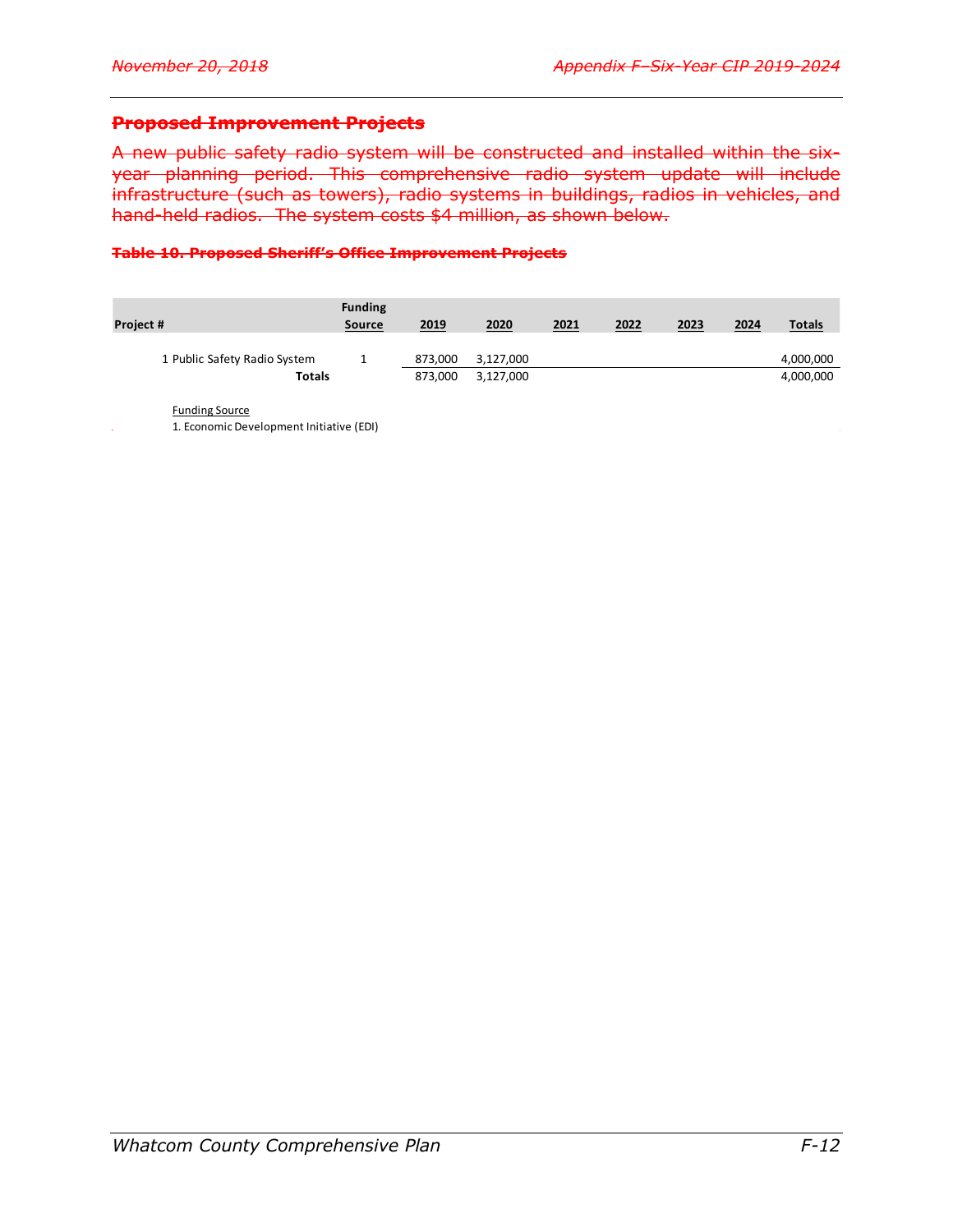# **Chapter 6 – Emergency Management**

### **Existing Emergency Management Space**

The 2018 inventory of Sheriff's Office, Division of Emergency Management space is 24,000 square feet, located at the Whatcom Unified Emergency Coordination Center (WUECC). Rented by and shared between both Whatcom County and the City of Bellingham, the WUECC is comprised of 2,000 square feet of office space and an additional 22,000 square feet of support facilities (used for meetings, training, exercises, and during emergencies). The WUECC serves as the Emergency Operations Center for both the County and the City.

### **Table 11. Existing Emergency Management/EOC Facilities**

| Site No. Facility Name                        | Square feet |
|-----------------------------------------------|-------------|
| Whatcom Unified Emergency Coordination Center | 24.000      |
| 3888 Sound Way, Bellingham                    |             |

# **Future Needs**

The Whatcom County Comprehensive Plan does not contain a level of service standard for emergency management facilities. Rather, Comprehensive Plan Policy 4D-4 is to:

Maintain adequate facilities for daily emergency management activities and, during an emergency or disaster, for the emergency operations center. The facilities will provide sufficient space for activities relating to emergency/disaster planning, mitigation, response and recovery. Existing facilities may be expanded, remodeled, and/ or new facilities developed in response to changing need.

The County will budget for improvements to such facilities as needed.

### **Proposed Improvement Projects**

The emergency management projects planned over the next six years are shown below.

#### **Table 12. Emergency Management Improvement Projects**

| Project # |                                                                      | <b>Funding</b><br><b>Source</b> | 2019   | 2020   | 2021 | 2022 | 2023 | 2024 | <b>Totals</b> |
|-----------|----------------------------------------------------------------------|---------------------------------|--------|--------|------|------|------|------|---------------|
|           |                                                                      |                                 |        |        |      |      |      |      |               |
| 1         | <b>WUECC - HVAC Improvements</b>                                     | 1, 2                            | 20,000 | 70,000 |      |      |      |      | 90,000        |
|           | <b>Totals</b>                                                        |                                 | 20,000 | 70,000 |      |      |      |      | 90,000        |
|           | <b>Funding Source</b><br>1. REET<br>2. City of Bellingham Cost Share |                                 |        |        |      |      |      |      |               |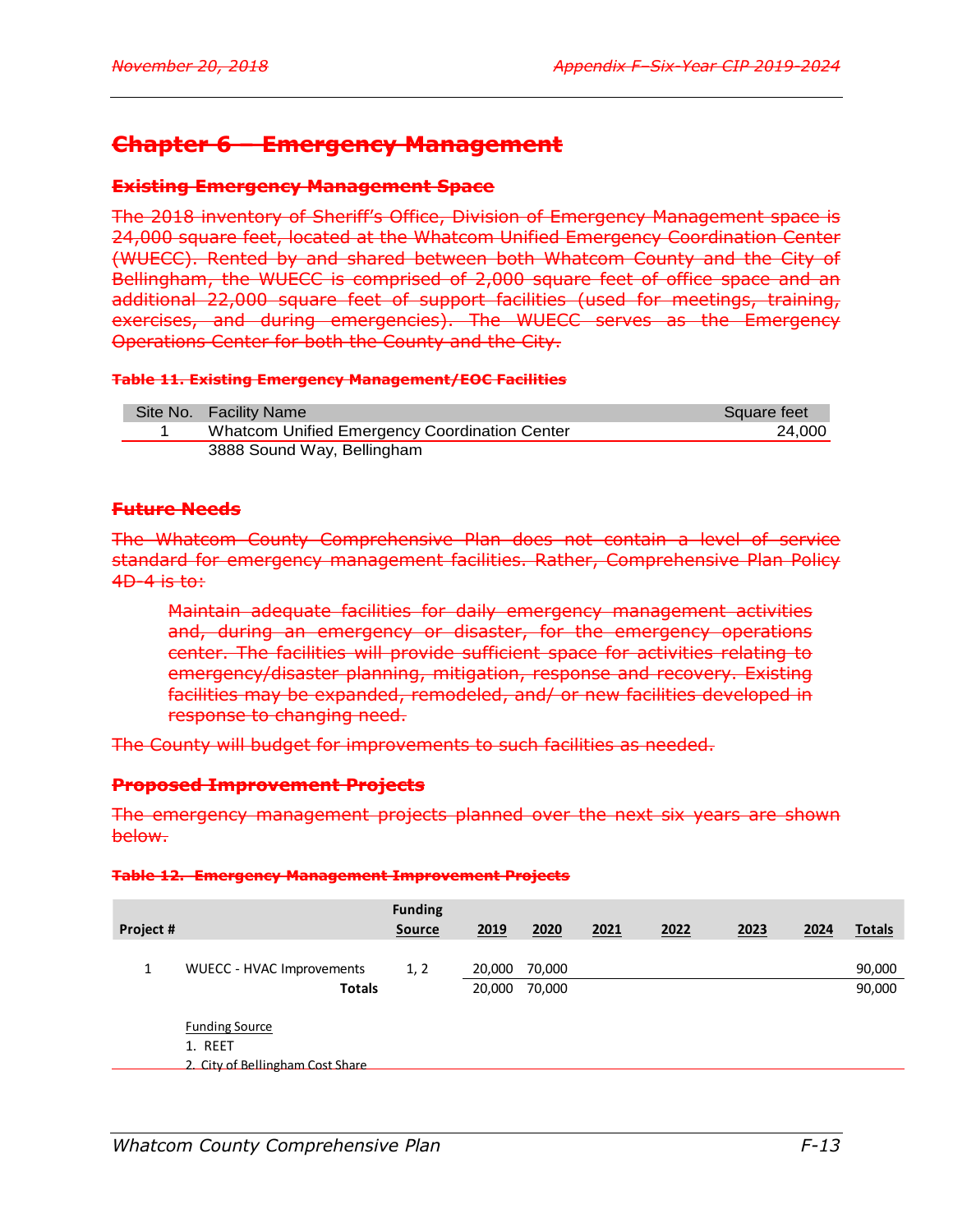# **Chapter 7 – Adult Corrections**

# **Existing Jail Facilities**

The County's Main Jail was designed and originally built to hold 148 beds, although with some limited remodeling and the use of double bunking, the operational capacity of the main jail should be for the use of 212 beds. Additionally, the jail is currently not in compliance with the Building/Fire Codes for double bunking, although a plan has been approved to bring it into partial compliance. Over the next several years the downtown jail will undergo major construction work which may reduce the available jail beds for an undetermined length of time. Whatcom County completed construction of a 150 bed minimum security correction facility on Division St. in 2006. The Main Jail is located in the Public Safety Building next to the County Courthouse in downtown Bellingham and the Minimum Security Correction Facility is located in the Bakerview Rd. industrial area.

### **Table 13. Existing Jail Beds**

|  | Site No. Facility Name                                   |       | Jail Beds.                     |
|--|----------------------------------------------------------|-------|--------------------------------|
|  | Public Safety Building (311 Grand Ave.)                  |       | 212                            |
|  | Minimum Security Correction Facility (2030 Division St.) |       | 150<br>$\overline{\mathsf{v}}$ |
|  |                                                          | TOTAI | 362                            |

### **Future Needs**

There are serious concerns among law and justice officials relating to jail facility needs in the community. This need has been documented by recommendations from the *Whatcom County Law and Justice Plan Phase II Report* (June 2000), in a report entitled *Operational Review of the Whatcom County, Washington Jail* (March 2004), in the Whatcom County Jail Planning Task Force Recommendations (Dec. 2011 and March 2012), the *Whatcom County Adult Corrections Facilities & Sheriff's Headquarters Pre-Design Report* (Sept. 2013), and the *Building Assessment Studies and Cost Estimates for Capital Improvements at the Jail (Public Safety Building)* (Sept. 2017).

The Whatcom County Comprehensive Plan does not contain a level of service standard for jail facilities. Rather, Comprehensive Plan Policy 4D-2 is to:

Maintain Sheriff's Office adult corrections facilities and headquarters to provide a safe environment for the community, staff and inmates. The number of jail beds in adult corrections facilities will be determined after review of multiple factors, including projected population growth, State sentencing laws, alternative programs, treatment diversion programs, early release programs, the need to separate violent inmates, the need to separate inmates by gender, the need to separate inmates by other classification considerations, average length of stay, peak inmate populations and available funding. Existing facilities may be expanded, remodeled, and/ or new facilities developed in response to changing need.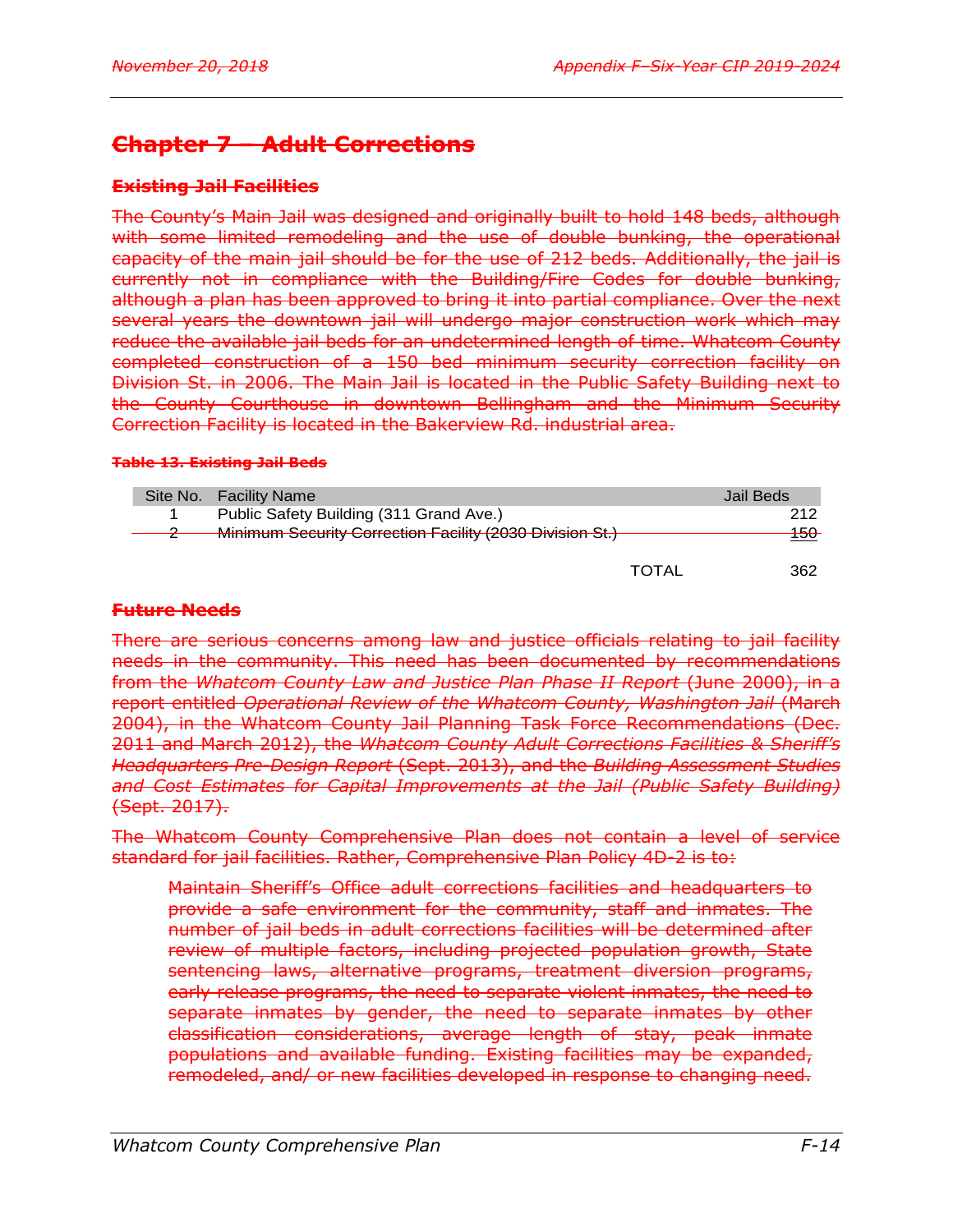# **Proposed Improvement Projects**

The adult corrections projects planned over the next six years are shown below.

#### **Table 14. Proposed Jail Improvement Projects**

| Project # |                        | <b>Funding</b> |           |           |      |      |      |      |               |
|-----------|------------------------|----------------|-----------|-----------|------|------|------|------|---------------|
|           |                        | Source         | 2019      | 2020      | 2021 | 2022 | 2023 | 2024 | <b>Totals</b> |
|           |                        |                |           |           |      |      |      |      |               |
| 1         | Jail Improvements      | 1, 2           | 3,425,000 | 7,000,000 |      |      |      |      | 10,425,000    |
| 2         | Jail Work Center Walls | 2              | 150,000   |           |      |      |      |      | 150,000       |
|           | <b>Totals</b>          |                | 3,575,000 | 7,000,000 |      |      |      |      | 10,575,000    |
|           | <b>Funding Sources</b> |                |           |           |      |      |      |      |               |
|           | 1. REET                |                |           |           |      |      |      |      |               |
|           | 2. General Eund        |                |           |           |      |      |      |      |               |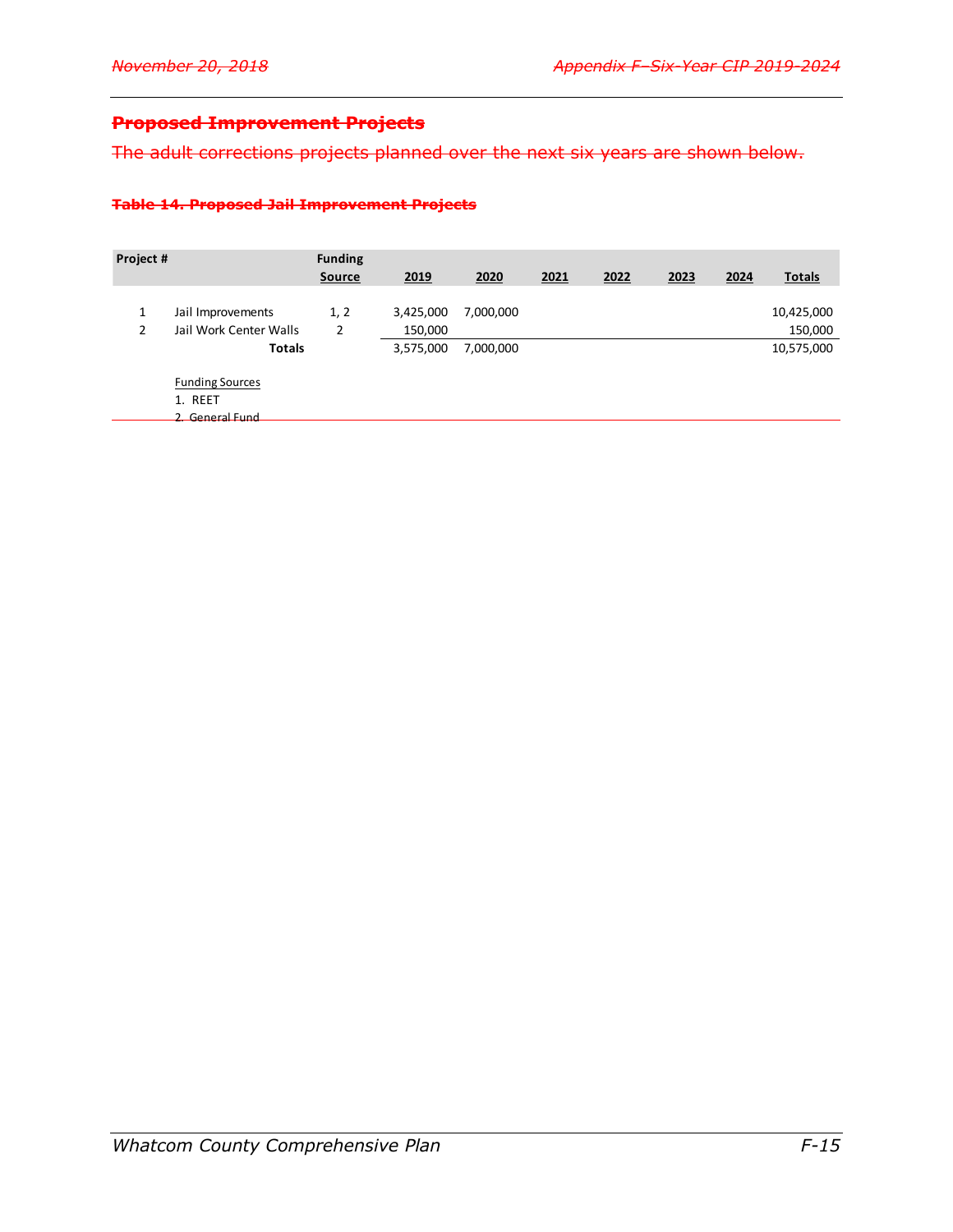# **Chapter 8 – Juvenile Detention**

### **Existing Juvenile Detention Facilities**

The 2018 inventory of County juvenile detention facilities includes 32 beds serving the countywide population. The juvenile detention facility is located on the sixth floor of the County Courthouse at 311 Grand Avenue.

### **Table 15. Existing Juvenile Detention Beds**

| Site No. Facility Name             | <b>Beds</b> |
|------------------------------------|-------------|
| County Courthouse (311 Grand Ave.) |             |

### **Future Needs**

The Whatcom County Comprehensive Plan does not contain a level of service standard for juvenile detention facilities. Rather, Comprehensive Plan Policy 4D-3 is to:

Maintain juvenile detention facilities and alternative corrections programs to provide safe and secure methods to provide accountability and support for minors who break the law. Existing facilities may be expanded, remodeled, and/or new facilities developed in response to changing need.

The County will budget for improvements to such facilities as needed.

### **Proposed Improvement Projects**

There are no capital improvement projects planned in the six-year planning period.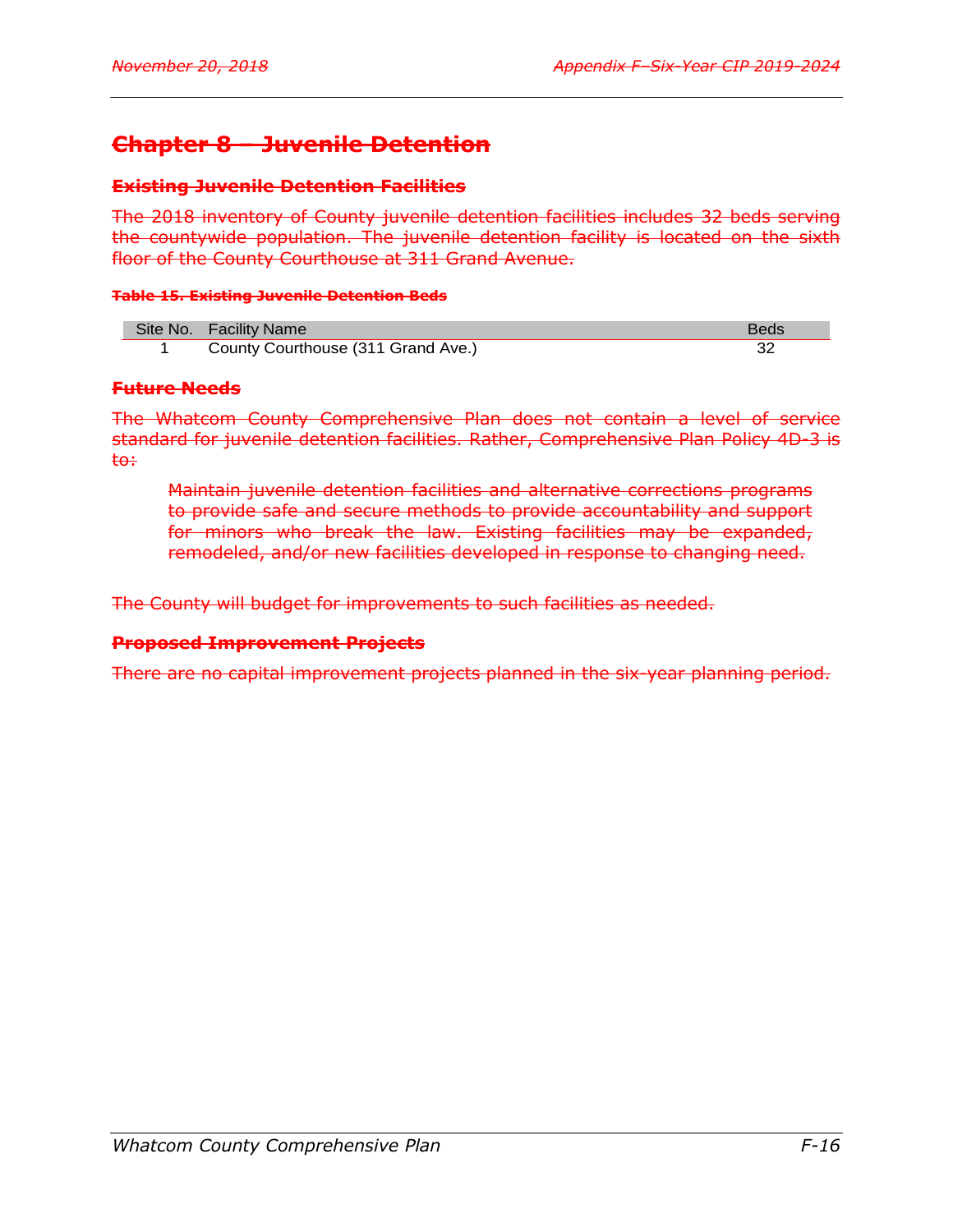# **Chapter 9 – Transportation**

# **Existing Roads**

The 2017 inventory shows a total of 938.57 miles of County roads. Additionally, there are 217.5 miles of state highways in Whatcom County (including I-5). Therefore, there are approximately 1,156 miles of public roads in Whatcom County.

# **Future Needs**

The Whatcom County Comprehensive Plan sets level of service (LOS) standards for County roads. Future traffic and the level of service for roads can be forecasted using computer-modeling software. The Whatcom Council of Governments forecasts future traffic utilizing a computer transportation model. This modeling effort will inform transportation planning in Whatcom County.

Whatcom County accomplishes planning for County road improvements by approving a Six-Year Transportation Improvement Program each year, as required by RCW 36.81.121.

# **Proposed Improvement Projects**

The Whatcom County Six-Year Transportation Improvement Program includes preliminary planning for three proposed new road projects:

- **-** Horton Road Connector (between Northwest Drive and Aldrich Road);
- Slater Road Connector (between Northwest Drive and Aldrich Road); and
- **-** Lincoln Road extension (between Harborview Road and Blaine Road).

While these three projects are on the Six-Year Transportation Improvement Program, construction is not anticipated within the six-year planning period. Rather, preliminary engineering to determine project feasibility may be initiated within this time frame.

The six-year plan contains a variety of projects, including bridge replacements, intersection improvements, reconstruction projects, and the Birch Bay Drive & Pedestrian Facility improvements, which include pedestrian and non-motorized enhancements along Birch Bay Dr.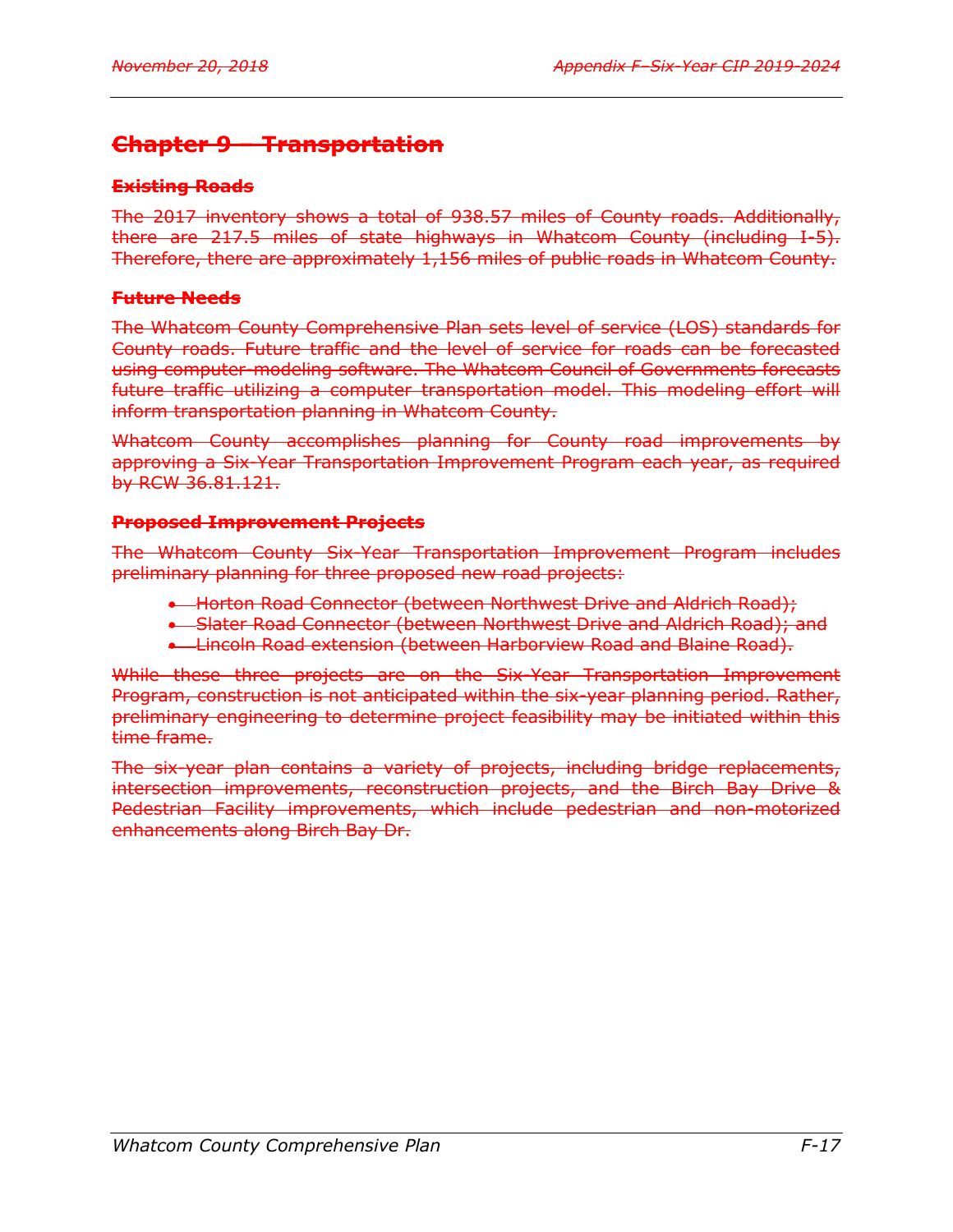# **Existing Ferry Facilities**

Whatcom County currently has one ferry vessel serving Lummi Island. The ferry runs between Lummi Island and Gooseberry Point on a daily basis.

# **Future Needs**

Whatcom County Comprehensive Plan Policy 6A-1 establishes the following LOS standard for the ferry:

The Lummi Island Ferry Advisory Committee (LIFAC) is cooperating with Public Works to develop an updated LOS standard. LIFAC will present a revision to this section when that work is complete. The interim LOS is calculated using the scheduled trips, the estimated car units of the ferry and the Small Area Estimates Program (SAEP) population figure. The interim standard is established at  $439$  (LOS = (Scheduled one way trips X estimated car units for the boat) X 2/ SAEP [Small Area Estimate Program] Population figure from OFM for Lummi Island).

The Special Programs Manager for the County Public Works Department confirmed that the ferry service currently meets the interim LOS standard.

# **Proposed Improvement Projects**

The Six-Year Transportation Improvement Program includes construction of ferry terminal improvements, preliminary engineering for replacing the Whatcom Chief, and preliminary engineering and right-of-way acquisition for relocation of the ferry terminal.

# **Total Transportation Costs**

Transportation projects, including road and ferry projects, total approximately \$40.6 million over the six-year planning period. This includes approximately \$31.4 million in local funds, with the remainder coming from the State and Federal governments.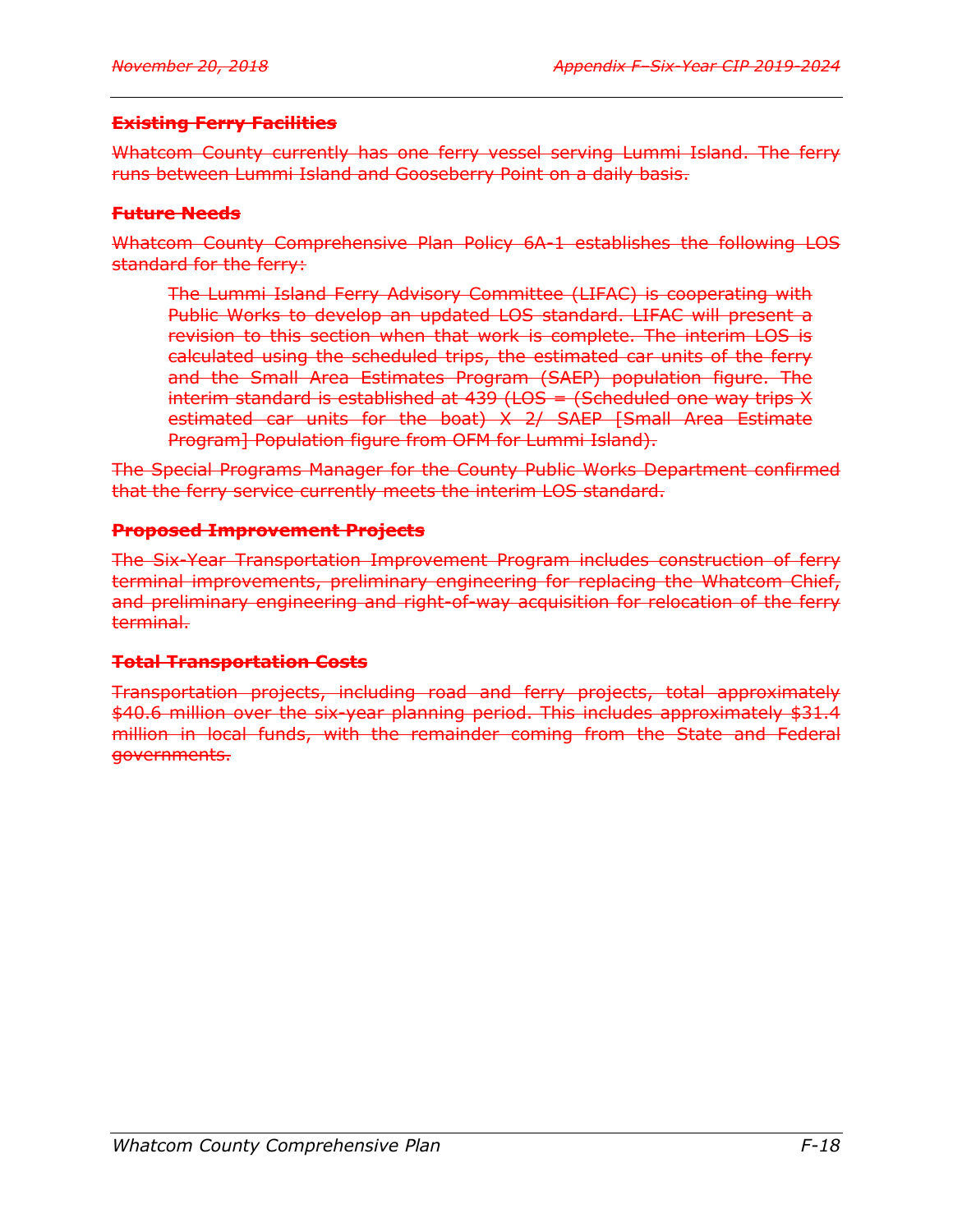# **Chapter 10 – Stormwater Facilities**

### **Existing Stormwater Management Facilities**

The Public Works Department is responsible for design, engineering, and construction of county-owned stormwater facilities. Many stormwater facilities are road-related stormwater conveyance systems such as culverts and ditches on and adjacent to county roads. Others are off right-of-way facilities that control storm flows and improve water quality.

In response to increasing federal and state mandates to manage stormwater and the public's desire to improve stewardship of sensitive watersheds, Whatcom County established a Stormwater Division in 2005. The Stormwater Division is responsible for planning, designing, engineering, and construction of stormwater facilities. Inventories of existing stormwater facilities are maintained by the Public Works Department. The Engineering Services Division maintains an inventory of all road-related facilities. The Stormwater Division maintains an inventory of public and private stormwater facilities in the area covered by the County's NPDES Phase II permit for Municipal Separate Storm Sewer Systems. This inventory includes ditches, culverts, catch basins, vaults, ponds, and swales. Completed Stormwater Construction Projects since the Stormwater Division was created in 2005 are listed below.

|  | Table 16, Completed Stermuster Construction Drejects Since 2005        |  |  |
|--|------------------------------------------------------------------------|--|--|
|  | <u>Table 10. Completed Stormwater Construction Frojects Since 2005</u> |  |  |

| Existing      |              |                                                                      | Year      |
|---------------|--------------|----------------------------------------------------------------------|-----------|
| Site No.      | Watershed    | <b>Facility Name</b>                                                 | Completed |
|               | Lake Whatcom | Geneva Stormwater Retrofits                                          | 2006      |
| $\mathcal{P}$ | Lake Whatcom | Cable Street Reconstruction & Stormwater Improvements                | 2007      |
| 3             | Lake Whatcom | Lahti Drive Stormwater Improvements                                  | 2010      |
| 4             | Lake Whatcom | Silver Beach Creek Improvements - Brownsville Drive to E. 16th Place | 2011      |
| 5             | Lake Whatcom | Silver Beach Creek Improvements - West Tributary                     | 2012      |
| 6             | Lake Whatcom | Coronado-Fremont Stormwater Improvements                             | 2014      |
|               | Lake Whatcom | Cedar Hills-Euclid Stormwater Improvements                           | 2016      |



**Figure 1. Lake Whatcom Cedar Hills-Euclid Stormwater Improvements**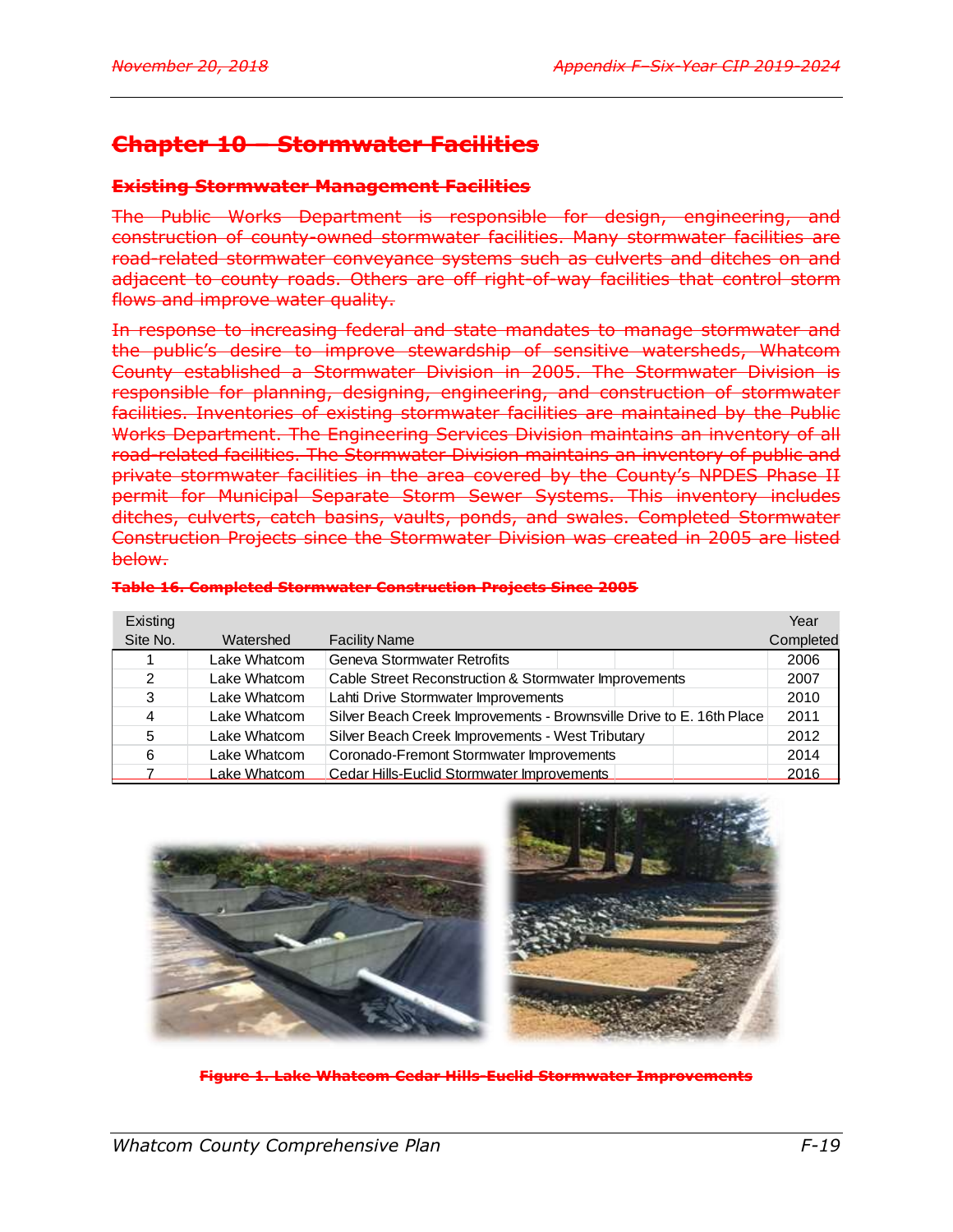Whatcom County Public Works regularly seeks and is awarded grant money that contributes to the design and construction of these stormwater projects that improve water quality through treatment systems and stream stabilization.

### **Future Needs**

An increasing emphasis on the protection of sensitive watersheds has resulted in the adoption of comprehensive stormwater plans, including plans for Lake Whatcom and Birch Bay. The adopted plans identify work towards planning, design, engineering, and construction of capital projects intended to address stormwater issues.

### **Proposed Improvement Projects**

Stormwater improvement projects totaling almost \$10.5 million are proposed over the six-year planning period as shown below. These costs would be paid by Real Estate Excise Tax (REET) and funding from the Birch Bay Watershed and Aquatic Resources Management District (BBWARM).

#### **Table 17. Proposed Stormwater Improvement Projects**

|                                                   | <b>Funding</b> |           |           |           |           |           |           |            |
|---------------------------------------------------|----------------|-----------|-----------|-----------|-----------|-----------|-----------|------------|
|                                                   | Source         | 2019      | 2020      | 2021      | 2022      | 2023      | 2024      | Totals     |
| 1 Agate Hghts/Bay Ln Stormwater - Phase II        |                | 750,000   |           |           |           |           |           | 750,000    |
| 2 Edgewater Lane Stormwater                       |                | 170,000   | 472,500   |           |           |           |           | 642,500    |
| 3 Civic Center Parking Lot Stormwater             |                | 50,000    | 105,000   | 357,500   |           |           |           | 512,500    |
| 4 Silver Beach Creek Stormwater                   |                | 30,000    | 105,000   | 319,000   | 161,000   |           | 750,000   | 1,365,000  |
| 5 Sudden Valley Stormwater                        |                | 15,000    | 42,000    | 132,000   | 661,250   |           |           | 850,250    |
| 6 Lowell - Cedarbrook Stormwater                  |                |           |           | 148,500   | 86,250    | 696,000   |           | 930,750    |
| 7 Glen Cove - Lakeside Stormwater                 |                |           |           |           | 155,250   | 90,000    | 512,500   | 757,750    |
| 8 South Bay Drive Stormwater                      |                |           |           |           |           | 174,000   | 93,750    | 267,750    |
| 9 Strawberry Point Stormwater                     |                |           |           |           |           |           | 156,250   | 156,250    |
| 10 Shallow Shore Drive - Culvert                  |                |           | 50,000    |           |           |           |           | 50,000     |
| 11 Birch Bay Dr./Petticote Lane - Storm Drain     | 1, 2           | 810,000   |           |           |           |           |           | 810,000    |
| 12 Harborview Rd./Birch Bay Dr. - Storm Drainage  | 1, 2           |           | 1,300,000 |           |           |           |           | 1,300,000  |
| 13 Lora Lane - Drainage & Tide Gate Modifications | 1, 2           | 50,000    | 30,000    | 320,000   |           |           |           | 400,000    |
| 14 Semiahmoo Dr. - Drainage Improvements (North)  | 1              |           | 50,000    |           | 150,000   |           |           | 200,000    |
| 15 Holeman Ave. - Storm Drain                     | 1, 2           |           |           | 85,000    |           | 200,000   |           | 285,000    |
| 16 Wooldridge Ave. - Stormwater Improvements      | 1, 2           |           |           |           | 200,000   | 20,000    | 1,000,000 | 1,220,000  |
| <b>Stormwater Totals</b>                          |                | 1,875,000 | 2,154,500 | 1,362,000 | 1,413,750 | 1,180,000 | 2,512,500 | 10,497,750 |
| <b>Eunding Sources</b>                            |                |           |           |           |           |           |           |            |

Funding Sources 1. REET

2. BBWARM